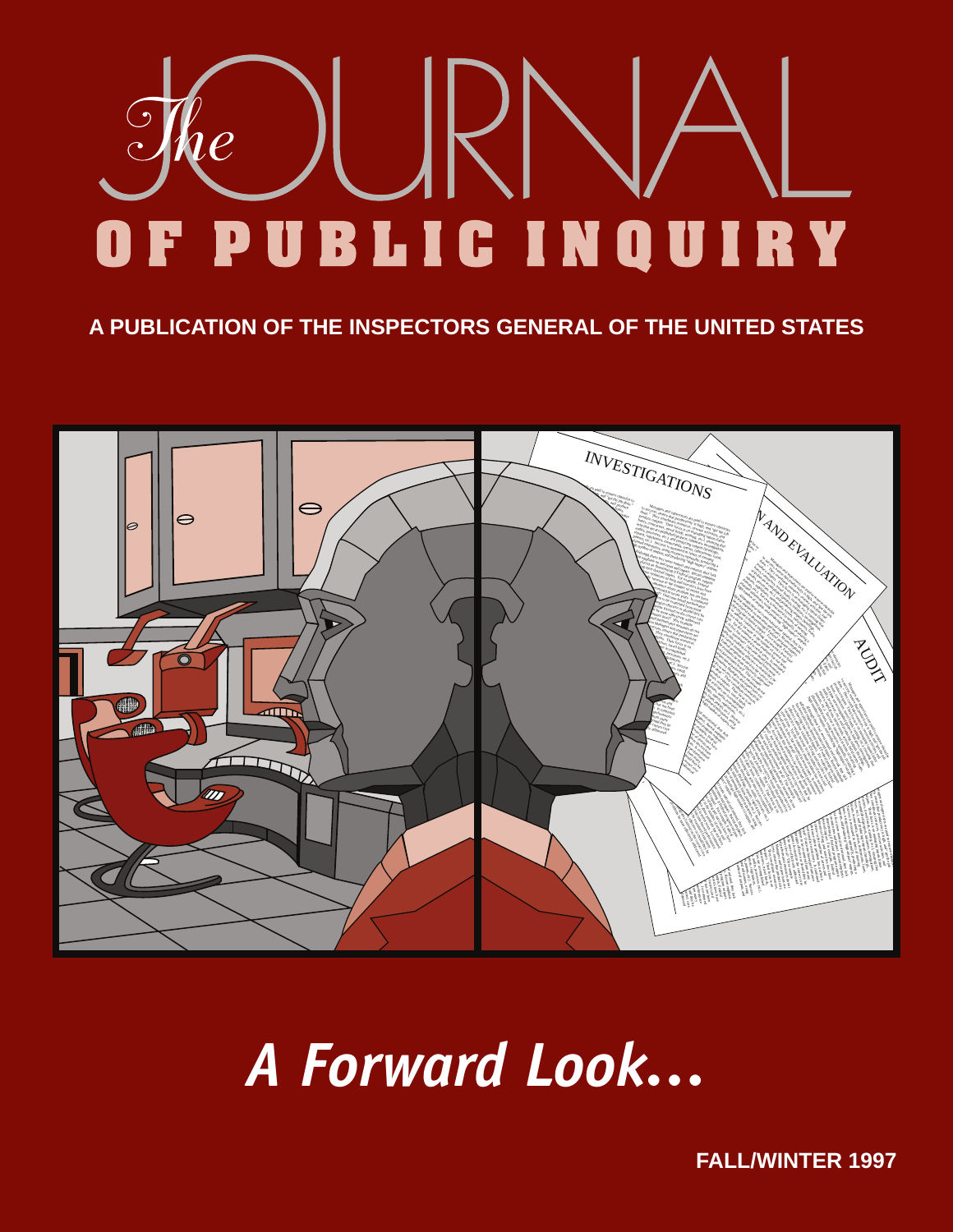

## **Editorial Board**

Aletha L. Brown, Equal Employment Opportunity Commission, Office of the Inspector General (OIG) Raymond J. DeCarli, Department of Transportation OIG Stuart C. Gilman, Office of Government Ethics Maryann Grodin, Nuclear Regulatory Commission OIG Donald Mancuso, Department of Defense OIG Thomas D. Roslewicz, Department of Health and Human Services OIG Kelly A. Sisario, National Archives and Records Administration OIG Robert S. Terjesen, Department of State OIG David C. Williams, Social Security Administration OIG Wendy Zenker, Office of Management and Budget

## **Staff**

## **Editor**

David C. Williams, Social Security Administration OIG

## **Editorial Services**

Karen M. Shaffer, Social Security Administration OIG Agapi Doulaveris, Social Security Administration OIG

## **Printing**

Frederick Watson, Department of Defense OIG

## **Public Affairs**

Robert S. Terjesen, Department of State OIG

## **Design & Layout**

Automated Graphic Services, Nuclear Regulatory Commission OIG

## **Invitation to Contribute Articles**

*The Journal of Public Inquiry* is a publication of the Inspectors General of the United States. We are soliciting articles from participating professionals and scholars on topics important to the President's Council on Integrity and Efficiency and the Executive Council on Integrity and Efficiency. Articles should be approximately 3–5 pages, single-spaced, and should be submitted to Agapi Doulaveris, Office of the Inspector General, Social Security Administration, Altmeyer Building, Suite 300, 6401 Security Blvd., Baltimore, MD 21235.

Please note that the journal reserves the right to edit submissions. The journal is a publication of the United States Government. As such, *The Journal of Public Inquiry* is not copyrighted and may be reprinted without permission.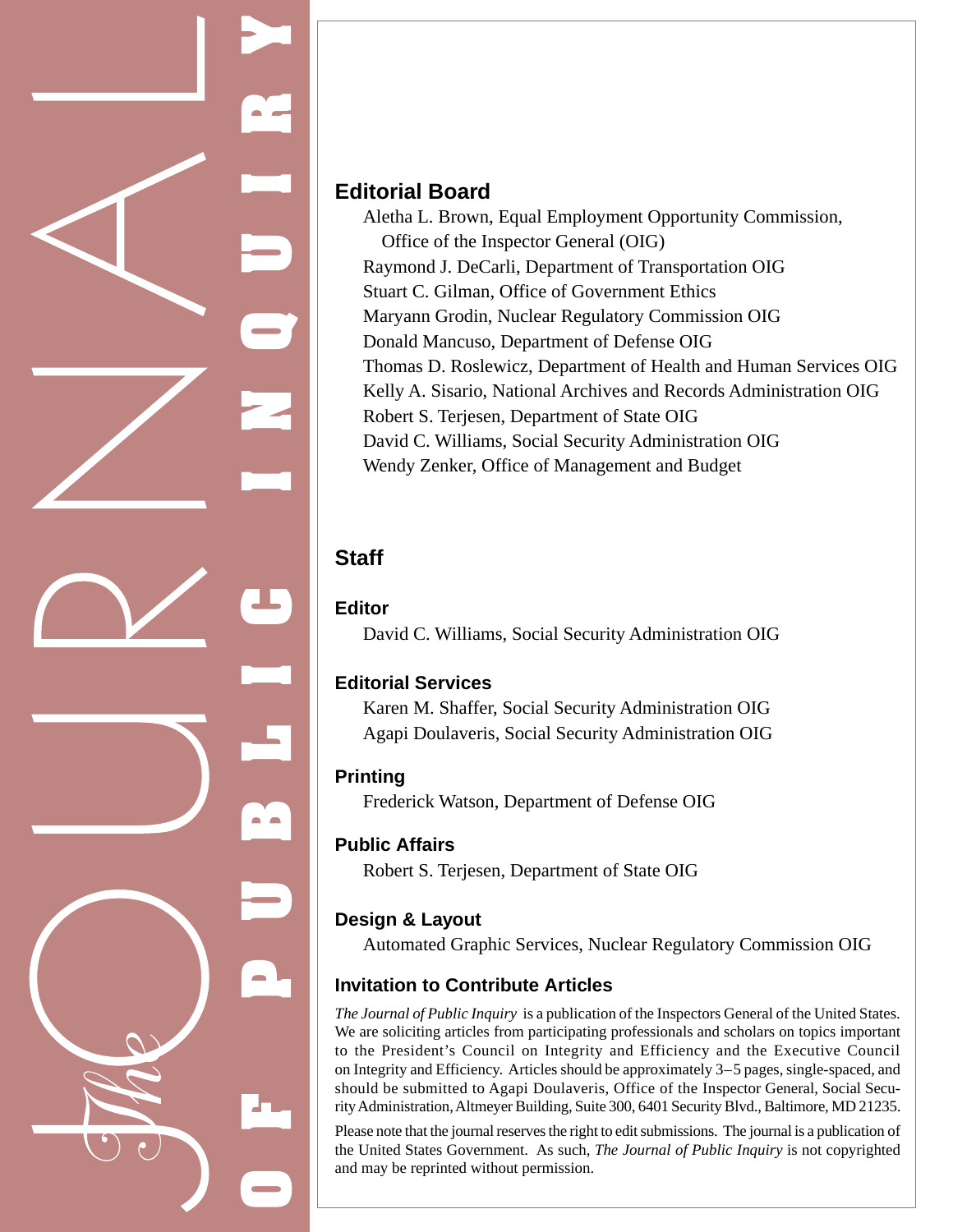

### **A PUBLICATION OF THE INSPECTORS GENERAL OF THE UNITED STATES**

## **Table of Contents**

| IG Gate - Investigating Major Scandals                                                           |  |
|--------------------------------------------------------------------------------------------------|--|
| Part II: The Nuts and Bolts                                                                      |  |
|                                                                                                  |  |
| Postcards From the Edge: IGs' Predictions of the Future of the Offices of Inspector General      |  |
|                                                                                                  |  |
|                                                                                                  |  |
| Are We Ready for the Electronic Parade: Electronic Benefits Transfer                             |  |
|                                                                                                  |  |
| Following the Money in Cyberspace: A Challenge for Investigators in the 21 <sup>st</sup> Century |  |
|                                                                                                  |  |
| Don't Start the Revolution without Me: Auditing Computer Investments                             |  |
|                                                                                                  |  |
| Policing the Global Village: Report on the Anti-Corruption Conference                            |  |
|                                                                                                  |  |
| 2001: An Investment Odyssey - Operation Restore Trust                                            |  |
|                                                                                                  |  |
| Buckless Rogers in the 21 <sup>st</sup> Century                                                  |  |
|                                                                                                  |  |
| <b>Byting Crime: Cybertrapping the Predators</b>                                                 |  |
|                                                                                                  |  |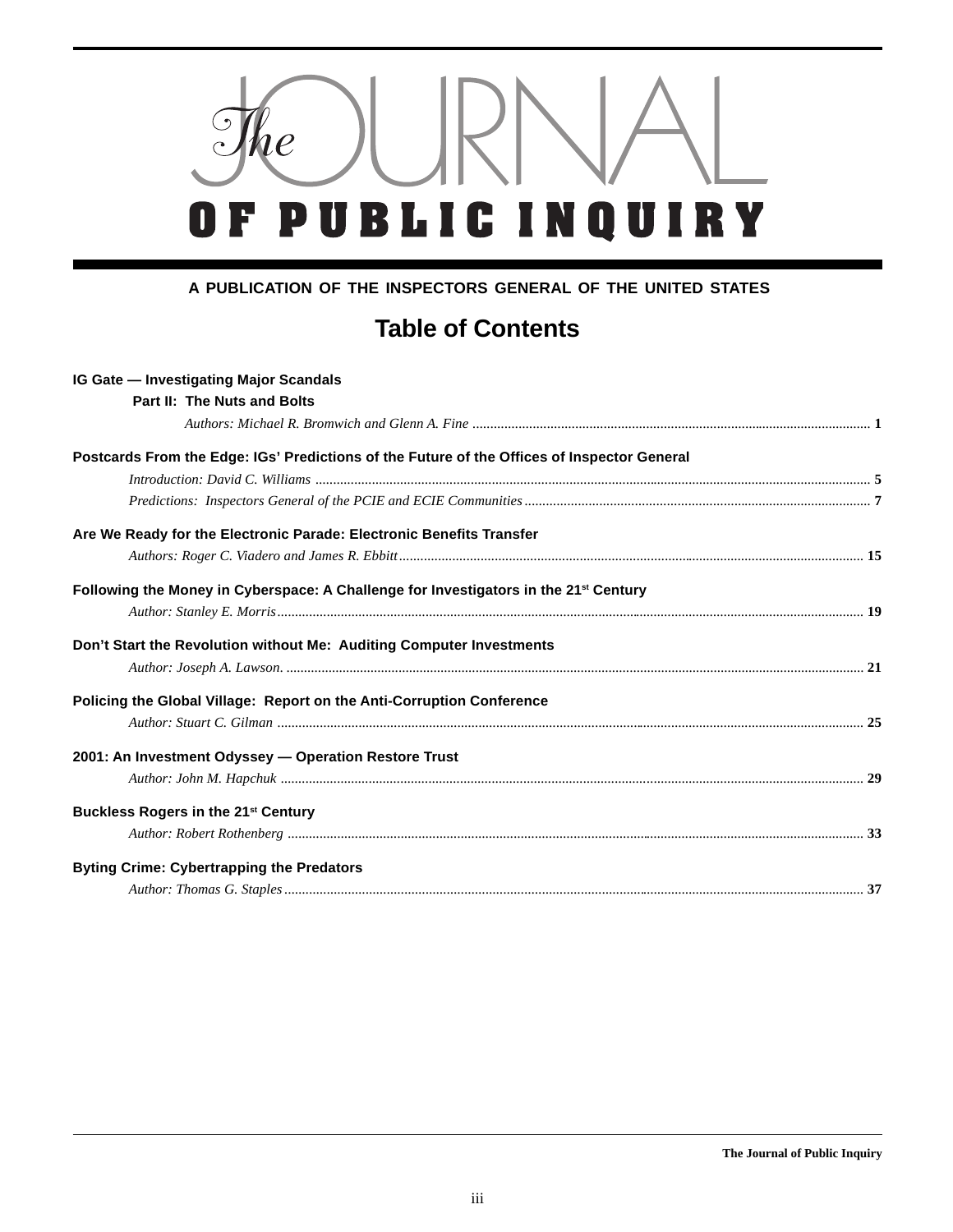**The Journal of Public Inquiry**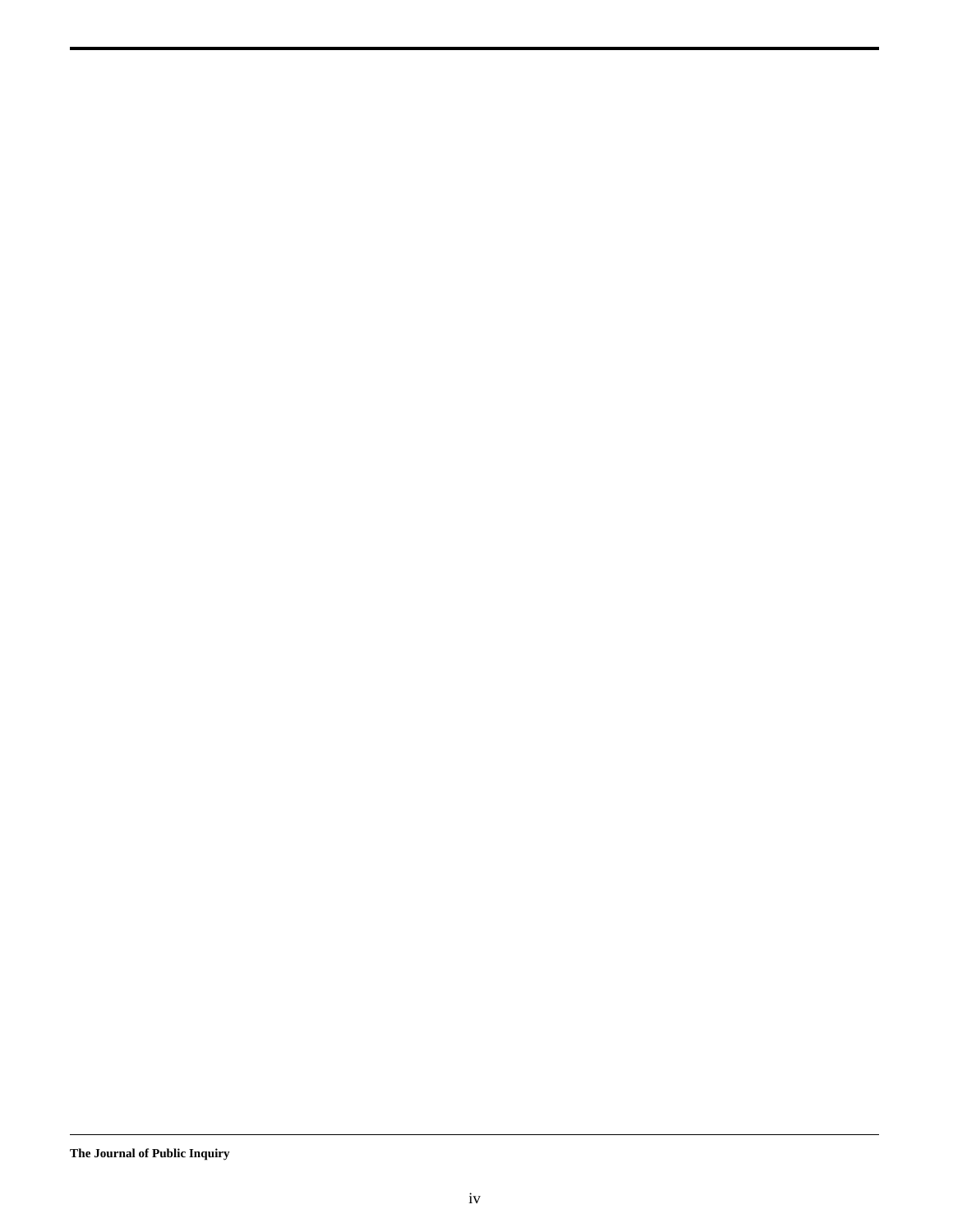## **IG Gate –Investigating Major Scandals:**

*The role of the Inspector General (IG) has evolved in a variety of ways over the past 20 years. Although the media has focused on the Independent Counsel's role in investigating major scandals, IGs are playing an expansive and important part in these cases.*

## **Part II: The Nuts and Bolts**

*by Michael R. Bromwich and Glenn A. Fine*

*In the following article, the second of a two-part series, the authors discuss the dynamics and mechanics of conducting major scandal investigations.*



*Michael R. Bromwich, Inspector General, Department of Justice*



*Glenn A. Fine, Director of Special Investigations and Review Unit, Office of the Inspector General, Department of Justice*

**O**ver and above the normal investigations, audits and inspections undertaken by the Department of Justice's (DOJ) Office of the Inspector General (OIG), we have been called upon over the last 2 years to undertake an increasing number of special investigations. These investigations have arisen largely in response to particularly serious allegations that gained the attention of top DOJ officials, Congress, the media, and the public. Within our office, we refer to these high-profile major investigations as special investigations, or "specials." By this label, we do not mean they are more important than the core matters our divisions handle every day. Rather, we recognize that these investigations require particular attention because they typically last longer, involve complicated issues, demand more resources, and command greater public attention.

Over the last 2 years, we have conducted eight special investigations:

1. *The DOJ's Handling of Reports of Certain Violent Crimes in Guatemala.* This classified review was conducted at the request of the congressional intelligence committees and the President's Intelligence Oversight Board. We examined what DOJ employees knew and did regarding certain highly publicized crimes against United States citizens in Guatemala, including the murder of innkeeper Michael Devine. Our review was in coordination with related reviews conducted by the IGs of the Central Intelligence Agency (CIA), the Department of State, and the Department of Defense (DOD).

2. *Allegations of Racial and Criminal Misconduct at the Good Ol' Boy Roundup.* This review involved investigating allegations made public in June 1995 that Federal law enforcement officers participated in racist, criminal, and other kinds of misconduct at annual gatherings in Tennessee known as the Good Ol' Boy Roundup. The Department of the Treasury OIG performed a similar review. We conducted an intensive investigation of these allegations, eventually interviewing over 500 witnesses and writing a 220-page report that reconstructed the events at the Roundup over a 15-year period.

3. *The Alleged Deception of Congress: The Congressional Task Force on Immigration Reform's Fact-finding Visit to the Miami District of INS in June 1995.* We investigated allegations that senior Immigration and Naturalization Service (INS) officials had deliberately deceived a delegation from the Congressional Task Force when it reviewed INS operations at Miami International Airport and the Krome

*(continued on page 2)*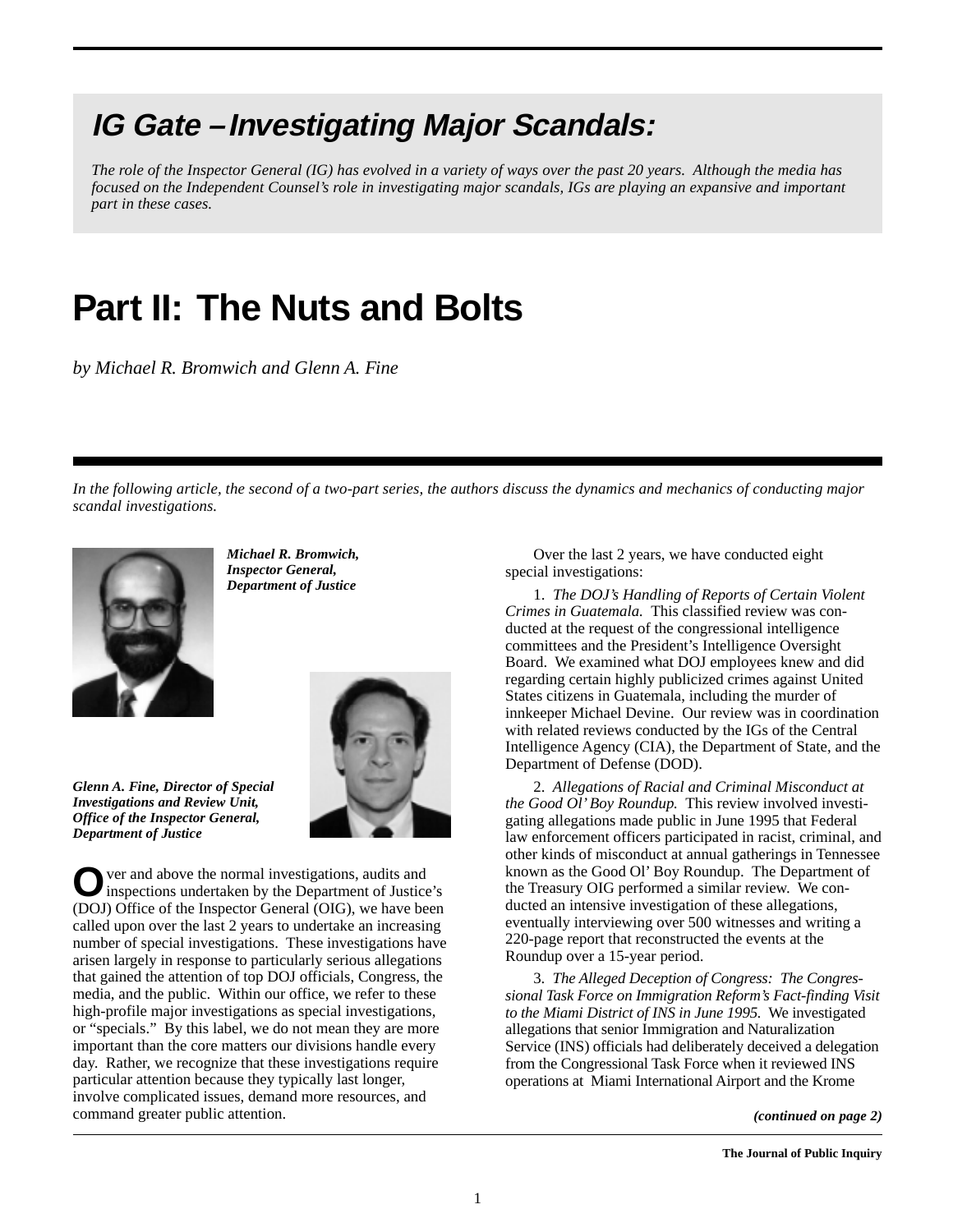#### *Nuts and Bolts (continued)*

detention facility in June 1995. The allegations included charges that, just before the delegation arrived, aliens were moved out of secured areas, transferred to other facilities, sent on bus trips for the day, or released. After interviewing more than 450 individuals, we issued a 196-page report substantiating that INS management in Miami intentionally misled the visiting congressional delegation.

4. *The DOJ's Response to the Zona Rosa Murders.* In 1996, at the request of the Senate Select Committee on Intelligence, we examined the actions of DOJ employees in response to the 1985 murders of four United States Marines and two other United States citizens in the Zona Rosa district in San Salvador, El Salvador. Our review was part of a Government-wide inquiry conducted in coordination with the IGs of the CIA, DOD, and the Department of State.

5. *The Federal Bureau of Investigation (FBI) Laboratory: An Investigation into Laboratory Practices and Alleged Misconduct in Explosives-Related and Other Cases.* We investigated allegations of impropriety and faulty forensics in certain sections of the FBI Laboratory, primarily relating to bombings and explosives cases. Our review, involving some of DOJ's most significant prosecutions, was assisted by a panel of five internationally respected scientists with expertise in the operation of scientific laboratories.

6. *A Review of the FBI's Performance in the Identification and Apprehension of Aldrich Ames*. Initiated in response to a request from the House Permanent Select Committee on Intelligence, this classified report evaluated the FBI's response to the loss of those intelligence assets caused by the espionage of Aldrich Ames.

7. We are currently conducting a review of Operation Gatekeeper, a major INS initiative designed to stem the flow of illegal immigration from Mexico into the United States along the San Diego border. Among other allegations, we are investigating whether INS employees were ordered to falsify and alter reports to ensure that Operation Gatekeeper appeared successful.

8. We are currently conducting a review of allegations that in the 1980s the CIA was involved in the importation of crack cocaine into the United States by supporters of the Nicaraguan Contras. In coordination with the CIA IG, we are examining what DOJ officials knew and did regarding these allegations.

Each of these reviews has involved different issues and presented distinct challenges. However, in the course of handling them, we have learned certain lessons from our mistakes and successes. And each has taught us valuable lessons about how to conduct large-scale special investigations. What follows are some general observations about the procedures and techniques we have used to conduct these large-scale, special investigations.

## **Staffing and Supervision**

The initial and perhaps most difficult task is the selection of the team to conduct the investigation. The selection of a team leader or leaders is critical. We have found that in a department run by lawyers, it is desirable for at least one of the team leaders to be a lawyer. These investigations often require the rendering of difficult legal judgments. For example, in the Zona Rosa review, we had to assess the thorny legal questions about whether prosecutors had sufficient admissible evidence to bring a case against the alleged perpetrators of the murders. In the FBI Laboratory review, we evaluated difficult issues concerning the appropriate standards for reporting the results of forensic examinations. In the Guatemala review, we addressed the potential application of the terrorism statute to the facts known to the prosecutors. Our ability to conduct these inquiries and render the difficult judgments that they called for was aided by having lawyers who were experienced investigators and prosecutors in critical positions on the investigative team.

 To lead these special investigations, we have assigned Special Investigative Counsel from our Special Investigations and Review Unit (SIRU) or Assistant United States Attorneys (AUSAs) detailed to the OIG. Reflecting the importance we place on these special investigations, SIRU is located within the front office of the OIG and reports directly to the IG. In some cases, the special investigations have been jointly led by attorneys and senior investigators from our Investigations Division. In the Miami INS review, for example, the team was led by an AUSA detailed to the OIG from the United States Attorney's Office, Southern District of New York, and by the then-Assistant Special Agent-in-Charge (ASAC) of our Washington, D.C. Investigations Field Office. This ASAC had extensive experience in investigations involving INS practice and procedures, which was invaluable to the review.

The resources necessary to staff these projects adequately have placed enormous strains on our other important functions. The number of people assigned to these "specials" ranged from approximately four in the Zona Rosa review to 15 full-time on the Miami INS review. To select the investigators who will serve as the investigative backbone of these efforts, we have relied on the Assistant Inspector General in charge of the Investigations Division. He has demonstrated his commitment to the success of these special investigations by recruiting some of his most outstanding agents, regardless of whether their assignment to the investigation might create hardships in specific field offices and in the Division generally. In general, the agents recruited for the investigative teams have extensive experience in handling both criminal and administrative matters within DOJ. Because continuity is so important on these special investigations, the agents are normally assigned to the special investigation for the duration of the project, reporting directly to the team leaders.

We also include on the investigative teams top personnel from our Audit and Inspections Divisions, who bring distinctive skills and techniques to the projects. For example, in the Miami INS review, auditors thoroughly examined historical INS data to determine whether the pattern of release of detainees from the Miami INS facilities just before the visit of the congressional delegation was inconsistent with normal practice. This painstaking review, examining raw data rather than the summaries provided to us from the INS, demonstrated that the INS had substan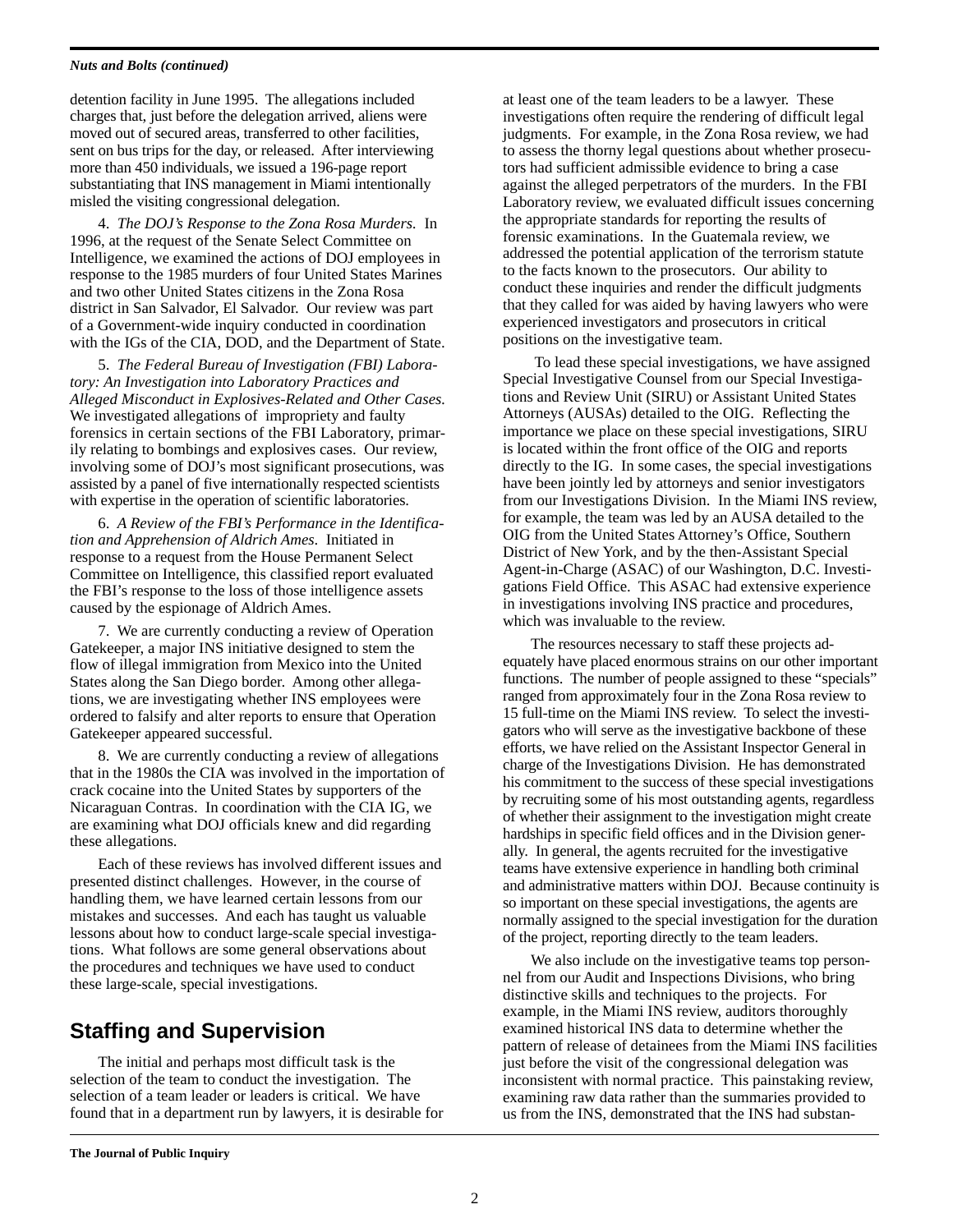tially deviated from its normal practice. In the Good Ol' Boy review, inspectors conducted an important telephone survey of people who had attended one or more Roundups to determine whether they had any information concerning the allegations of misconduct.

When appropriate, we have reached outside our office for qualified personnel to work on the specials. Because the FBI Laboratory review involved highly technical scientific analysis, we assembled a team of renowned forensic scientists from around the world to assist our lawyers and investigators. The commitment of time they gave and the magnitude of their contribution substantially exceeded our expectations. They attended many of the interviews of Laboratory examiners, took an active role in questioning many of these witnesses, and participated fully in the preparation and review of our final report. In the Ames review, several FBI agents who had extensive experience in counterintelligence matters (but who had no involvement with the Ames case) were detailed to our team. They provided valuable guidance and insight into the often arcane world of foreign counterintelligence. In each of these reviews, however, we made clear from the outset that the team members reported to the team leader and to me, not to their normal supervisors or agencies.

These specials were supervised directly by me and the front office of the Inspector General, rather than in one of our regular units. I along with my immediate staff--the Deputy Inspector General, the Director of SIRU, and my counselor--were closely involved in monitoring and overseeing these reviews. In supervising these matters, I was regularly briefed on their progress at regular intervals. For example, in the Good Ol' Boy investigation, I met every week with the team leader and team members to learn about the status of the investigation and to address any problems that developed. In the Gatekeeper review, which is based in San Diego, I schedule a conference call with the team once a week. In the FBI Laboratory review, at critical times we assembled the lawyers, scientists, and investigators to review the progress of the investigation.

### **Investigative Steps**

The initial step in these special investigations has been the difficult and unglamourous task of obtaining and managing the vast quantity of relevant documents. We cannot overemphasize the importance of this step, and its impact on the success of the projects. In most of these reviews, we sent broad document requests to all DOJ components and offices that might have relevant documents. We initially asked each component to identify and secure any documents responsive to the request and to designate a responsible official to ensure a timely and complete response to the request. When we learned the scope and general substance of the documents, we made arrangements to obtain those we deemed relevant.

Rarely did we get from every component all the relevant documents on the initial request. We often went back again and again to the responsible officials, clarifying how they searched for documents, seeking more documents, ascertaining the component's document retention practices, and ensuring that all those within the component who might have relevant documents responded to the request. In the FBI, for example, the Office of General Counsel plays an invaluable role in identifying and locating critical documents within the FBI and securing them for us. In some components, the internal inspections divisions, such as the Drug Enforcement Administration's Inspections Division, perform this useful role.

To obtain documents from Government agencies outside DOJ, we have had good success working through other IGs. For example, in the Guatemala, Zona Rosa, and Contra-cocaine reviews, we have sought critical documents from the CIA's Directorate of Operations. The CIA IG was instrumental in identifying and obtaining those documents for us, despite initial opposition from elsewhere within the CIA to providing these documents to an outside entity. When necessary, we have received support from the Attorney General and the Deputy Attorney General in obtaining necessary materials.

Organizing the mass of documents we obtain is vital to the orderly progression of our investigations. We have found it useful to designate an executive officer in charge of the documents. That person is responsible for logging in all documents by source and date of receipt, "Bates" stamping each page with an identification number, and organizing the documents in files. In the FBI Laboratory review, a member of our Inspections Division oversaw this critical task and ensured that the key documents were provided to the lawyers and scientists who needed to see them. The job was particularly difficult and critical because at various phases of the inquiry our lawyers were in Chicago, Phoenix, and Seattle, and our scientists were in Virginia, New Mexico, Canada, and Northern Ireland. The executive officer became the nerve center for the entire effort.

In several of the "specials," we created computerized data bases to facilitate use of the documents. For example, in the Good Ol' Boy review, personnel from our Audit Division created a data base that included the Bates number of each document, its date, and some information regarding its content. Before interviews of any witness, the data base could be searched for all documents with information relevant to the person being interviewed. The data base was also critical in the report-writing phase of the investigation, where detailed information on individual misconduct at each Roundup or each incident of misconduct could be retrieved. In this review, we also created a data file for each person we identified as having attended one or more Roundups, whether that person had been interviewed, and other pertinent information relating to that person. This system was critical in managing and tracking the 500 interviews that were conducted.

In the Miami INS, the Good Ol' Boy, and the Gatekeeper reviews, we conducted large numbers of interviews of line personnel to determine whether they had any information on the core allegations. For these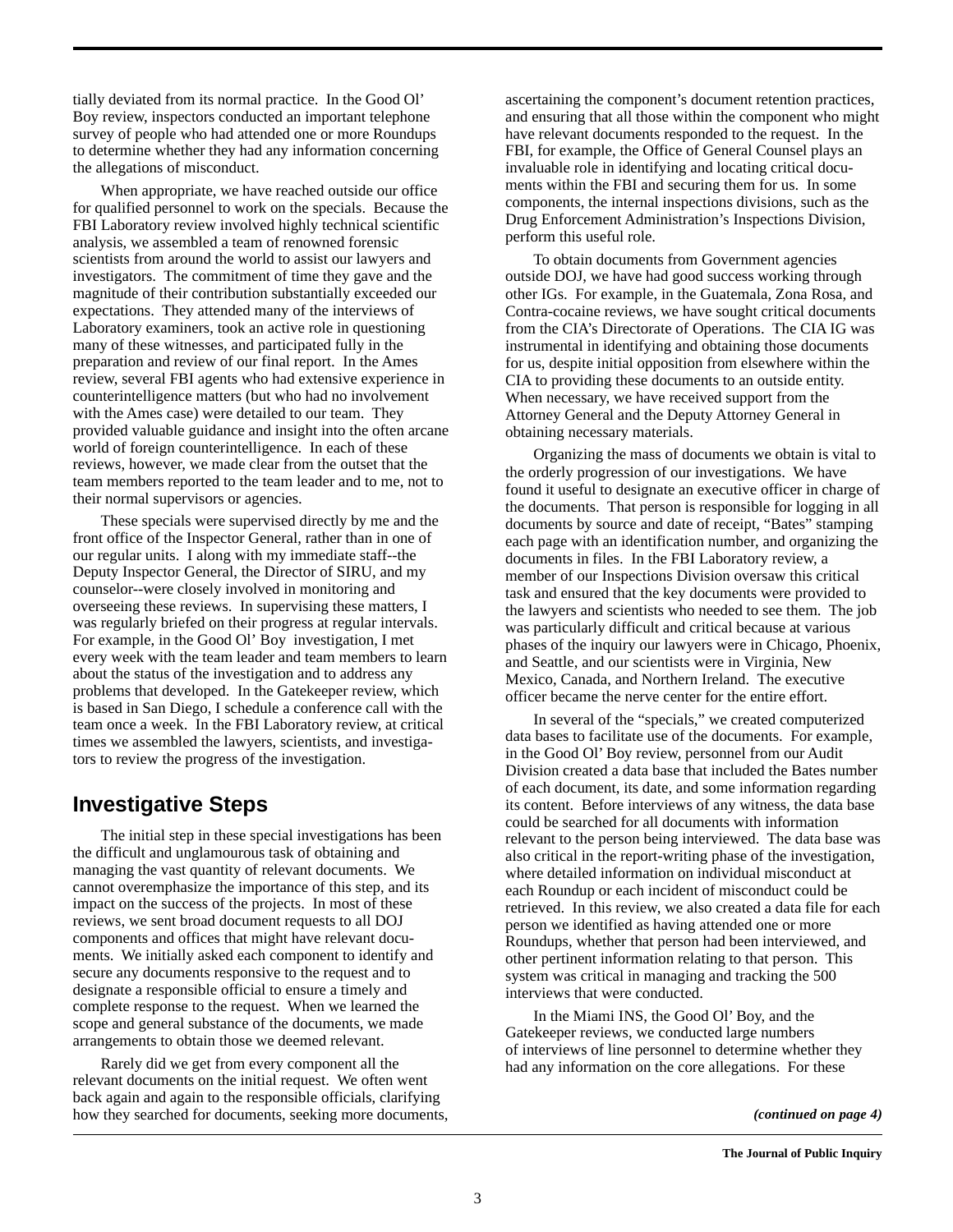#### *Nuts and Bolts (continued)*

interviews, we developed standardized questions for our investigators. Each interview was different, however, and the investigators used the standardized questions as a checklist to make sure they covered the basic topics, rather than as a script to which they became slaves.

In every interview, we consistently try to have at least two team members present. After an interview, one of the team members is responsible for drafting a Memorandum of Interview (MOI), which the team leader reviews before it is finalized. In several of the specials, we created computerized data bases containing all the MOIs. As a result, any team member could search the contents of other MOIs for information. For example, the MOIs could be searched for references to particular people or incidents that were relevant to an interview. In addition, when an investigator was traveling and needed to access information from an MOI, the investigator could search the computerized data base remotely.

For a small number of interviews of key witnesses, we either tape record or arrange for a court reporter to be present at the interview. In the FBI Laboratory review, for example, the interviews of key Laboratory examiners were recorded and transcribed so that the scientists who were not present at the interviews could review exactly what the witnesses had said.

### **Report Writing and Distribution**

There is no magic to the tedious and difficult process of synthesizing masses of information into a coherent, readable report. We have found it helpful to review the reportwriting in stages, first in outline, then in draft, and then in final form. Members of my front office and I try to review each stage of the report-writing process carefully, from the outline phase to the draft to the final product.

We strive in all of our reports to make sure they are free from any factual errors. To ensure this, we have in certain cases sent the draft report to key individuals or components to review for any factual inaccuracies contained in the draft report. We give these reviewers a very short turnaround time and discourage arguments about the conclusions reached or judgments rendered in the report. Rather, we ask whether anything we have written is factually incorrect. Very few factual inaccuracies have been brought to our attention as a result of this process.

The reports have generated significant interest from Congress and the public. Prior to the completion of our reports, we have sought to keep authorized oversight committees apprised of the status and progress of our investigations, while steering clear of providing conclusions that might still be subject to change. Once the reports are complete, we provide them to the oversight committees, with an offer to brief members and staff on our findings and conclusions.

## **Conclusion**

Special investigations present special challenges and opportunities for IGs. Because the level of public, media, and congressional scrutiny given to these efforts is so high, they play a significant role in shaping the reputation of an OIG. And in an era in which we all fight for the resources we need to do our jobs, they may play a disproportionate role in determining the level of appropriations Congress approves. The techniques we have developed in staffing special investigations, gathering relevant evidence, conducting interviews, and preparing our reports have given us confidence that we can meet even the most difficult and complex investigative challenges and produce authoritative reports that generally command respect even from demanding congressional and media audiences.❏

#### **The Journal of Public Inquiry**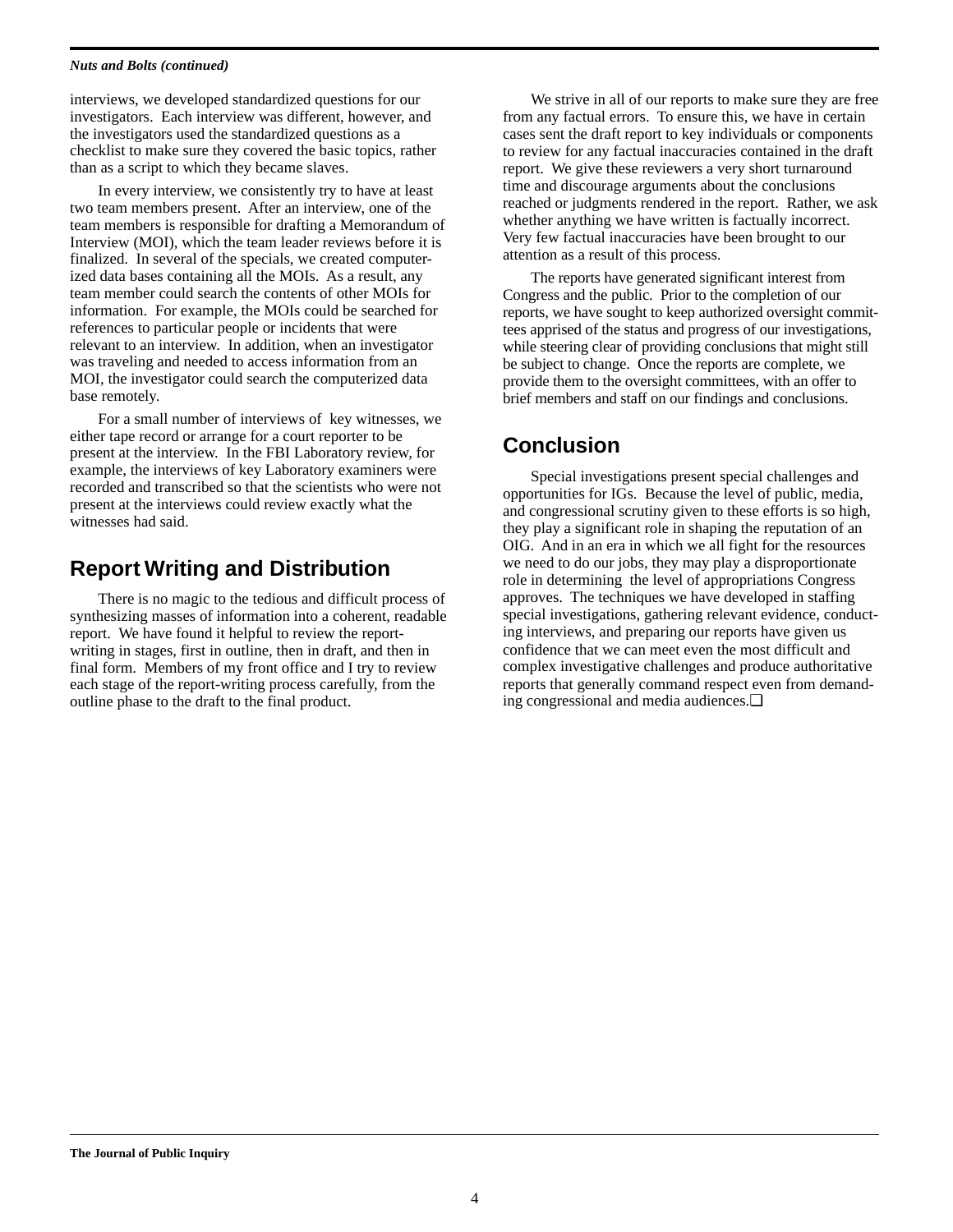## **Postcards from the Edge: IGs' Predictions of the Future of the Offices of Inspector General**

*Introduction by David C. Williams*



*David C. Williams, Inspector General, Social Security Administration*

hen I think of the future and what it will bring to our community, I imagine Government being substantially more interest-

ing, in a world!illed with increasing risks. I see the community making choices that will either make us vital guides and guardians or obscure observers. Our investigators will keep pace with change and protect vital Government services. Our auditors and inspectors will inform the great debates and develop insightful and innovative designs for efficient and effective governance. Or they won't.

I can easily imagine some landscape features before us. Straight, clear pathways lead to them from where we presently stand. Other features are more blurred with their hopes and their dangers masked. Certainly the easiest feature of the landscape to identify is cheap, plentiful. . .and vulnerable communications and electronic services.

The Information Age is opening enticing frontiers to us, immersing us in vast amounts of knowledge and exposing us to new ideas at a fantastic mental velocity. The Information Age has a darker side though. Hackers, corrupt employees and professional criminals are also drawn to computers and electronic services. Sleek imaginative crimes in cyberspace follow each new innovation like tails of comets. Electronic crimes have certain unique features for criminals that make them unusually attractive. Computers are essentially dumb and will hand over a fortune to someone, without ever saying "what am I doing?" or "hey, wait a minute!"

The primary pathway for communication services is the Internet. The Internet has few security features and was conceived to have none. It was a device to freely share ideas among scientists and engineers with strong morals and high ideals (mostly). Criminals and pranksters can either remain anonymous or even pose as someone else while sitting safely at a university or library computer or from the comfort and privacy of their own homes or by threading calls through third parties. The Rules of

Evidence used by criminal Courts do not anticipate how to handle electronic impulses as evidence or to judge reliability of such evidence.

Hiding one's identity is a central feature in most criminal activities, while stealing the identity of another real person has many added advantages. I expect more identity thieves to be on the prowl for account numbers, false birth certificates, false driver's licenses and Social Security cards. A false identity is the gateway crime for most other electronic service delivery and computer crimes or hackers pursuing the eternal quest for a dial tone.

I would also expect increased heavy traffic involving credit card theft now and smart card theft schemes in the near future. Credit cards and smart cards have a double value. They are both forms of identification and sources of funds.

I believe that there will be an increase in computer sabotage cases and computer espionage cases. With the exception of the defense and intelligence agencies, the focus of our community will be on commercial espionage. Corporate criminals will access proprietary information and competitor bids. Corrupt employees will download and email insider information to co-conspirators across the city or across the world.

Because computers are essentially dumb creatures, criminal acts once initiated successfully can result in huge financial losses, and the compromise of voluminous amounts of sensitive data. If the compromise is great enough, entire sectors of electronic service delivery might need to be withdrawn until our defenses catch up with the emerging security threats.

Investigators aren't entirely cursed by the computer age though. We can play too, and I imagine that we will. Investigators have tremendous capacity at their fingertips to research suspects without leaving a trail and to cross-match massive data bases to target suspicious transactions and other connections. Government security officers and investigators can surveil or monitor computer entries by employees, capturing and isolating anomalous behavior for later investigation or instant apprehension. Employees can be sorted by job series and traced through personal identification numbers (PIN). Data access patterns inconsistent

*(continued on page 6)*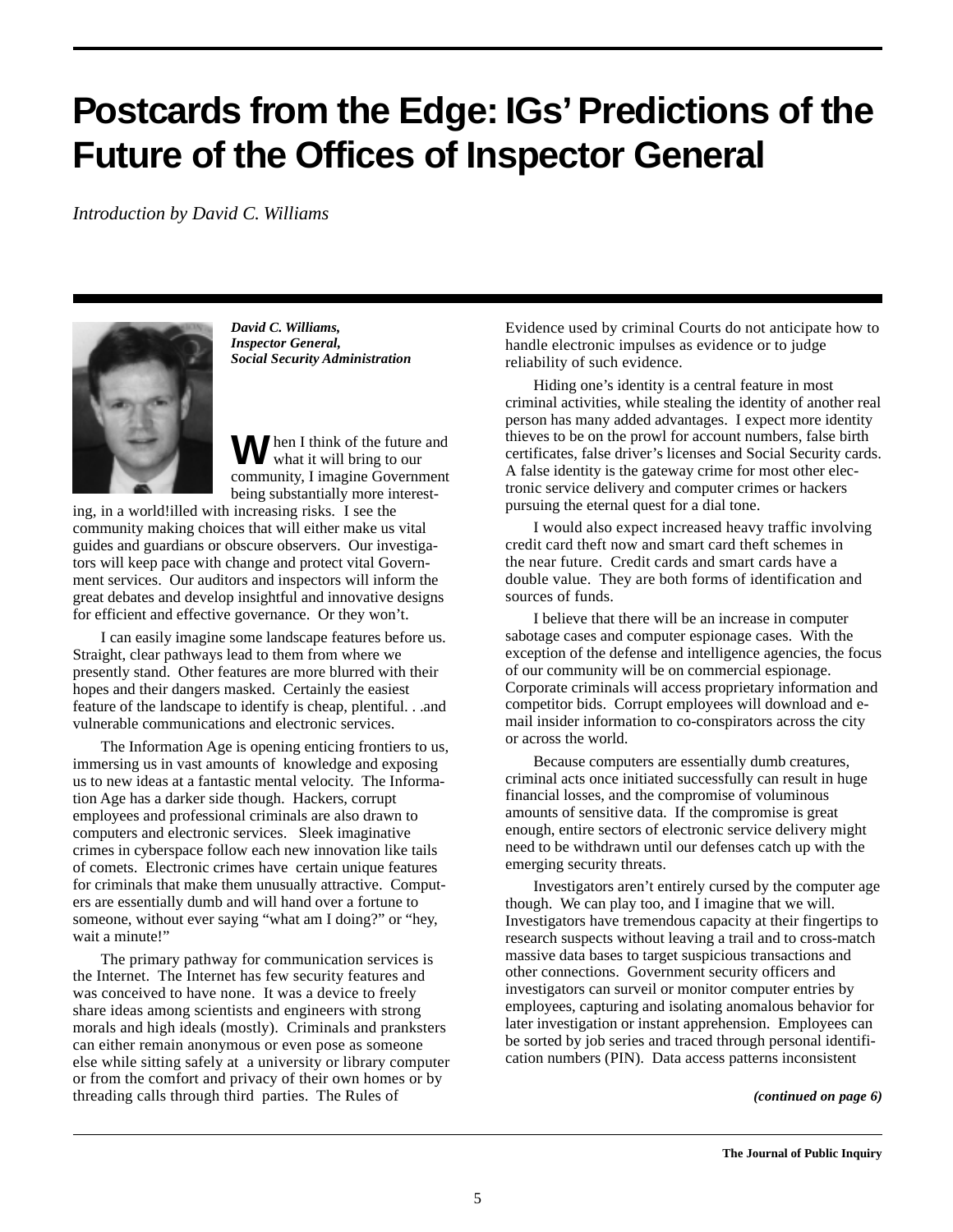#### *Postcards (continued)*

with certain job series can be identified and traced. Computers can also identify unusual volumes of queries or trends in the lopsided exercise of discretionary decision making.

Investigators have wonderful undercover opportunities as well. The same secrecy and anonymity that cloaks criminals can cloak undercover police. Whole investigator squads can pose as a single undercover operative or lurk among members of electronic crime gangs as they communicate. I believe there are terrific electronic surveillance capabilities on the Internet. Photographic images can be captured and transmitted over the Internet or through wireless communication to the locations of your choice. The same is true for communication intercepts. You can conduct surveillance activities with your laptop at your desk, in your auto or on the street. Pen registers installed on a single phone line can rapidly identify whole electronic criminal gangs corresponding with one another to commit crimes.

I also see the emergence of audit teams focusing entirely on defensive and pro-active computer security measures.

For better or worse, as Americans become dependent on electronic communication and service delivery, it will be possible to demand that suspects come to our offices for interviews rather than experience disruption to these increasingly essential services. Like each of us, criminals may become very dependent on communication and electronic services, and may routinely surrender for arrest rather than cope in a world cut off from vital services. This may be a welcome development as violence against police becomes more commonplace.

I expect other types of criminal activity will arrive with the new millennium. As retirement ages are driven upward, we can anticipate a sea of phony disability claims from people simply tired of working.

Moving beyond auditors and investigators, I anticipate that our semiannual reports will be discontinued in favor of online comprehensive IG reports with hypertext capability to access actual audits and perhaps our performance and results data and budget requests.

As we become weaned from bigger is better mentalities, Congress will trust us with simple capital budgets that are silent on FTE levels. IGs will decide whether to do certain tasks with contractors or purchase services rather than maintain the service capability using Federal employees. Most of our big initiatives will be financed as investments in which we promise reductions in Government outlays in return for relatively small investments in our savings and fraud reduction proposals.

I see IGnet moving much more adeptly into specialized chat groups that focus on audit and investigative problems and opportunities. These "members only" groups can tackle important tasks in the manner that Government scientists first envisioned for the Internet.

Big finish! As I look into the next century I see two views of the IG community. The first is one in which we continually position ourselves to advantage the community for change. We play key roles in emerging issues and aggressively step up to bat for new roles as guardians of an electronic age.

The second possibility is that we barricade ourselves in and suspiciously monitor agencies as they grapple with the future. For many of us addicted to formula audits and stale investigative techniques, "monitoring the agency" will be a euphemism for standing on the sidelines as horrified observers to a rapidly changing scene for which we are ill prepared.

I am confident that we can trade on the trust and good will that we have established with Congress and the Executive Branch to play a key role if we wish and if we have developed the capability. Our neutrality and honest competence will be highly prized in the coming age of rapid change that will be so difficult to understand. We can inform the important debates and strike effectively at criminal threats to vital Government services.

This was a fun article to write and I invited other Inspectors General to share their own glimpses of the future. I think you will enjoy having a look at these other "Postcards from the Edge."❏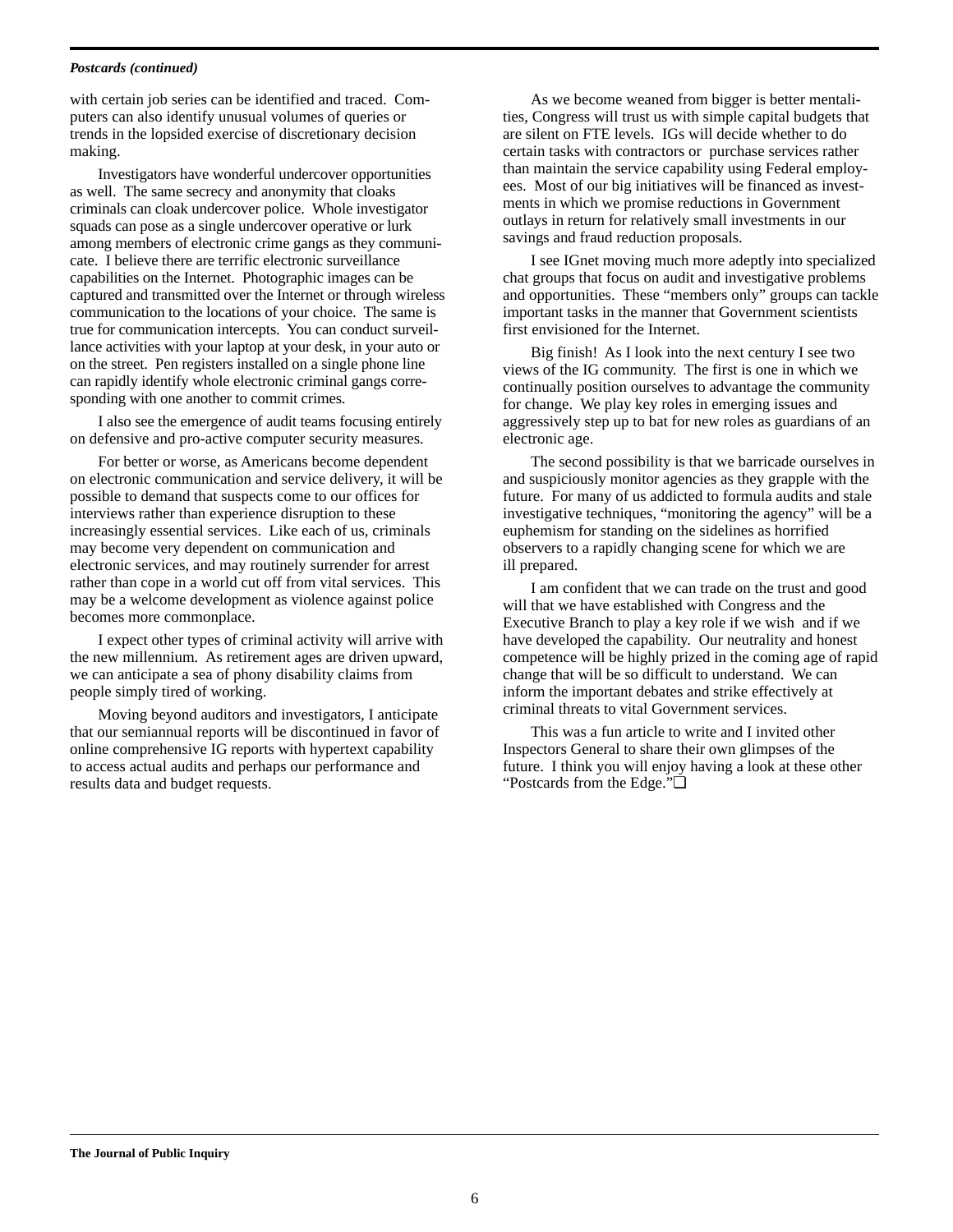## **Predictions: Inspectors General of the PCIE and ECIE Communities**



*(continued on page 8)*

**The Journal of Public Inquiry**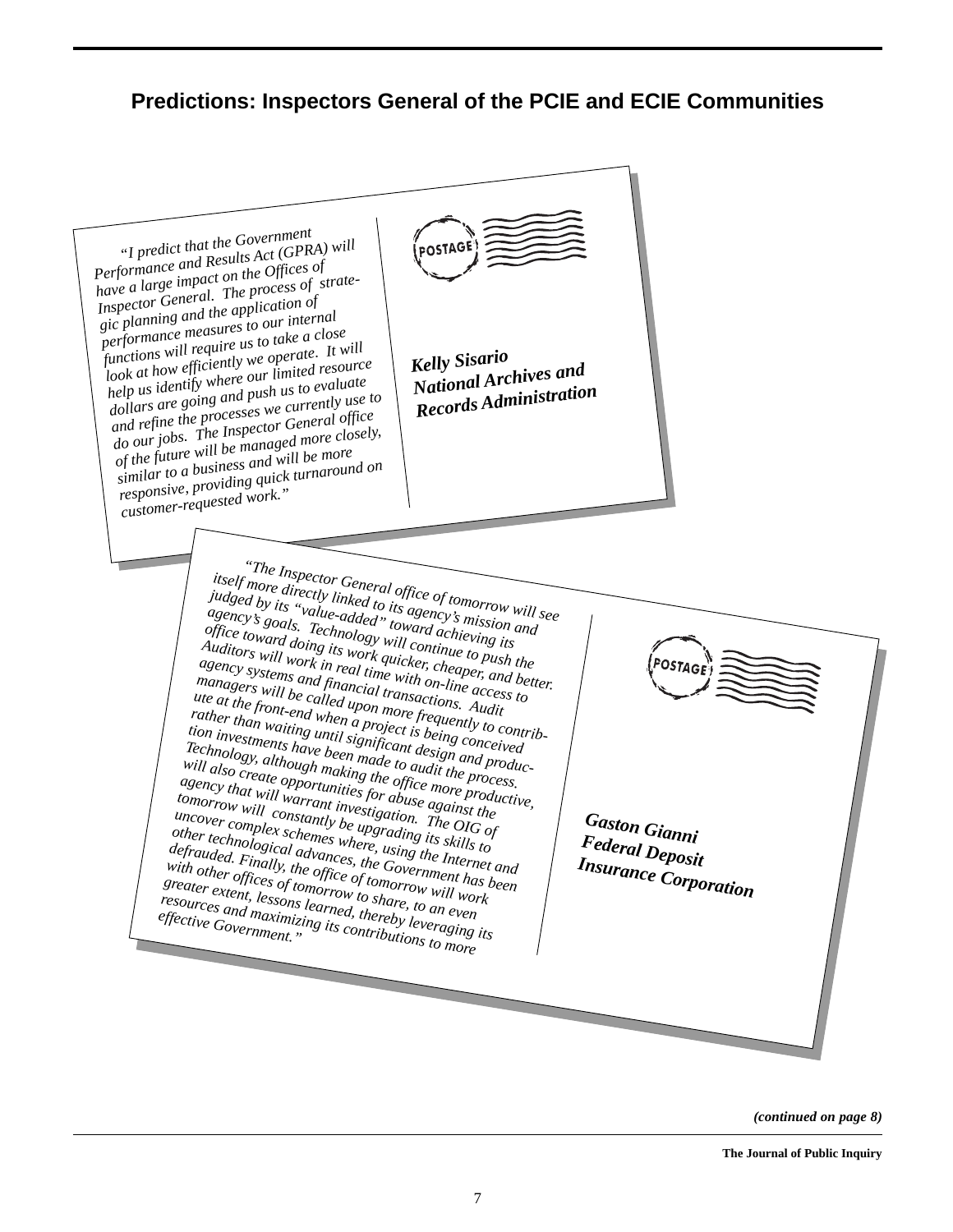*"The Government Printing Office' s (GPO) OIG sees a greater joint involvement of auditors and investigators on projects. The downsizing of Government that has occurred in recent years has increased the opportunities for fraud, waste, and abuse. The* POSTAGE *GPO OIG has redirected staff resources toward a financially-oriented approach. The Government must maintain effective control mechanisms in agencies to ensure that programs are operated effectively and that the results expected are achieved. Audit and investigative efforts must align themselves to ensure that the program results are attained. Legislation such as the Thomas Muldoon Government Performance and Results Act will serve U.S. Government as the catalyst for OIG future efforts. The OIG should be prepared to monitor the reliability of established Printing Office performance measurements. OIG staff must work more cooperatively with management and be prepared to issue both positive and negative repartions issue both positive and negative repartions of controls, when review systems of controls, when reviewed, ought to bring with them positive reporting." "The OIG of the Tennessee Valley Authority would predict the future of the IG to function with little, if any,*<br>*predict the future of the IG to function with little, if any,* OSTAG *preater the junite vj the 10 to junction with three, y a*<br>preater the juntie vj the 10 to junction with the<br>paper; everything will be transferred leaders with the *Auditors and investigators will take laptops with them*<br>*Auditors and investigators will take laptops with them*<br>*Auditors and investigators with the state in the first into the field and write reports while in the field. They*<br>*requives and priveshightereports while in the field. They*<br>into the field and write reports in the state of the field. *will transmit them electronically back to the office.*<br>*will transmit them electronically back to the office. Because of automation, OIG auditors and investigators*<br>Because of automation, OIG auditors and investigators<br>and investigators function of the contraction of the state of the state of the state of the state of the state o *we different to do*<br>*will largely function autonomously as IGs learn to do*<br>will largely function autonomously in the contract of *George T. Prosser Tennessee Valley Authority more with less.* Because of dwindling resources, IGs with the dynamics and a line in the dynamics of  $\frac{1}{2}$  and  $\frac{1}{2}$  and  $\frac{1}{2}$  and  $\frac{1}{2}$  and  $\frac{1}{2}$  and  $\frac{1}{2}$  and  $\frac{1}{2}$  and  $\frac{1}{2}$  and  $\frac{1}{2}$ *wore with tess. pecuase of awmanning resources, 10s wore with tess. pecuase of awmand big impact cases.*<br>*will focus more on big dollar and big impact cases.* While maintaining their independence, IGs will work<br>While maintaining their independence, it is a series of the maintaining their independence, it is a series of the *more* closely with management in identifying areas<br>*more* closely with management in identifying areas *where OIG efforts should be concentrated.* As the where OIG efforts should be concentrated. where  $UU$  elluris should be concentrated. As the strategy of the strategy of the contracting out more functions, IGs *will concentrate more resources on contract reviews.*<br> *will concentrate more resources on contract reviews.*<br> *will concentrate more resources on contract reviews. OIGs, as a general matter, will have full law enforce-*<br> *OIGs, as a general matter, will have full law enforcement authority. Philadely will nave july law enjoined* on  $\sigma$  is a sense of  $\sigma$  on  $\sigma$  and annual report on ment authority. OIGs will provide an annual report on *their activities, rather than the Semiannual report now*<br>their activities, rather than the Semiannual report now *rect activities, called theme we belighted. Perfect themest reports will be available on-*<br>*required. However, audit reports will be available online at time of issue."*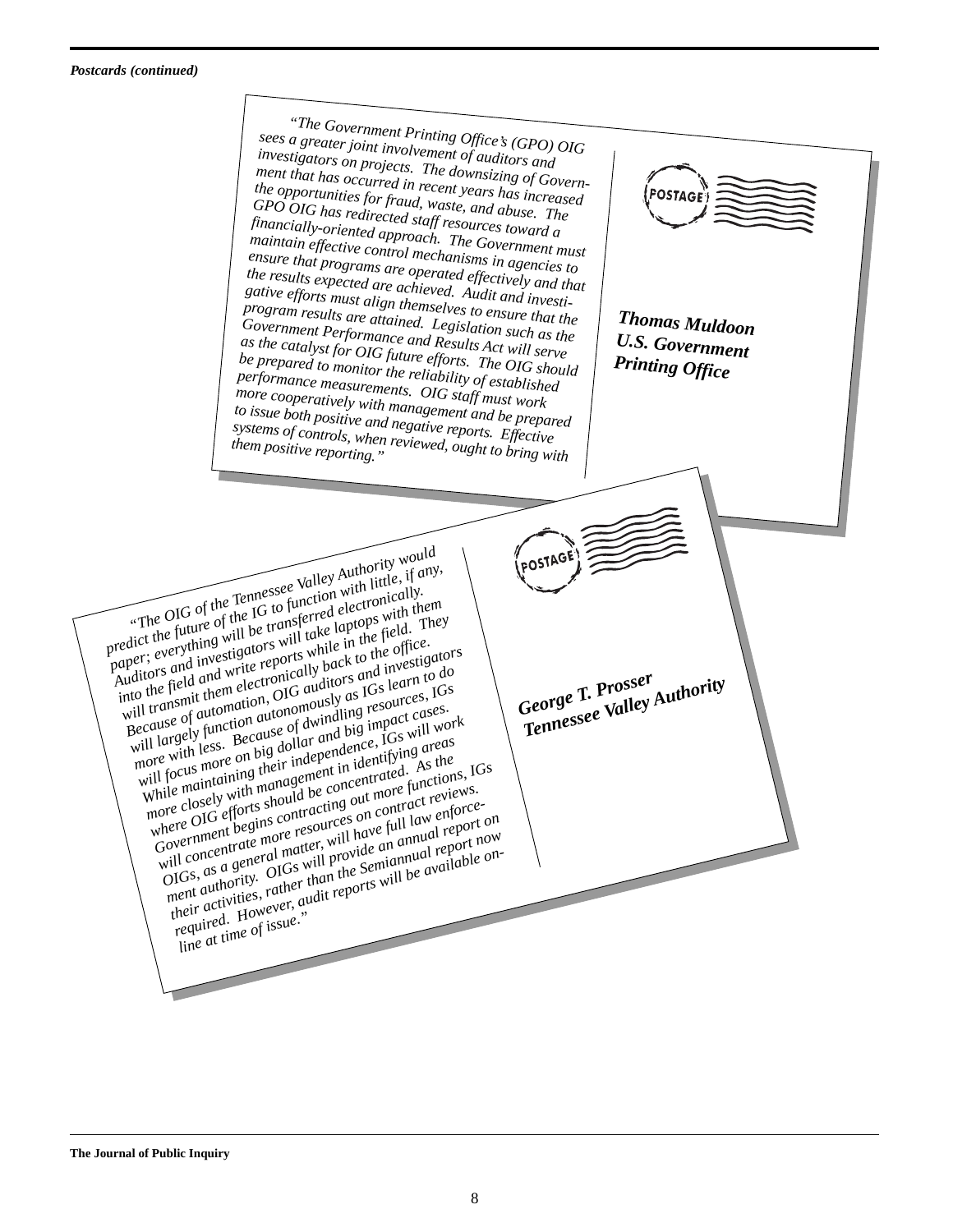*"The Office of the Inspector General of the future will need to come to resolution with the issues now facing the community. With this in mind, I predict that the following will take place in the future:*

- *I. First, I believe that IGs will better learn to balance pro-active intra-agency activities, which are prescribed by the National Performance Review, with statutory compliance responsibilities. While some OIGs may have been perceived as having abused their legally mandated authorities in the past, others I feel are now near to working too closely with their agencies on issues of policy. It is not wrong to find that mismanagement or abuse exists and to report that finding; that is our primary job.*
- *II. I also think that more IGs will establish an evaluation and inspections unit within their offices as a way of providing pro-active assistance without becoming involved in developing agency policy. I personally have utilized such a unit to provide technical assistance to the agency without becoming too closely associated with the policy issue decisions we are prohibited by law from helping to formulate.*

- *III. To prevent any impression of undue agency influence on the decisions of the IG, it is essential that future IGs be able to submit their annual budget requests directly to the Office of Management and Budget without what could be seen as politically based review and modification from the agency. The trust we enjoy in the Federal community comes from an aura of being beyond political influences.*
- *IV. In the same vein, IGs must understand that if adversarial situations come about as a result of us doing what is right – it's OK.*
- *V. To prevent an appearance of undue influence from management, it must be understood that IGs in the future do not receive monetary awards from the*
- *agency. VI. Finally, I feel that the entire Federal IG community will become more public relations oriented to ensure that the press, Congress, and the American taxpayers understand the IG role and how this role is critical to safeguarding Federal programs."*

POSTAGE

*Patrick E. McFarland Office of Personne<sup>l</sup> Managemen<sup>t</sup>*

*"The Office of Inspector General of tomorrow will be technologically adaptive - both internally and externally. That is, OIG staff will operate from virtual offices with immediate access to data in the organization and access to approaches as well as results from audits, investigations and studies of counterparts and others in both the public and private sectors from computers that attend the individual more than a location. Groupware will be used for workpapers as well as management information; we will have to watch out for the negatives of institutionalization and strive to be at the forefront in showing the way through expertise and forward thinking rather than the traditional follow-up role; and continue to emphasize integrity and capability as the top criteria for employment with an OIG. Challenges will (present in dealing) with the proliferation of information and attendant misuse of that information."*



*(continued on page 10)*

**The Journal of Public Inquiry**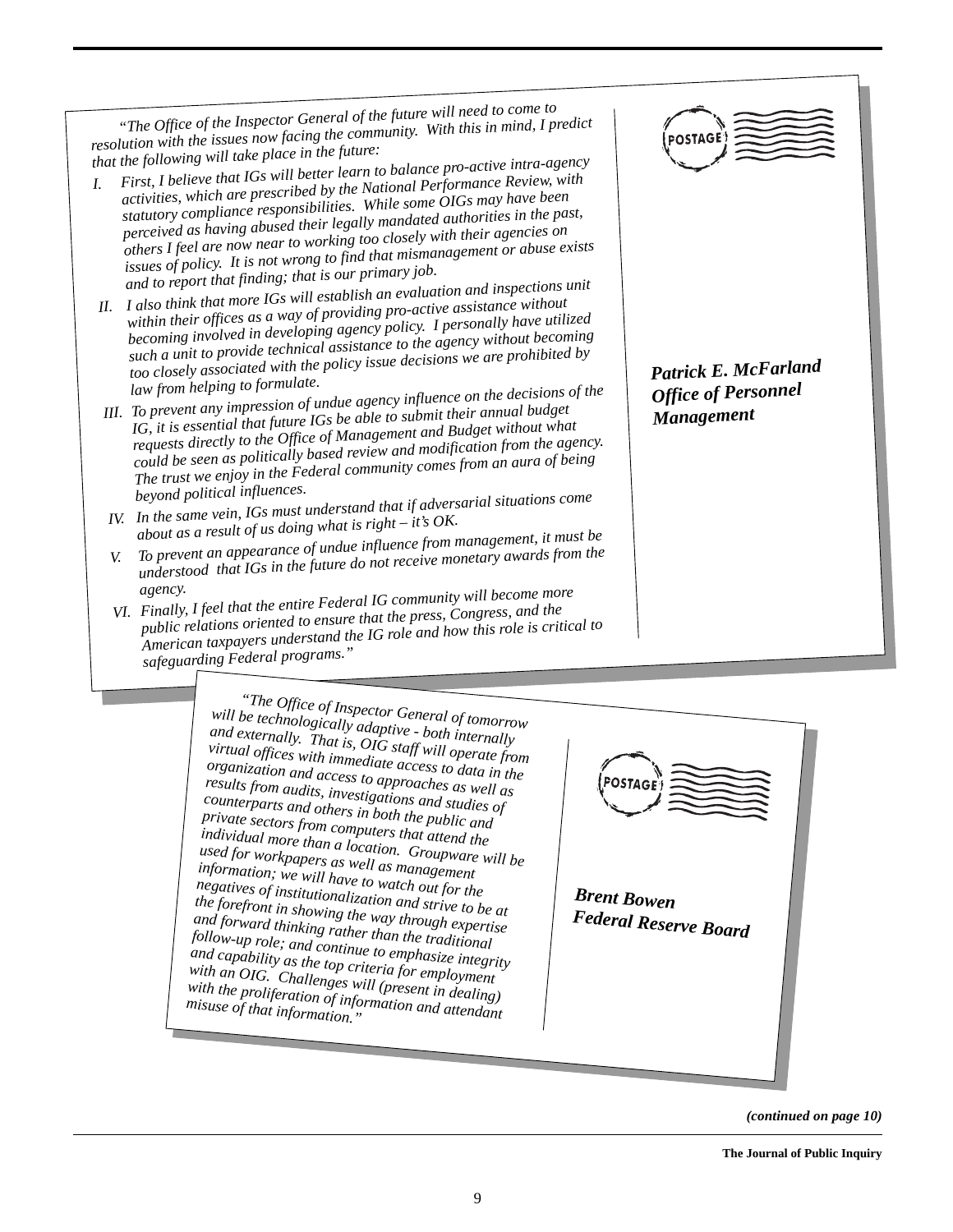*"As technology, cyberspace, and artificial intelligence expan<sup>d</sup> ever deeper into public, private, and Government domains an<sup>d</sup> permeate our daily lives, maintaining the integrity of these environments will be a challenge to all who are charged with their monitoring. The environment of the future will necessitate that the IG's participate in more collaborative efforts to meet systemic changes, efficiently and effectively manage available resources, and go beyond their traditional role. The Government's progression toward an electronic community dictates that the future of the Office of the Inspector General lies outside the realm of today's standard operating procedures. We will be challenged by more sophisticated, creative, and technologically savvy criminals. To detect fraud, waste and abuse in tomorrow's workplace, what we consider to be the highly-technical skills of today--Information Technology auditing, detection of computer intrusions, use of electronic workpapers, etc.-- will necessarily be the second-nature skills of tomorrow's auditor, investigator, and inspector. These skills coupled with sound, basic techniques will require a virtual office that provides IG staffs with an integrated information system that incorporates existing and emerging technologies essential to their work. Our focus will be defined by the limits of the imagination. Our response will be as innovative as the talents of our managers and staff."*



*Roberta Gross National Aeronautics an<sup>d</sup> Space Administration*



**The Journal of Public Inquiry**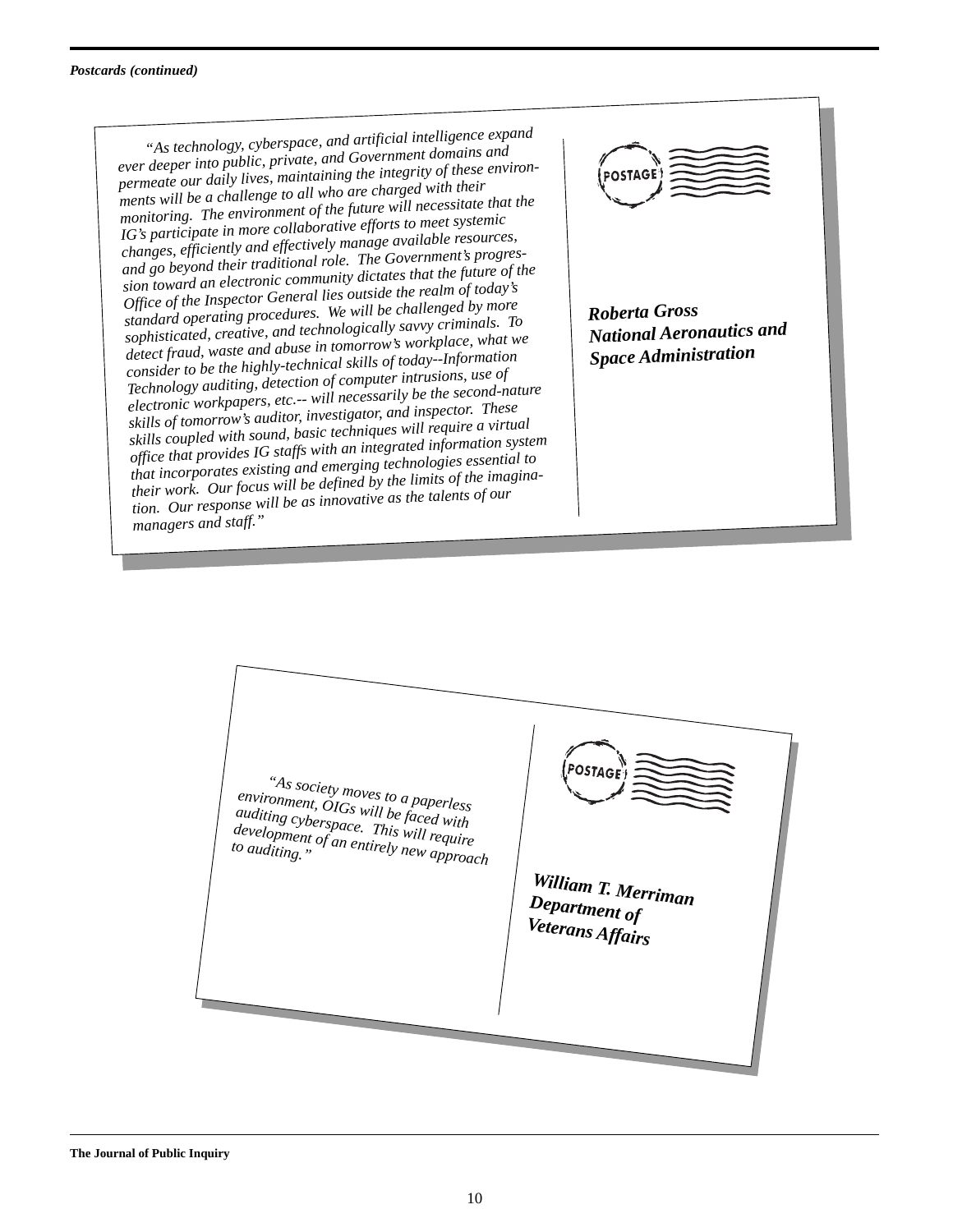*"The Inspector General concept has proven itself as essential for containing fraud, waste and abuse. Prior to the original legislation, there were only 10 investigators nationwide for the entire*<br>and *investigators nationwide for the entire*<br>in the entire *Department of Health, Education, and Welfare, which comprised what is now the Department of Health and Human Services (HHS), the Department* FOSTAGE *of Education, and the Social Security Administration*<br>
In the last 3 years He Social Security Administration.<br> *of \$8 billion in sayings, 650 eproduced ministration.*<br> *exclusions per year.* Secretary Shalala and verage<br> *In the last 3 years HHS alone produced an average*<br>
<sup>coor</sup> in 3 years HHS alone produced an average<br>
contract an average *of \$8 billion in savings, 650 convictions and 1,600*<br>*of \$8 billion in savings, 650 convictions and 1,600 exclusions per year. Secretary Shalala has been a staunch speryear.* S., 050 convictions and has fought for of the Office of Inspector General<br>
Health Insurance Peassage and a has been a<br>
HIPAA), which vor passage and enactment or General<br> *All Sought will provided and A Health Insurance Portability and Accountability Act*<br> *Health Insurance Portability and Accountability Act*<br> *Even at this point our staff over the next 7 source of*<br> *HIPAA)* we can see substantial first year under<br> *Mer June Gibbs Brown (HIPAA), which will provide a dependable source of Department of Health funding to double our staff over the next 7 years. and Human Services Even at this point in time (the first year under HIPAA) we can see substantial over the next 7 years.*<br> *ment due to the new legislation,* "*<i>we can see substantial positive accomplish-"Inspectors General of the future will need to* POSTAGE *inspection* denotive role to focus on prevention<br>increase their pro-active role to focus on prevention *and compliance. Government downsizing and and compliance. Government downsizing and reinvention make it essential that OIGs work in*<br>reinvention make it essential that OIGs work in returnership with departmental and agency<br>greater partnership with departmental and agency greater participation in process action and managers. Participation in process action and *manugers*. *Furnerpation in process action and as*<br>*integrated product teams will continue to expand as Eleanor Hill* we graved product reams were commune to expand as<br>we graved product reative means to accomplish our *Department of Defense* we explore the face of declining resources. The<br>mission in the face of declining resources. *challenge to the IGs will be to develop and sustain*<br>*challenge to the IGs will be to develop and sustain program managers' trust while maintaining an*, program managers' trust while maintaining an *arms-length relationship when performing tradi-*<br>*arms-length relationship when performing traditional roles of program audits and investigations.*<br>*tional roles of program audits and investigations. Moreover, how IGs perform their roles is changing*<br>*Moreover, how IGs perform their roles is changing due to technological advances.* As a result of the due to technological advances. As a result of the availability of on-line data bases and video availability of on-line data *teleconferencing, most on-site visits for non-*<br>teleconferencing, most on-site visits for non*ielecongerencing*, most on-site visits for non-<br>*ielecongerencing*, most on-site visits will no longer be<br>*investigative* oversight purposes will no longer *cost-effective nor necessary."*

*<sup>(</sup>continued on page 12)*

**The Journal of Public Inquiry**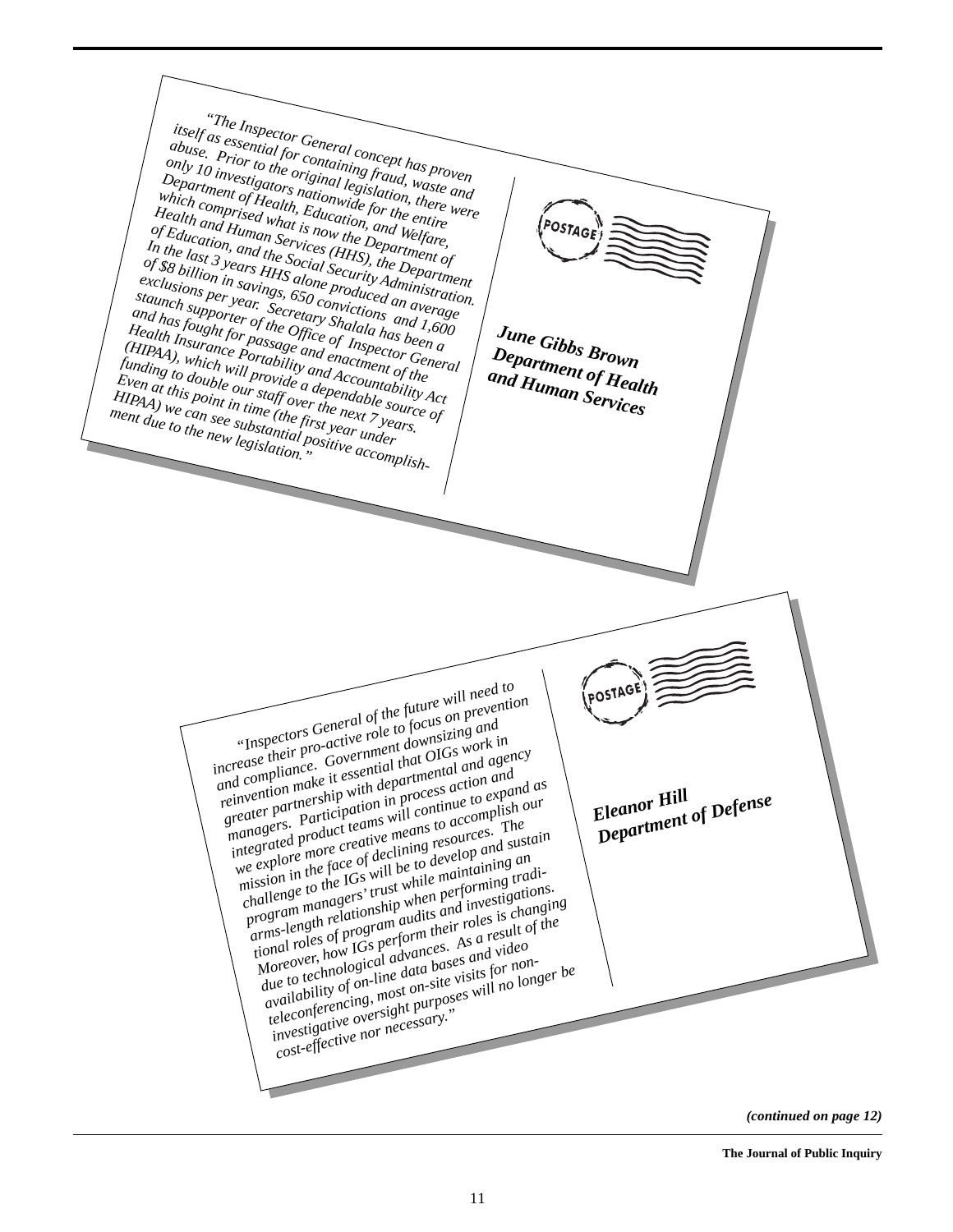#### *Postcards (continued)*

*"The future Office of the Inspector General can expect Federal programs that are administered in a decentralized environment, with fewer controls, less guidance and documentation, and reduced management levels and resources. Directives will be severely reduced or eliminated. Multiple supervisory levels, which in the past were thought to help ensure quality performance and prevent loss and abuse, will be eliminated. Fewer transactions will be recorded on paper (which has provided the audit trail in the past) as electronic transactions become the norm. The role of auditing will change as we move toward verifying the validity of measurements and outcomes and performing return-on-investment analyses to judge the value of operations. With fewer controls, more electronic exchanges, and increased pressure to show measurable results, the opportunity and motivation for fraud may increase—while evidence may become more hidden or unobtainable. If delegation of authority from the Federal Government to State and local counterparts continues, both accountability for resources and responsibility for results may become diffused. IG reports must be short, direct and clearly demonstrate pay-off value to management. As OIGs are also downsized auditors and investigators must work together more closely to leverage remaining resources, and there will need to be a greater homogenization of skills within an<sup>d</sup> among OIGs. The need for audits and investigations has never been greater than in this changing environment, and OIGs must be willing to respond with creativeness and flexibility."*



*Nikki Tinsley Environmental Protection Agency*

*"Leadership in the IG community will pass to those organizations staffed by dynamic agents of positive and meaningful change, with a viable commitment to our core mission of detecting and preventing fraud, waste, and abuse and promoting the effectiveness and efficiency of Government programs. Our change agents will be recognized for solid knowledge of public administration and management, in general, and in-depth understanding of their own agencies' programs and complex internal and external operating environments. The staff of the premier OIGs will also* demonstrate exceptional skills in interpersonal communications, analysis<br>and evaluation, and advanced technologies. Through direct of analysis<br>or contracting, the Odvanced technologies. Through direct at analysis *or contracting, the OIGs will have access to expertise in technical fields of* and evaluation, and advanced technologies. Through direct staff resources *particular significance in their agencies, such as medicine, aerospace, or construction. A renewed focus on the core legislated mission of the IGs will be accomplished be transferring resource-intensive peripheral responsibilities, such as the auditing of financial statements to the Chief Financial Officer and reviewing these activities in line with other priorities. Without compromising independence, our future change agents will perform a greater number of projects in a customer-focused, interactive mode, flexibility drawing upon the pertinent methodologies of a variety of professional fields and working in multidisciplinary teams of auditors, investigators, evaluators, technical specialists, and program officials. The foremost standard of professionalism will be the USEFULNESS of our products as catalysts for significant and meaningful improvements to the quality, efficiency, and integrity of Government programs."*

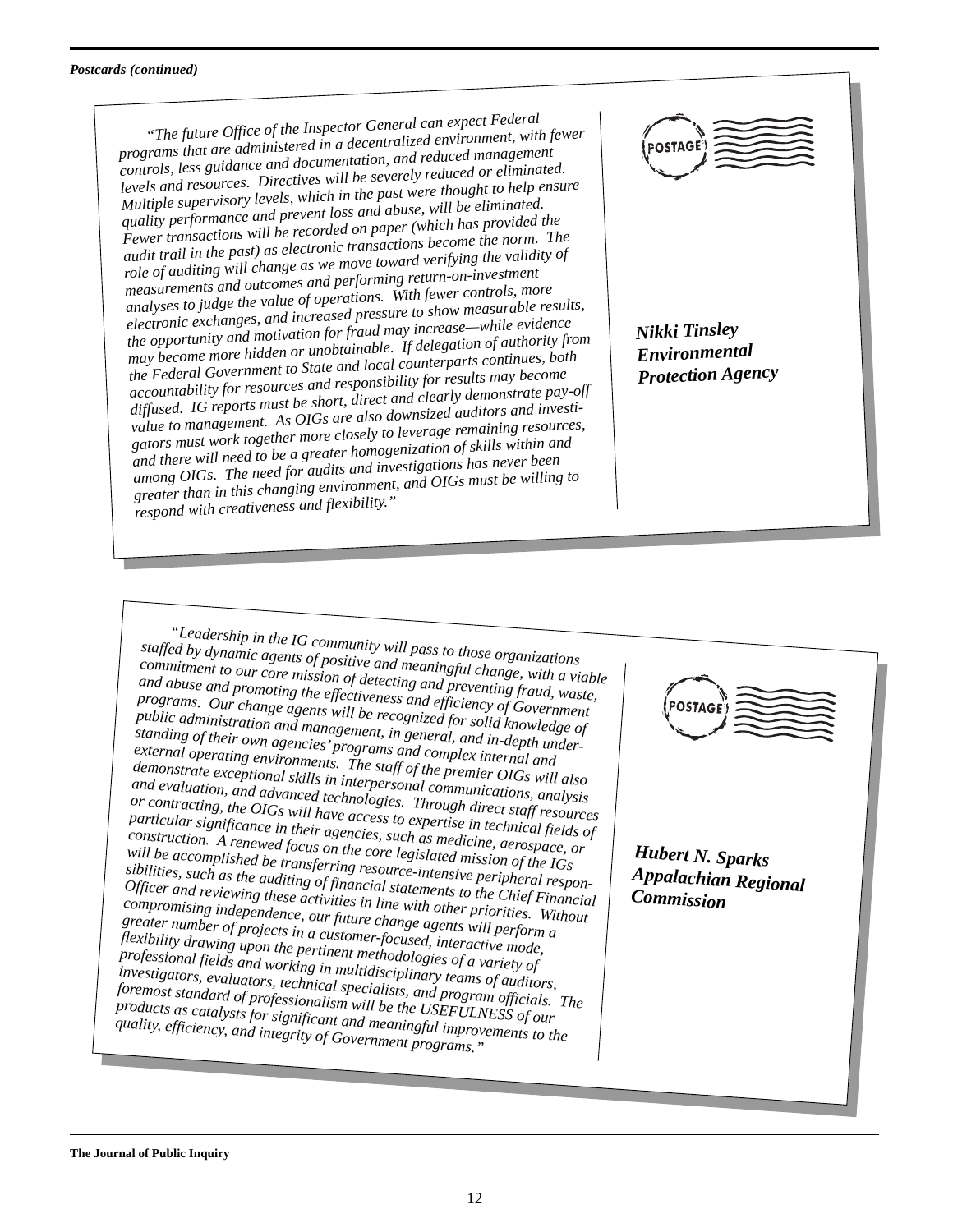*"The future of OIG at the Equal Employment Opportunity Commission (EEOC) is assured if we continue the transition into multi-disciplined teams; establish partnerships with other OIGs and some internal Agency offices to assist in our work; utilize contractors for the routine audits, inspections and investigations; and make use of cyber technology to work smarter to accomplish OIG's mission. In my opinion, "traditional" audit work is only as important as the impact and interest it generates within the Commission. Our future must incorporate our "watchdog" role with that of management consultant. We must be on the forefront of improving the processes that are critical to EEOC's mission. We've recently reviewed small pieces of the discrimination charge process and the procurement of litigation support services. Our analysis of these areas assisted management by improving controls and procedures in the real "bread and butter" areas. Finally, we must continuously evaluate and measure our own*<br>*Performance to determine whether we are adding value to the management of EEOC's limited resources and the improveperformance to determine whether we are adding value to the management of EEOC's limited resources and the improve-ment of its programs."*



*Aletha L. Brown U.S. Equal Employment Opportunity Commission*

*"Inspector General offices and management have forged a closer partnership. The partnership is natural in that both had the same goal, and both were continually urged to work more closely together. Scarce resources have impacted the offices and agencies. Some matters that were once audited and investigated by the Office of the Inspector General are now referred to management for inquiry and resolution. The need to manage agency as well as audit resources has changed assessment yardsticks. Management looks for audits to focus more on effectiveness of their operations than on compliance. Because performance is now measured in effective solutions, audits now focus on the indicators of success. The outlook and the composition of the Inspector Genera<sup>l</sup> workforces have changed: investigators focus on prevention as well as prosecution, and auditor groups have evolved beyond staff assessing financial compliance to teams with the skills and experience to handle the more broadly based evaluations."*

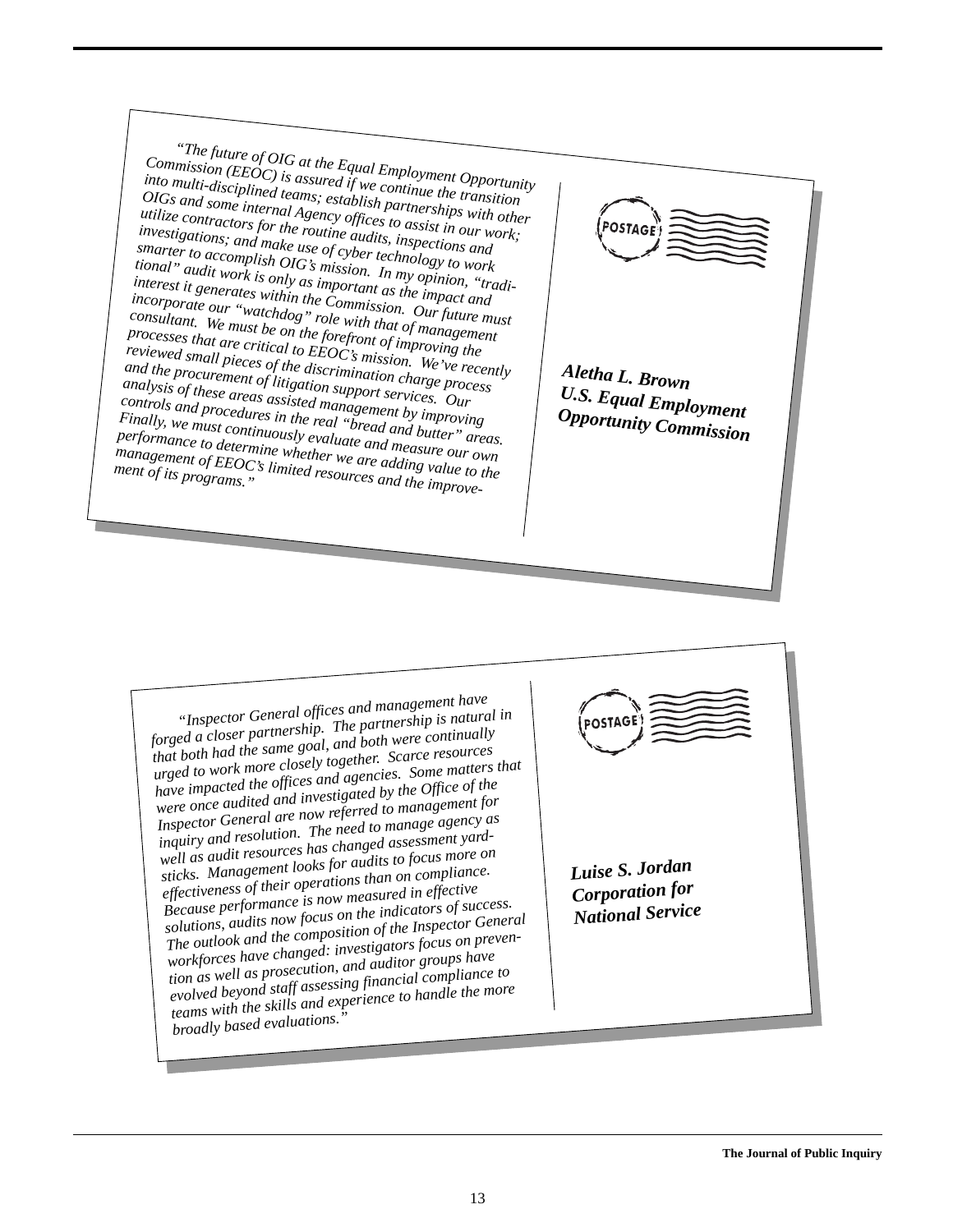**The Journal of Public Inquiry**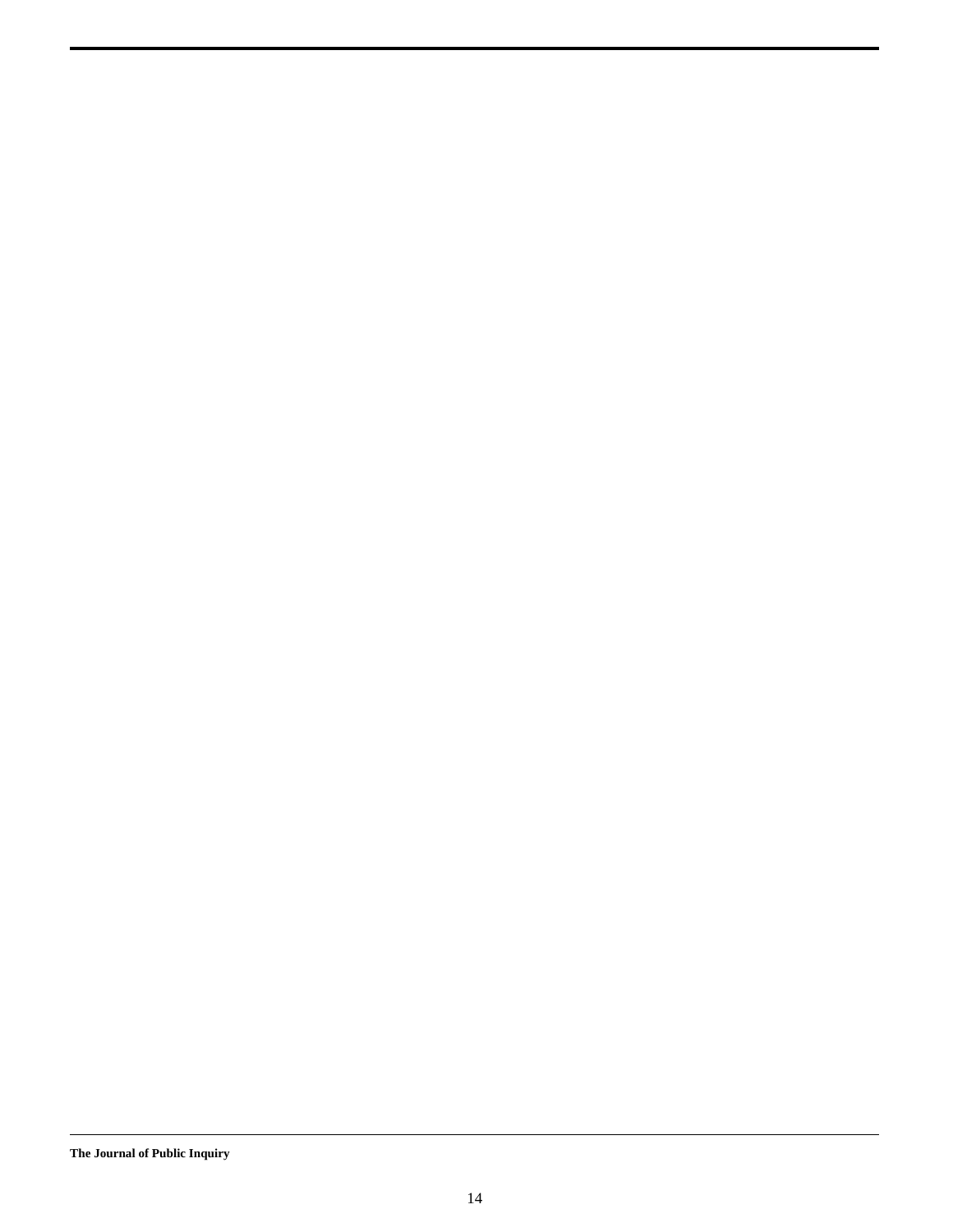## **Are We Ready for the Electronic Parade: Electronic Benefits Transfer**

*by Roger C. Viadero and James R. Ebbitt*

*By Roger C. Viadero, Inspector General, Department of Agriculture*

*James R. Ebbitt, Assistant Inspector General for Audit, Department of Agriculture*

## **What Is Electonic Benefits Transfer?**

From Red Tape to Results, issued by Vice President Gore's National Performance Review in September 1993, called for using similar to electronic funds transfer technology to develop rapidly a nationwide system to deliver Government benefits electronically. This is referred to as Electronic Benefits Transfer (EBT) and is defined as "the automation of benefit authorization, delivery, redemption, and settlement processes through computers, plastic cards, and telecommunications technology which results in the elimination of paper coupons or other paper delivery systems." The Federal EBT Task Force was chartered in November 1993 to meet this challenge. Its goal was to make EBT available nationwide in the fullest sense--one card, user friendly, with unified electronic delivery of Governmentfunded benefits under a Federal/State partnership.

In 1994, the Federal EBT Task Force identified a number of Federal and State programs where EBT could be used to deliver benefits. In cases where benefits are paid in cash, the objective is to convert to EBT cases where recipients did not have bank accounts and could not receive their benefits via direct deposit. In the case of the Food Stamp program, the objective is to eliminate paper food coupons and substitute EBT cards which could then be used to purchase food. The task force identified the following programs where EBT could be used: Food Stamp program; Aid to Families with Dependent Children; Supplemental Security Income; Old-Age, Survivors, and Disability Insurance (Social Security); unemployment insurance; Veterans Affairs compensation; Special Supplemental Nutrition Program for Women, Infants, and Children (WIC); Federal and military pensions; and Railroad Retirement benefits. In all, it was estimated that \$111 billion in annual benefits could be delivered using EBT.

The U.S. Department of Agriculture's (USDA) Food and Consumer Service has been at the forefront of EBT development. This article will focus on USDA's experience with EBT and will examine the issues and challenges facing the Office of Inspector General (OIG) in auditing and

investigating aspects of EBT. We believe that our experience can provide insight and valuable lessons learned for other OIGs as EBT becomes more prevalent in the delivery of Federal benefits.

### **Perspective on EBT at USDA**

In October 1977, Congress amended the Food Stamp Act which authorized USDA to seek alternative methods for program benefit delivery by relying on data processing equipment and computer technology. The Food and Consumer Service funded and arranged an EBT system demonstration project in Reading, Pennsylvania, beginning in 1984. Other demonstration projects followed in 1987 and 1988 in Iowa, Maryland, Minnesota and New Mexico. In 1990 the Food Stamp program was again amended authorizing on-line EBT systems. The 1996 Welfare Reform Act mandates EBT for food stamps by 2002.

The objective of the Food Stamp program, from its inception in the 1960's, was to help eligible Americans obtain an adequate diet. Food coupons were developed to deliver program benefits with the idea that they could only be used to purchase food. To make this concept work, the USDA's Food and Consumer Service authorizes stores to accept food coupons. The authorized stores receive redemption certificates which permit them to deposit food coupons at a banking institution and receive credit to their bank account for the face value of the coupons. Stores, to be authorized, are to offer a defined variety of staple foods, or have 50 percent or more of their total sales in staple foods, and agree to only accept food coupons for food.

Trafficking in food stamps quickly emerged as a problem because some recipients did not want their benefits in food and some authorized stores were willing to sell non-food items, as well as exchange coupons for cash at a discount. Middlemen also traded for coupons, again at a discount, for items such as drugs, guns, electronic equipment and cars. Middlemen then found authorized stores that were willing to accept the coupons for cash, at a discount. Food coupons became a secondary currency on the streets. The Food and Consumer Service estimated that of the \$22 billion issued in Fiscal Year 1993, over \$815 million was trafficked. The OIG testified that trafficking and related fraud was in excess of \$1 billion.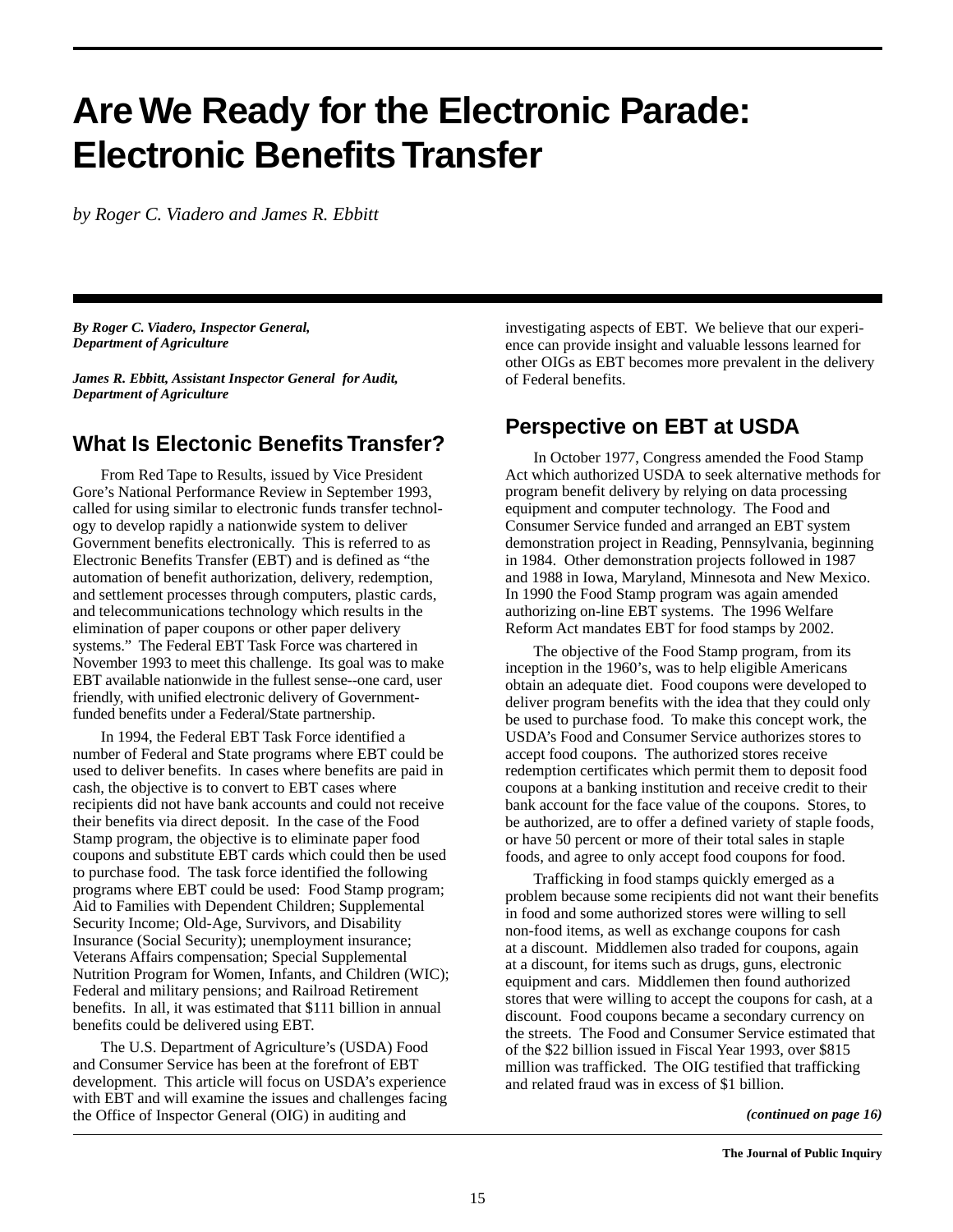#### *Electronic Benefits Transfer (continued)*

EBT could eliminate other program costs associated with food coupons, such as the printing of food coupons, distributing them to the States and issuing agents, issuance to recipients, and the cost to redeem the coupons through the banking system and the Federal Reserve. The OIG has been supportive of EBT to issue program benefits because it eliminates food coupons from serving as a second currency, as well as the middlemen in trafficking schemes, and it reduces program costs. As we will discuss later, it also provides a powerful tool to better identify stores and recipients who may be trafficking.

### **Successful EBT Requires Partnerships**

To make EBT systems work, partnerships had to be developed. Except for State general assistance programs, the programs where EBT is to be used are funded all, or in part, by the Federal Government. In several cases, State agencies administer the programs under agreements with the Federal funding agencies. In addition, since EBT systems are to use existing private systems to the extent practicable, the partnerships include private processing companies who operate EBT systems and private banks that move funds and settle accounts. In some cases, processors and banks are one and the same. Each of the partners plays a role in making EBT work.

Using the Food Stamp program as an example, program benefits are funded entirely by the Federal Government. USDA sets program policy, provides general oversight and monitoring of program operations, authorizes stores to participate, and receives reports accounting for store redemption activity and the draw down of Federal funds. The Food and Consumer Service enters into agreements with State agencies to administer the program. State agencies determine eligibility and issue program benefits. Since EBT is an issuance function, States enter into agreements with private processors to carry out the issuance function, with approval of the Food and Consumer Service. States issue EBT cards and allow recipients to select personal identification numbers.

The processor receives electronic information from the State agency telling it which recipient accounts to establish for the month and the benefit amount. The processor installs Point of Sale terminals in authorized stores so that stores can communicate with the central data base and determine whether recipients are authorized and the account balances available will cover the transaction. In some cases, stores had an existing EBT-type relationship with a processor other than the one selected by the State (a thirdparty processor). Rather than install duplicate equipment, the State's EBT processor enters into an agreement with the third-party processor. This permits the store to continue using its processor, but it is now able to communicate with the State's EBT processor's central data base and receive settlement for food stamp EBT transactions. The processor also settles individual store accounts for cumulative food stamp transactions. This is accomplished by drawing down

Federal funds and using a private bank to move funds to the stores' banks and then into the individual store accounts.

States are rapidly moving to implement EBT systems for the Food Stamp program and a number of other targeted programs. Two technologies are used currently to make EBT work: on-line and off-line systems. On-line systems use existing debit card technology with information maintained on a central computer system. The card is used to access information, including the account balance. Off-line technology uses "smart" cards. The card contains a microcomputer chip which stores information including the available account balance. Currently, 19 States have operational on-line EBT systems; 2 States have operational off-line EBT systems; 24 States have selected EBT processors and are in the process of approving contracts and implementing Statewide systems; and 3 States have issued requests for proposals.

In addition to the Food Stamp program, WIC program benefits are being issued using an off-line EBT system in selected counties in Wyoming. Fourteen States are issuing Aid to Families with Dependent Children and two issue some direct Federal benefits. Ten States are using EBT to issue a number of State program benefits.

### **Investigative and "Alert" Monitoring of EBT**

While the EBT card has not eliminated illicit trafficking by authorized stores and recipients, EBT-generated records have enabled OIG to better monitor and analyze sales and redemption activity. As a result, OIG can target stores that may be trafficking. There is more data pertaining to EBT transactions, compared to the food coupon issuance systems and it is readily available in electronic format. A valuable benefit of this involves the ability to identify the food stamp recipients who are involved in benefit trafficking activities. In contrast to paper food coupons, which lose their ownership identity immediately upon being used in a transaction, EBT benefits are attached electronically to the recipient. When the benefits are redeemed, they are stored on the computer system showing when and where the benefits were used. Once we identify a store where trafficking is occurring, we are also able to identify recipients who appear to be involved in the scheme. This information has become extremely valuable during the course of our investigations of stores, as well as providing key evidence to allow for criminal prosecution and/or administrative (program) disqualification of the recipients.

The first criminal investigation of trafficking in EBT food stamp benefits occurred in Reading, Pennsylvania (the site of the first EBT pilot project) in 1991, and resulted in convictions of 2 store owners and over 140 recipients who sold their benefits at the store. Since EBT started, we have initiated 199 EBT-related investigations, resulting in 261 indictments and 198 convictions, and monetary results of nearly \$4.5 million.

An example of our EBT investigative work involved our investigation of a small convenience store owner in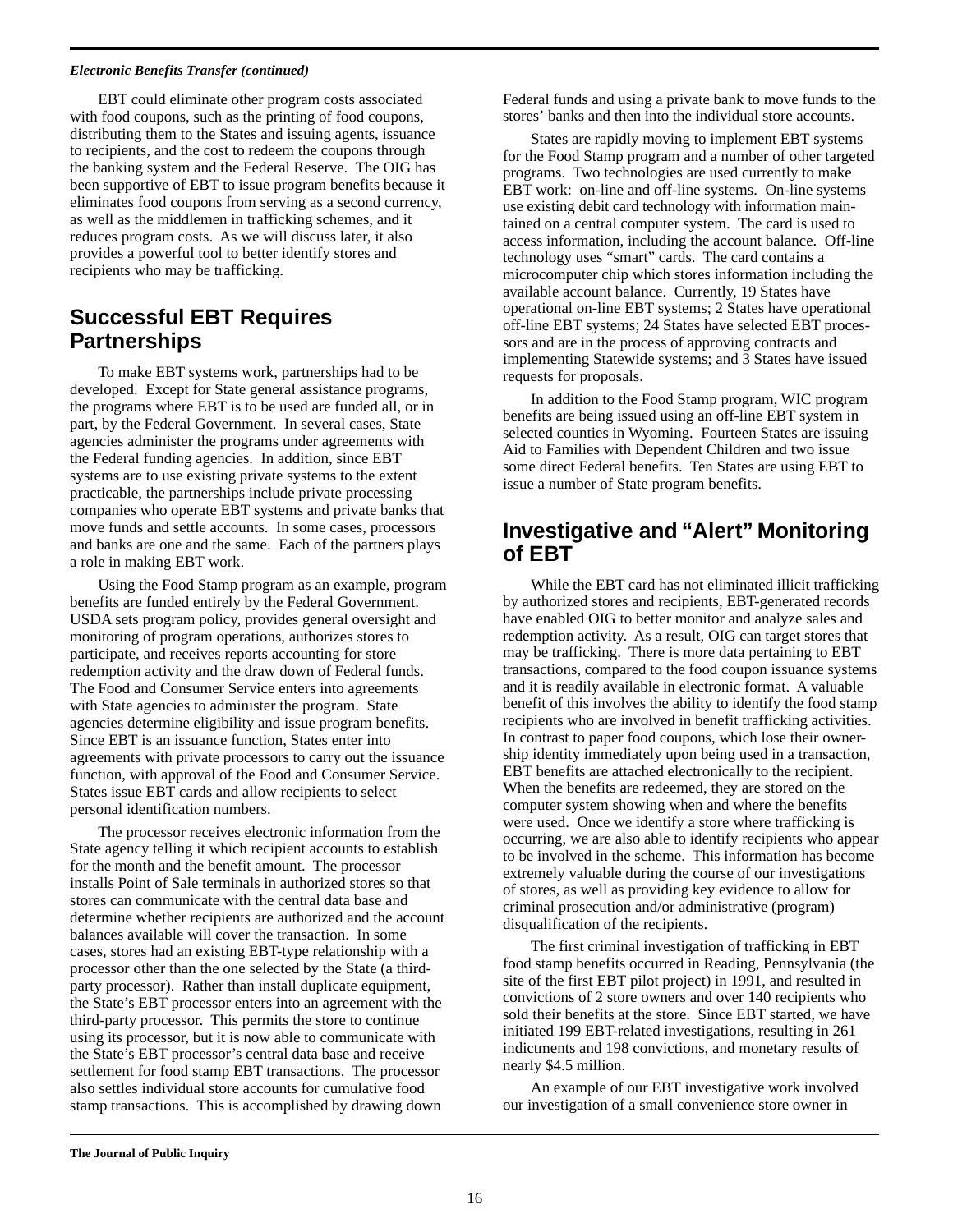Baltimore, Maryland, who pled guilty to trafficking over \$700,000 in EBT food stamp benefits during an 18-month period. He subsequently was sentenced to 2 years in prison and was ordered to pay restitution of \$250,000 to the USDA. In addition, over \$92,000 from the proceeds of these illegal transactions have been seized by or forfeited to the Government. Store employees admitted to our investigators that the store owner instructed them to add \$3 and change to all trafficking transactions at the store. This was done in an attempt to disguise the trafficking pattern so the EBT system would not show even-dollar transactions at their store, one of the tell-tale signs of trafficking. During our investigation we reviewed all transactions which exceeded \$20 and determined that 92 percent of these, totaling over \$745,000, included the additional \$3 charge.

Based on the success OIG had in using EBT data to identify stores and recipients suspected of trafficking, the Food and Consumer Service hired a contractor to develop an automated system that would be capable of doing similar reviews on a nationwide basis. The system, Anti-fraud Locator for EBT Redemption Transactions (ALERT), was developed using OIG's experience and input. ALERT has been tested using EBT data from several States, and after modifications based on the testing, is being used successfully for a number of States where EBT systems for food stamps have been implemented.

Not only has OIG been supportive of EBT, we have taken an active role in monitoring and reviewing EBT systems used for the Food Stamp program. In doing this, OIG identified key EBT operational areas that need to be reviewed: automated data processing (ADP) security; program benefit issuance and redemption; reconciliations between a State, its EBT processor, and Federal agencies; EBT settlement between the Department of the Treasury, the EBT processor, and the authorized stores; and EBT reporting, both financial and management.

During the last 2 years we led a work group under the auspices of the President's Council on Integrity and Efficiency. The work group issued a report entitled, "Implementing the EBT System: A Report on the Current Status of Control Systems," which describes EBT implementation in nine States, and a report to the Food and Consumer Service on issues that need to be addressed at the national level. Overall, our audits have concluded that EBT systems used for the Food Stamp program are working. Program benefits are being issued to the right people in the right amounts, and settlements among the parties are being made on a timely basis. There are, however, some issues that need to be addressed.

### **EBT Issues to Address**

With the available transaction data in EBT systems, the ALERT system is capable of identifying retailers and recipients suspected of trafficking. The down side is that there are large numbers of retailers and recipients that Federal and State agencies need to deal with but there is not a plan in place as to how this will be done. An example of

the numbers comes from analyses run in Baltimore, which identified over 7,000 suspect recipients.

Reconciliations between letter-of-credit draw downs for settlement and reported EBT transactions were not always made even though there were substantial differences that needed to be researched and resolved. There were also inconsistencies between States in how settlements with retailers were made. The impact of this will be felt as States begin to interact.

Some EBT processors are banks, and in at least one case the EBT accounts were co-mingled with other accounts maintained by recipients. We will need to ensure that auditors and investigators have access to financial records maintained by banks as defined by the Right to Financial Privacy Act of 1978.

While the Food and Consumer Service has developed a nationwide system to detect suspected trafficking, consideration needs to be given to whether similar control measures are needed at the State/EBT processor level. The Food and Consumer Service used South Carolina as a test project area for the EBT processor to run analyses for suspected trafficking. The project had good results and may be particularly suited for recipient cases since States have dealt traditionally with these types of cases.

Current record retention requirements are 3 years, yet criminal statutes typically have a 5-year statute of limitations. EBT-related records need a retention requirement consistent with the criminal statute of limitations. Most, if not all, States have statutes that define food coupon trafficking as a State offense. Similar State statutes are needed to define EBT card trafficking as a State offense.

Specific requirements for protecting private data in EBT systems have not been defined and provided to States and their EBT processors. This also is true for third-party processors. Specific requirements are contained in the "Federal Information Processing Standards Guidelines for Computer Security, Certification and Accreditation," and our recommendation is that these be adopted and required of the States and their EBT processors. State contracts with EBT processors need to provide that Federal and State representatives, such as auditors and investigators, have access to EBT processor records.

Once EBT systems were up and operating, reviews were not made to determine who had access to systems, what that level of access was and whether it was still needed. In some cases employees had high access levels, yet supervisors or another second party had not reviewed the level and determined it was needed. In one case, out of 1,600 active log-on identifications for the EBT system, 233 were assigned to employees who were no longer authorized access to any other State ADP system.

Federal guidelines require States to maintain an ADP security program which includes data and personnel; however, this has not been well defined and has not been passed on to the EBT processors through the contracts. It involves such things as employee security clearances,

*(continued on page 18)*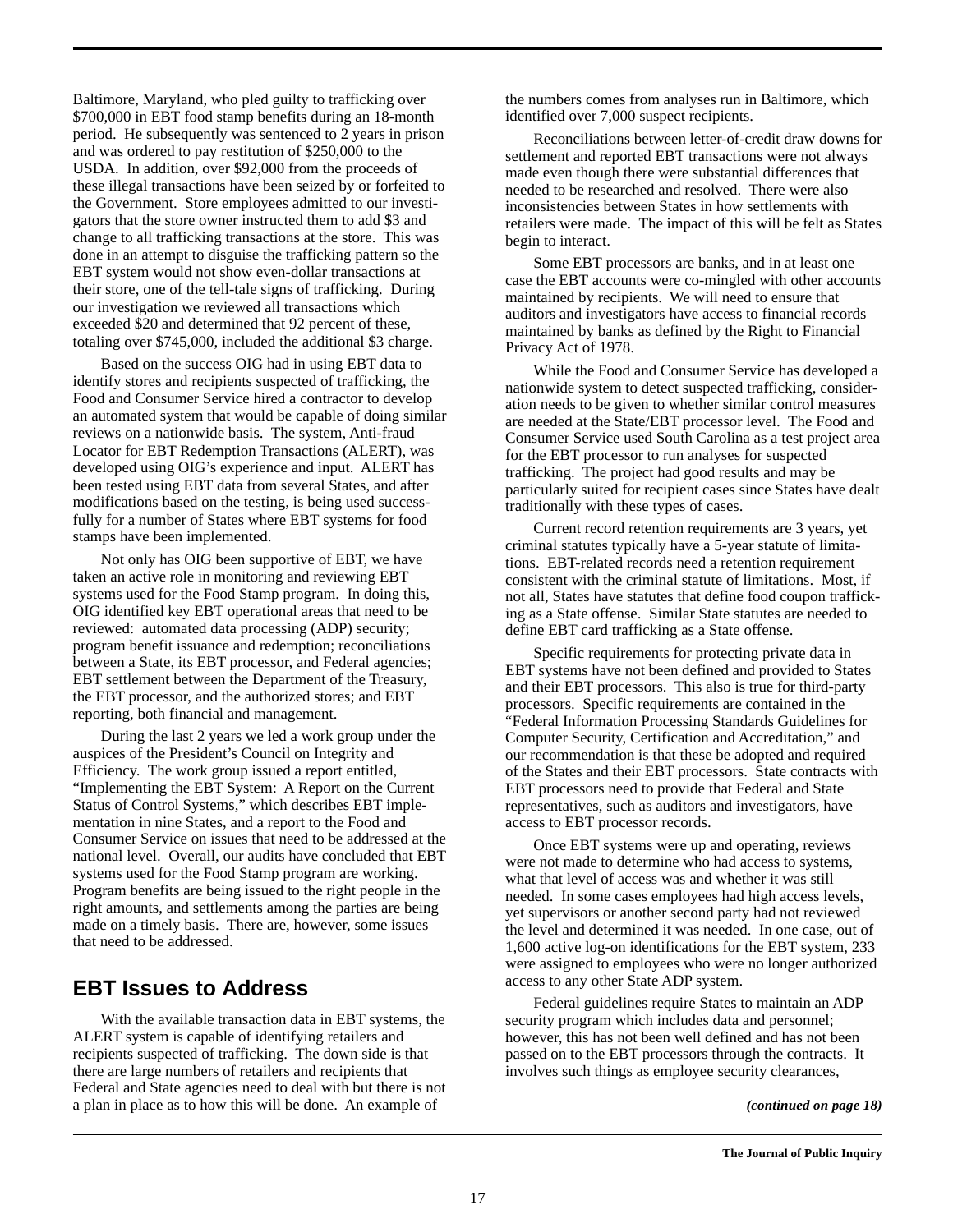#### *Electronic Benefits Transfer (continued)*

security training, and accepted security practices. Two of the three processors we reviewed did not have a security program which addressed these areas.

Certification standards for third-party processors have not been established. Multiple third-party processors are being used in each State where EBT is operational and the approaches in each State to certify them have varied widely.

There were discrepancies between the authorized-store data base maintained by the Food and Consumer Service and that maintained by the EBT processor. Stores that were no longer authorized continued to transact EBT business. This resulted from communication problems on the part of the Food and Consumer Service, as well as the EBT processors.

There are multiple Federal and State audit groups that have a need to audit EBT processors because the processors are private parties performing financially-related functions that affect Federal and State financial statements. The reality is that relatively few EBT processors have the EBT business. We need a coordinated approach to obtain audit coverage at EBT processors to avoid multiple audit groups converging on the processors.

We have recommended that the contracts with EBT processors require that the processor obtain audit coverage under Statements on Auditing Standards (SAS) 70 requirements. The President's Council on Integrity and Efficiency has assigned us to chair an EBT task force project to develop agreed-upon procedures and relevant tests of controls that the processors' auditors would apply under SAS 70 coverage. Participants on this task force include representatives from Federal, State and private audit organizations.

### **Conclusion: Are We Ready-- You Bet!**

With over \$111 billion in program benefits slated to be issued through EBT and over \$24 billion of that in Food Stamp and WIC program benefits for the USDA, we must be prepared to review these systems and communicate to managers whether they are functioning properly. In addition, we must assess whether these systems can aid us in better carrying out our audit and investigative responsibilities. We have been able to accomplish this by involving ourselves in EBT systems as they were tried as pilot projects and then being ready to review them as they were rolled out as full-fledged issuance systems. We have met the initial challenge and as a result we believe we are in a good position to fulfill our mandated role.❏

## **Pros and Cons of EBT**

*Overall, our assessment is that EBT is a good thing and OIG has been fully supportive of using it to issue program benefits. However, we believe it is a useful exercise to review the pros and cons as we viewed them in arriving at our conclusions.*

#### **Pros**

Paper food coupons are eliminated, thus eliminating associated costs to print, store, ship, issue, redeem, and dispose of them. In addition, a second currency is no longer available and the middlemen who often trafficked in food coupons can no longer do so.

Recipients, retailers, and banks generally prefer EBT cards over food coupons. Retailers and banks realize savings because they no longer have the labor-intensive task of handling the food coupons. Recipients no longer have to make the monthly trip to the issuing agent to obtain their food coupons.

Data are now available to better identify retailers who may be trafficking. Individual recipients can now be identified, for the first time, by suspect transactions.

More timely and precise data on draw downs of Federal funds to settle accounts are now available. This should permit the Food and Consumer Service to better manage funds and the redemption process.

If the Federal EBT task force goals are realized, one EBT card will permit access to multiple program benefits.

Recipients sometimes made small purchases with food coupons to receive cash change which was then used to purchase ineligible items. With EBT, this has been eliminated.

#### **Cons**

If only a single program uses EBT to deliver benefits, or if it is only used in smaller project areas, the presumed cost savings will not be realized. EBT will need to be implemented nationwide and involve multiple programs to be cost effective.

In the commercial world, if an error in the system causes an erroneous credit to a customer's account, the stores are able to have the error reversed. This same avenue does not appear to be available with Government programs short of providing the recipient notification and due process. This came to light in Alabama during implementation where food stamp recipients purchased food and their EBT accounts were properly debited for the amount of the purchase. However, due to a system error, hundreds of accounts received credits in the amount of the purchases, meaning the stores would not receive payment for goods they had sold. The stores did not have an avenue available to have the mistakes corrected without first involving the recipients.

Some thought EBT would eliminate trafficking in the Food Stamp program since there would be no food coupons. This has not happened since some stores are willing to traffick using the EBT card.

EBT systems have information which can be manipulated to identify stores and recipients suspected of trafficking. However, Federal and State agencies are faced with limited resources to address the large numbers of suspect stores and recipients.

**The Journal of Public Inquiry**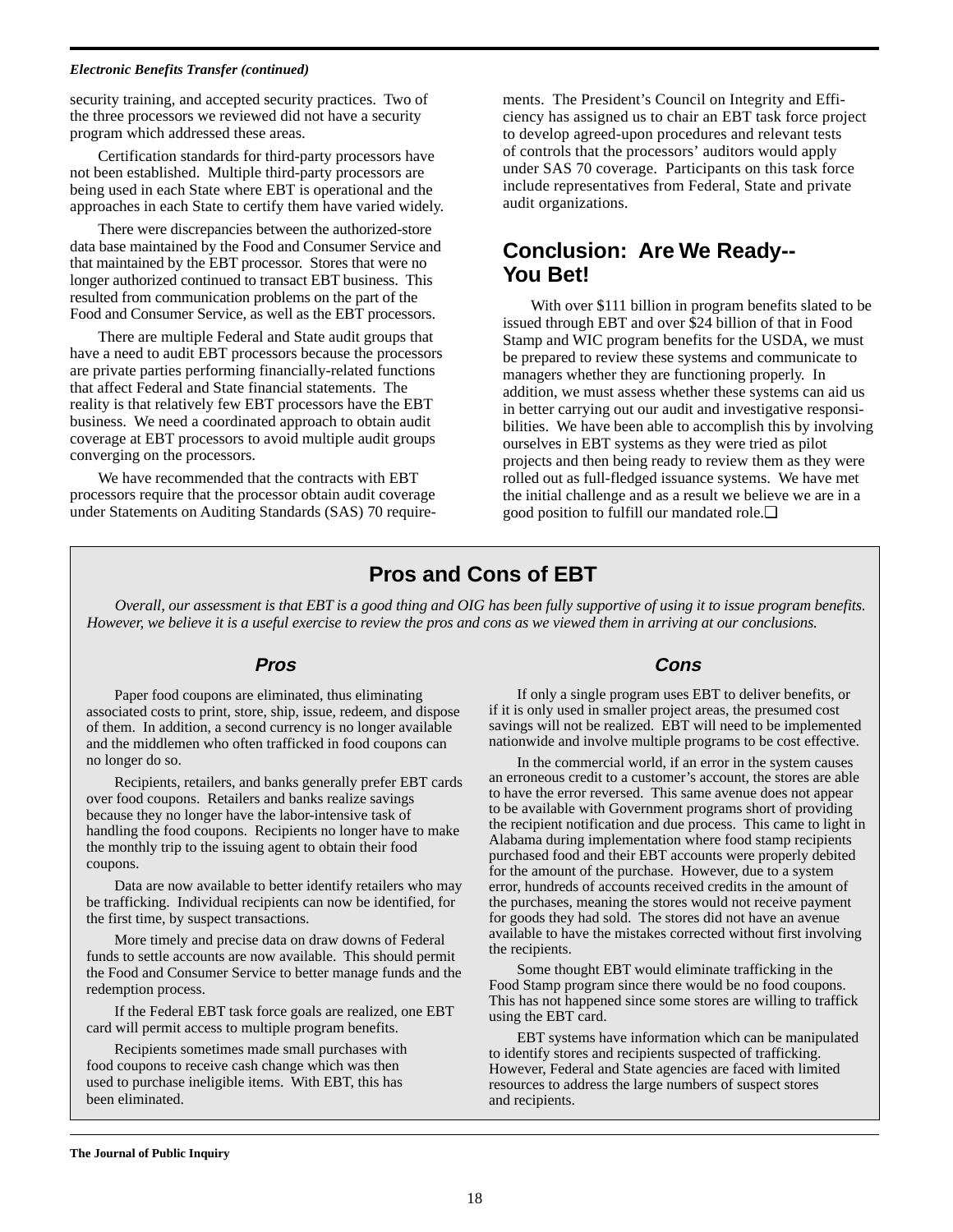## **Following the Money in Cyberspace: A Challenge for Investigators in the 21st Century**

*by Stanley E. Morris*



*Stanley E. Morris, Director, Financial Crimes Enforcement Network, Department of the Treasury*

**N**ew technologies have emerged which have the potential to change many of the fundamental principles associated

with a "cash" oriented society. In fact, these developments may alter the means by which all types of financial transactions are conducted and financial payments systems are operated.

Law enforcement around the world has come to recognize over the years that "following the money" leads to the top of a criminal organization. Criminals need to move their funds through the financial system to hide and

use the proceeds of their crimes. Currency is anonymous, but it is difficult to hide and transport in large amounts. The new electronic payment systems have the potential to change all this.

The speed which makes these systems efficient and the anonymity which makes them secure are positive characteristics from the perspective of both the public and law enforcement. However, these same characteristics make these systems equally attractive to those who seek to use them for illicit purposes.

For example, an American retail shoe store could accept smart cards for purchases. As the store's revenues increase, it could transfer the value of its revenues to another smart card or download the value to a computer. This value could, in turn, be transferred through the Internet to financial institutions, businesses or individuals around the world to pay invoices, order materials, or pay suppliers- in all cases, stimulating commerce, making trade less expensive and providing benefits to consumers.

Now, suppose the retailer is a narcotics trafficker. Consider the invoices the trafficker might pay, the supplies he might order and the transactions he might accomplish if, for instance, he could download an unlimited amount of value from a smart card to a computer, and then transmit those funds to other smart cards or computers in locations around the world--again, all anonymously, all without an audit trail, and all without the need to resort to a traditional financial institution.

It is because of these potential vulnerabilities that the Financial Crimes Enforcement Network (FinCEN), an organization within the Department of the Treasury that has the primary responsibility for setting, overseeing, and implementing policies to prevent and detect money laundering, has been meeting with the developers of advanced electronic payment systems and our law enforcement and regulatory partners to examine how criminals might use these new systems to move and launder the proceeds of their illegal activities.

Historically, law enforcement and regulatory officials have relied upon the intermediation of banks and other types of financial institutions to provide

'chokepoints'' through which funds must generally pass. In fact, many regulations, such as the Bank Secrecy Act (31 Code of Federal Regulations, Part 103), are designed specifically

> to require financial institutions to file reports and keep certain records to ensure that such a paper trail exists for law enforcement investigations. In an open environment like the Internet, exchanges of financial value could occur without the participation of a financial intermediary, and thus, the existing chokepoint could be eliminated. The advent of these new systems will also impact the effectiveness of traditional investigative

techniques, which have typically relied on financial document analysis. How financial institutions will effectively "know their customers" in a potentially anonymous, paperless payment system is also a concern.

Another challenge facing law enforcement is that these payment systems are being designed to operate internationally in multiple currencies; therefore, it will be more difficult to determine the applicability of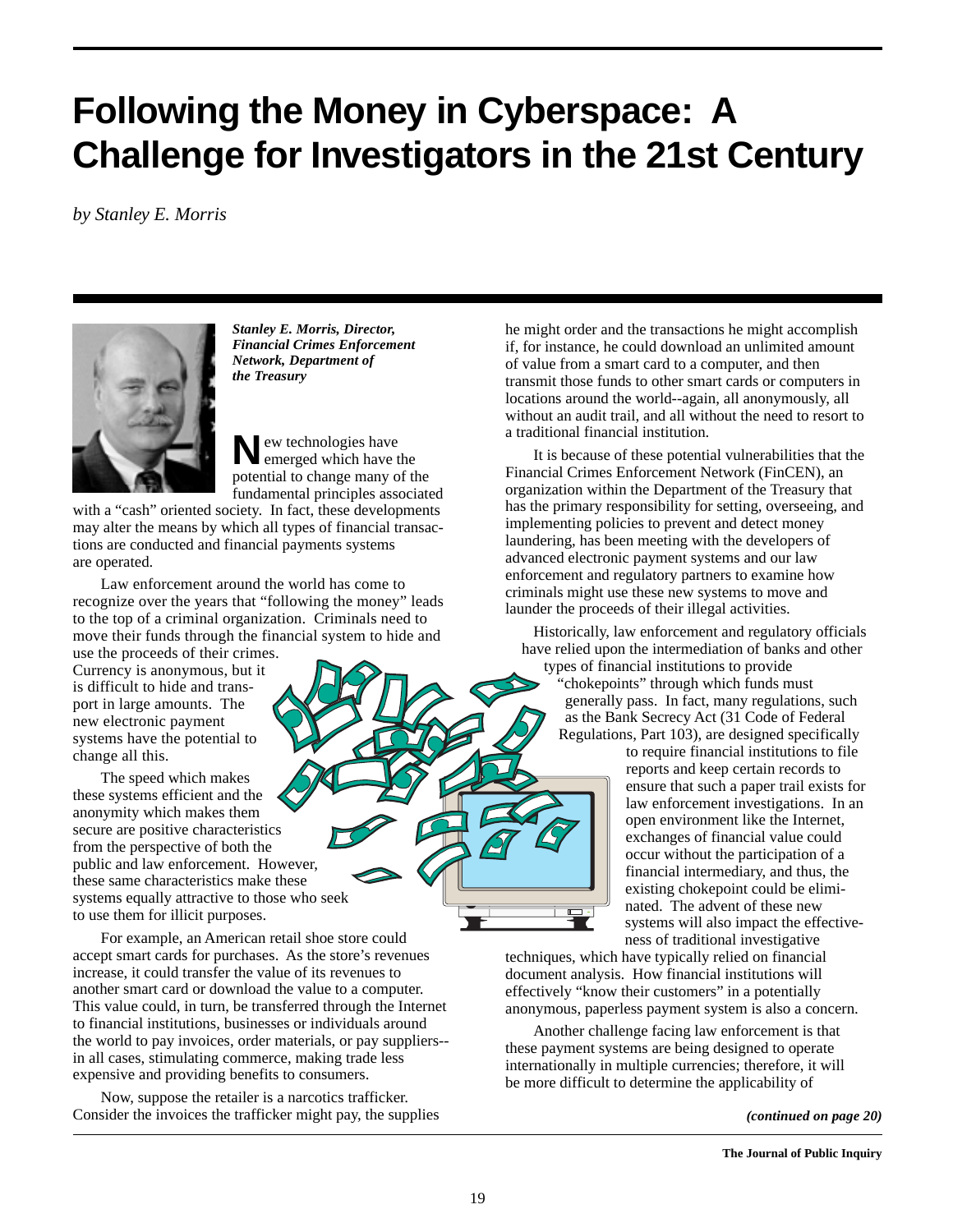#### *Following the Money (continued)*

jurisdictional authority. For these and other reasons, it is critical that discussions continue with the developers of these systems, representatives from the financial services industry, as well as the domestic and international law enforcement, regulatory and privacy communities. Our colleagues in all of these areas have valuable insight into the implications of these new technologies.

Too often, Government regulators have attempted to thwart a potential threat by imposing burdensome regulations that reflect little appreciation of the nature of the threat, or business practices of the affected industries. We cannot make the same mistakes with cyberpayment systems. The technology is developing too rapidly, and the gains and efficiencies potentially created by the new systems are too important. At the same time, without thoughtful and balanced consideration of law enforcement concerns now, the prospects for abuse by organized crime, money launderers, and other financial criminals could be great. We need to look beyond our borders, both in terms of ensuring that the integrity of these systems is protected, and from a larger perspective that the United States continues to be able to compete fairly in a global market.

Earlier this year, FinCEN chaired a study by the Financial Action Task Force (FATF), the 26-nation organization created by the G-7 to address the global problem of money laundering. For the first time, FATF released a public report on existing money-laundering trends around the globe. This report contained an appendix discussing the money-laundering implications of emerging payment systems, such as electronic money and Internet transactions. Participants agreed that the technology is still in its infancy and to date, has been designed for low value consumer/retail transactions. However, FATF has positioned itself in a pivotal role to work in partnership with international

developers, the law enforcement community, and the financial services sector to ensure these systems are developed in ways that minimize their potential abuse by criminals.

In May of this year, FinCEN issued proposed regulations designed to prevent and detect money laundering through money services businesses, a term used to describe money transmitters, issuers, redeemers and sellers of money orders and traveler's checks, check cashers, and currency retail exchangers. The regulations would register all qualified money services' businesses in a centralized data base, which will then be made available to law enforcement and appropriate Federal and State regulatory agencies. The proposed registration rule includes within the definition of money services businesses issuers, sellers, and redeemers (for funds) of stored value.

Even more recently, FinCEN concluded moneylaundering simulation exercises, focusing on the implications of electronic money, with the Rand Corporation. These exercises brought together representatives from the industry developing these advanced technologies, as well as law enforcement, Government regulators and the banking community, to discuss hypothetical scenarios and develop solutions.

The Secretary of the Treasury has designated Eugene Ludwig, Comptroller of the Currency, as the coordinator of Treasury's efforts in this area. FinCEN, in concert with the Office of the Comptroller of the Currency, will continue to work with our law enforcement and regulatory counterparts throughout the Government. We do not want to impede the development of technologies that will benefit us all. Our goal is to inoculate, to the greatest extent possible, these new systems against crime and misuse and permit their healthy growth into the next century.**□** 

#### **The Journal of Public Inquiry**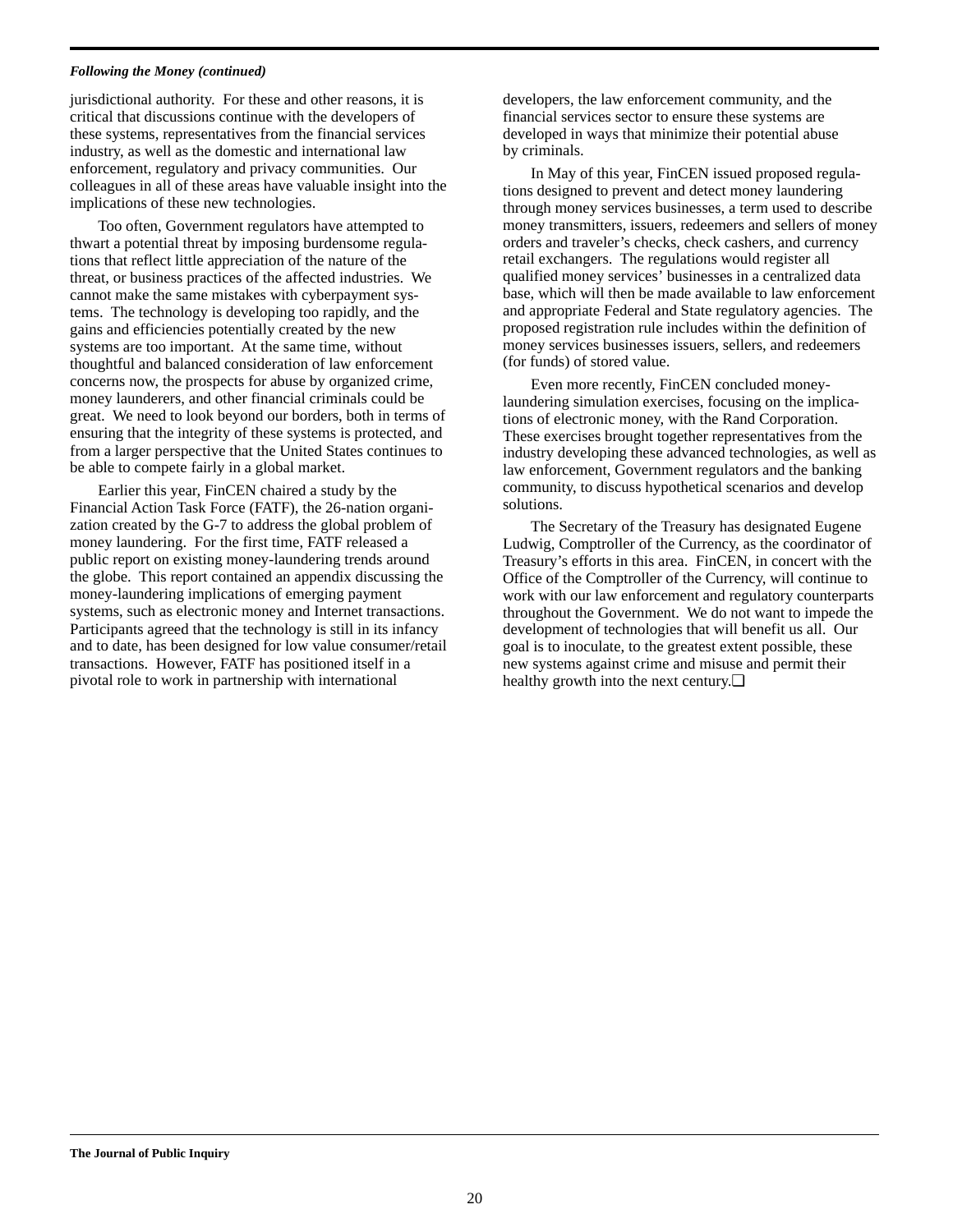## **Don't Start the Revolution Without Me: Auditing Computer Investments**

*by Joseph A. Lawson*



*Joseph A. Lawson, Director of Information Technology, Office of Inspector General, Department of the Treasury*

revolutionary concept is changing information technology (IT) management. IT is now viewed as a strategic

asset and an investment, not just an expense. IT investment management is the process of turning innovative ideas into practical realities in which the agency earns a return on its investment. The investment is financial, but the return is measurable improvement in mission or program performance. The improvement can take many different forms, including reduced program costs, increased quality or speed, higher levels of customer satisfaction, etc.

For the Office of Inspectors General (OIG), IT investment management has huge economy and efficiency implications. Successful IT investment management can generate enormous productivity gains. Unsuccessful efforts incur enormous opportunity costs for what might have been, waste funds, and often lead to damaging headlines and negative publicity. Agency executives are designing the structures and procedures for IT investment management now. Auditors, because of their professional expertise, can provide feedback to the executives, but the OIGs must act quickly and decisively to become involved before the planning and building of IT structures are finished.

## **The Elements of IT Investment Management**

IT investment management is a collection of ideas, attitudes and techniques that includes the following elements:

- Strategic planning and performance measurement focus us on the results we really want to achieve.
- Capital asset planning focuses us on where we should invest our resources, ensuring that we avoid investing to support lesser priorities or in functions that others can provide more efficiently.
- Business process reengineering makes use of IT to eliminate unnecessary work and significantly

improve efficiency, speed, quality and customer satisfaction. The enabling technologies, such as relational data bases and networks, cannot improve anything unless the agency first redesigns its business processes.

- Return on investment reminds us that the benefits of development projects should exceed the costs. Instead of vague promises, we now need to commit to measurable improvements in mission or program performance, so we can verify the success of the project after implementation.
- Information architecture is the IT vision of the future. It describes the agency's requirements, information flows, systems components, standards and rules. The architecture has an enormous effect on the agency's infrastructure and application decisions, so it requires a strong, thoughtful design.
- Portfolio management draws the analogy between the management of financial instruments and the collection of production systems, systems under development and current proposals for new systems. In both cases, the portfolio manager replaces poor performers with more promising prospects as circumstances permit.
- Modular construction, breaking large projects into manageable chunks, combined with rapid application development techniques, enables us to solve specific problems quickly, typically no more than 18 months from start to finish. This is useful for reducing the risk of project failure or technological obsolescence.
- Risk management encourages us to use procurement and development techniques, such as performancebased contracting, to further reduce the risk of loss from IT initiatives. It also encourages us to avoid custom systems when off-the-shelf software will do, or attempting projects where the size, complexity or unfamiliarity would overwhelm our capacity to manage them.
- Agencies are appointing Chief Information Officers, and developing investment review boards and procedures to inaugurate IT investment management programs. These boards will make IT investment decisions, control development projects, and evaluate

*<sup>(</sup>continued on page 22)*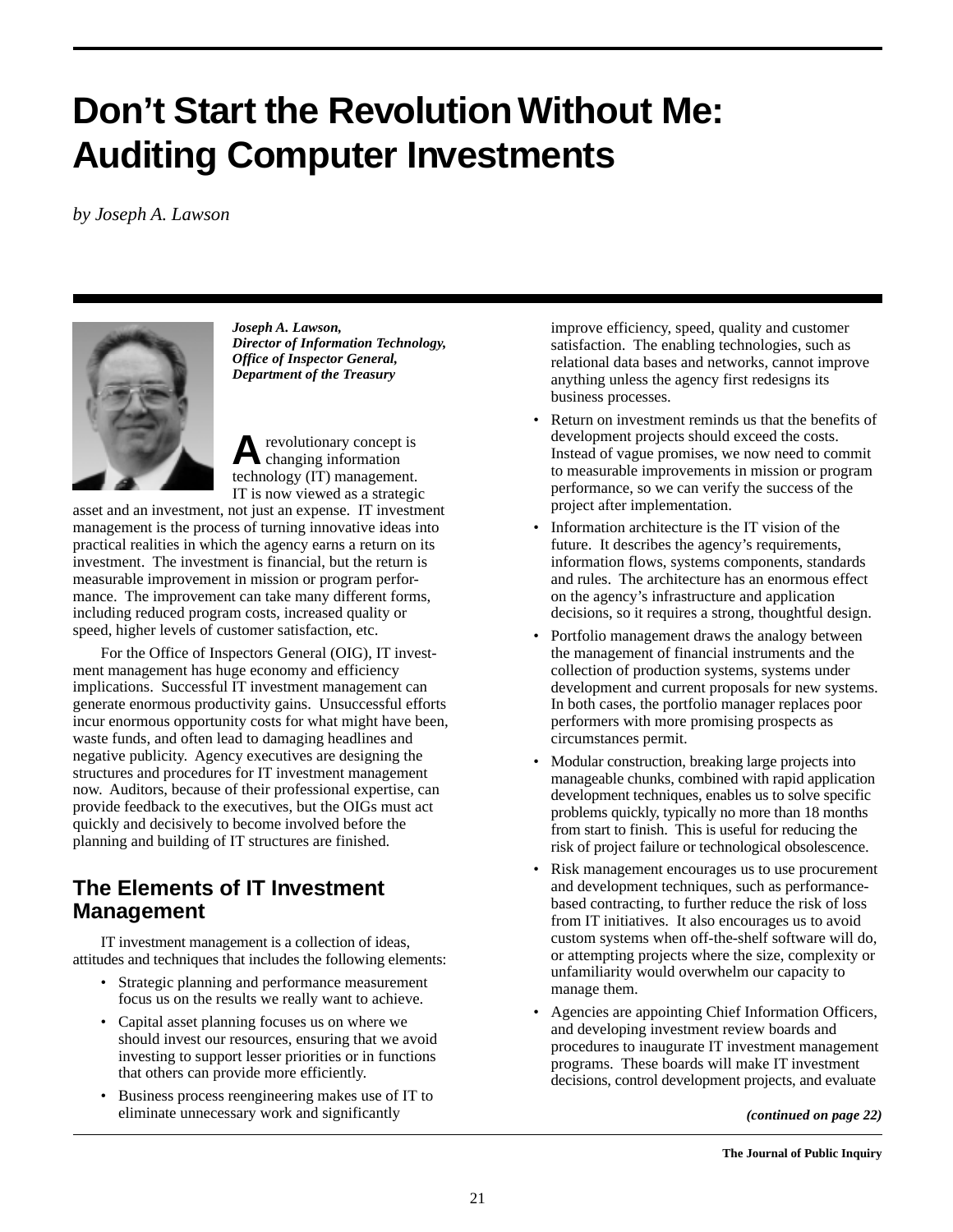#### *Revolution (continued)*

project results. OIGs can participate in a wide variety of ways in IT investment management program developments. What follows are some suggestions, although there are many other possibilities.

## **The Challenge for the Inspector General Community**

OIGs have many options for traditional audits of various aspects of IT investment management. The General Accounting Office publication, *Assessing Risks and Returns: A Guide for Evaluating Federal Agencies': IT Investment Decision-making,* contains valuable information about the processes involved, the data required and the decisions made in IT investment management. The guide is invaluable for creating audit programs to examine project selection, control and evaluation.

The traditional audit process looks at historical events, and reports findings and recommendations long after the events. This works well during periods of relative stability. During periods of change, however, immediate feedback can affect matters before they freeze in place. Feedback that comes after the change is much less effective because structures and procedures harden during the delay, making further progress more difficult and costly. These structures and procedures will have significant consequences for years, thus agencies need help setting up these things now.

While an agency attempts to establish its program, the OIG can play a role as an independent advisor engaged in activities as they occur. The OIG can provide timely, practical, constructive recommendations to spur progress, solve problems, eliminate obstacles, and maintain a professional, ethical climate. There are three major points where the auditors can provide great benefits to the agency:

1. *Designing the Investment Review Board.* Each agency should have an investment review board consisting of high level IT, finance and program executives. The board has responsibility for reviewing and approving IT investment proposals, monitoring and controlling funded projects, and evaluating project results in terms of project goals and mission performance improvements.

The board selects projects based on data that demonstrate that a proposed new system will produce a sufficient return on investment after adjusting for the inherent project risk. After selecting projects, the board exercises ongoing control of the projects, monitoring them for early indications of trouble in their budgets, schedules, functionality and deliverables. When the board detects indications of serious trouble, it should take action to continue the project, modify it in some way to improve its prospects, or terminate it outright. At the conclusion of each project the board should evaluate the project to identify lessons learned and determine whether the project achieved the planned performance improvements.

The board should include representatives from across the agency so that it will have an agency-wide perspective. These members should be high enough in the organization so that their decisions are subject to override only by the

agency head. A board composed of members of low rank will hesitate to question the value of a proposal or an ongoing project championed by executives of higher rank. Since the board must be able to identify and terminate failing projects, only the most senior managers can take the heat for such decisions.

The investment review board should encourage and introduce innovations that change the way the agency does business in addition to its formal responsibility to review and approve proposed investments. The board should not limit itself to processing requests for funding against elaborate, detailed criteria. Certainly the Office of Management and Budget has provided very useful and valuable criteria about capital planning, information architecture and risk management that the board must consider. However, the greater value of the board will come from the positive changes it encourages and supports.

2. *Managing the Portfolio and Architecture.* The board should also manage the agency's portfolio of IT investments. The portfolio consists of the current production systems, systems under development and proposals for new systems. Before the board can make any decisions about new initiatives, the agency must have an information architecture, an IT vision of the future that clearly describes where the agency wants to go functionally and technically.

The information architecture will have a serious effect in terms of future investments. The architecture may require significant investment in infrastructure (computers, networks, software, etc.). The board will make sure that proposed IT investments conform with the architecture, rejecting those that do not. If the architecture lacks good design, the agency may spend more than necessary to implement it. Before evaluating proposals, the board should validate the information architecture, making sure it fits the agency's business plans. The board should also validate the architecture for technical soundness, considering the probabilities that particular technologies and vendors will be viable several years from now.

Further, when making portfolio decisions, the board should take action based on the total life cycle costs of each system in the portfolio. This means that the board may need to decide when to replace older "legacy" systems. After a time, maintenance and opportunity costs may get so large that replacement is the smart choice.

3. *Monitoring, Controlling and Evaluating Projects.* When systems are under development, the board has the responsibility for ensuring that each project proceeds as planned. When there are warnings of unexpected costs, delays, inadequate deliverables or missing functionality, the board should take corrective action. When warning signs are apparent, the board could decide to continue the project as is, modify the project or the plan, or, in the most serious cases, terminate the project.

This requires honest reports from project managers, so the board needs to set the right tone. If it becomes apparent that the board only wants to hear good news, or that it overreacts to minor problems, project managers will most likely not be as candid as needed. Also, the board must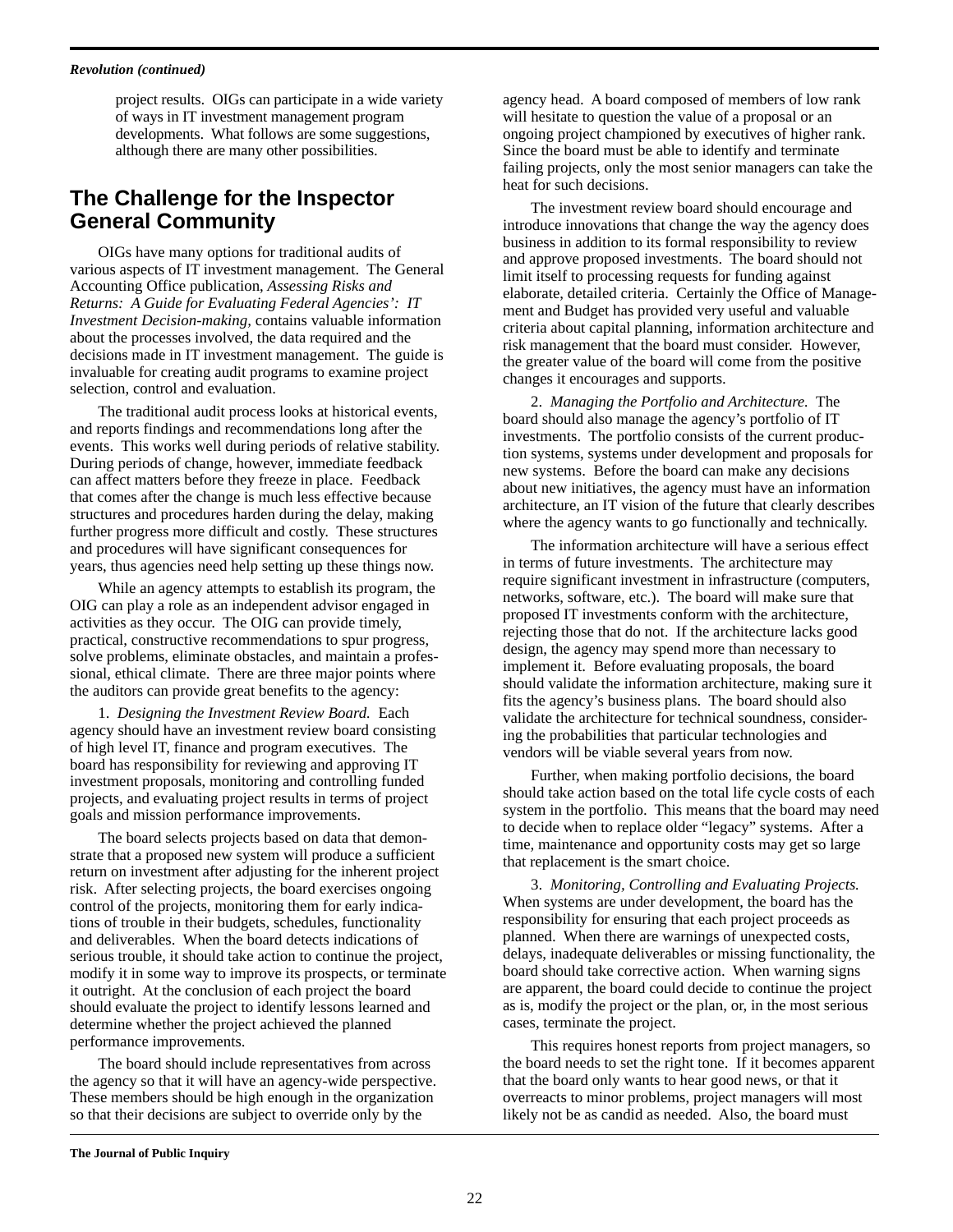resist the temptation to micromanage projects. That is what the agency pays the project manager to do.

When projects end, either successfully or after termination by the board, the board should evaluate the project to identify lessons learned and verify achievement of the performance improvements. The board should avoid doing the sort of post-mortem that only identifies the project's problems, as this does great harm to the workers who probably did their best.

If an ongoing project has serious, insoluble problems, the board should decide to terminate the project. When the board admits mistakes and stops spending money on a useless project, it means the IT investment management process is working correctly. Instead of hammering the agency for its failure, we should salute the board for taking such difficult action.

## **Adaptive Challenges for OIGs**

Effective involvement in the IT investment management program depends upon timely audit reports. Timely recommendations cost less to implement because they require less project backtracking. This is consistent with the proverb about designing in quality instead of inspecting out defects. To make recommendations in real time, so to speak, means that field work must be concurrent with the audited activities, and report writing, editing, publication and distribution need radical improvement. This invariably leads to consideration of two concepts that differ substantially from the traditional audit methodology, partnering and new audit products.

Partnering between auditors and management means sharing the day-to-day information about IT investment management activities. It does not necessarily mean sacrificing auditor independence. Traditional auditing relies heavily on reviewing documentation. We know from experience that documentation is often incomplete and usually produced long after the developers finish the underlying work. We cannot be effective unless management trusts us enough to allow us open access to inside information in real time so we know what is really happening, good and bad.

Partnerships require trust. Auditors need to trust management to freely share information, and management needs to trust auditors to act responsibly with it. Audit reports should attempt to influence change, not to confront or belittle managers as incompetent, foolish or morally bankrupt. (Of course, there are times when management is unable or unwilling to change, but here we are talking about managers who are trying to manage IT investments to improve performance.) Audit reports that misuse inside information quickly lead to closed doors, ending access to real time information about real problems. When this happens, the auditor must wait for the documentation and find something reportable. In a developmental environment, such reports will rarely be useful.

Partners bring value to the relationship. Auditors add value by acting independently, identifying problems,

making practical and perhaps difficult recommendations, and preserving a professional and ethical atmosphere. When done constructively, auditors add great value to the relationship. Management also needs to understand that auditors must observe the requirements of independence. This means that auditors will not make managerial decisions, nor will they restrict distribution of their reports to just a few insiders. Our reports typically reach a broad audience, except when they discuss security or proprietary details. As long as the reports are constructive, the partnership should continue.

New audit products might enable us to deliver thoughtful recommendations in a more timely manner. We traditionally convey our audit results in formal audit reports that contain explanatory material, disclaimers, boilerplate, descriptions of the work performed, findings, recommendations, management's official response, etc. We spend a lot of time writing, editing, publishing and distributing our reports, leading to a lengthy delay between the end of field work and the distribution of the report.

We could reengineer the reporting process, eliminating sequential reviews and empowering a few to do the work of many. This could speed up the process, but not necessarily make the product suitable for use in a developmental environment. We really need to consider entirely new audit products.

We need new audit products that deliver our message more quickly and frequently than traditional audit reports allow. In meetings, a well-prepared, experienced auditor could provide immediate, verbal feedback that influences management. This could have the same effect as an audit report, but tailored to fit the situation. Letters to management could convey more serious or difficult matters relatively quickly. If the verbal comments or letters are insufficient or inappropriate, we have the option of escalating to a formal audit report.

Of course, in the era of strategic planning and performance measurement, auditors need to demonstrate the value of these kinds of activities. We need to measure how our participation affects the outcome of the development process. Partner satisfaction surveys are one method of measuring performance, and there may be others.

## **Conclusion: Don't Start the Revolution without Us!**

OIGs can provide a valuable service to their agencies. We can help them design and establish their investment review boards and procedures so that the boards have the best chance of making wise and effective decisions. Auditors can make sure that selected projects address business process reengineering opportunities, project realistic improvements in mission performance, and use modular construction that conforms with a well-designed information architecture. Additionally, auditors can help make sure that controls over selected investments ensure real investment returns in terms of measurable improvements in mission performance.❏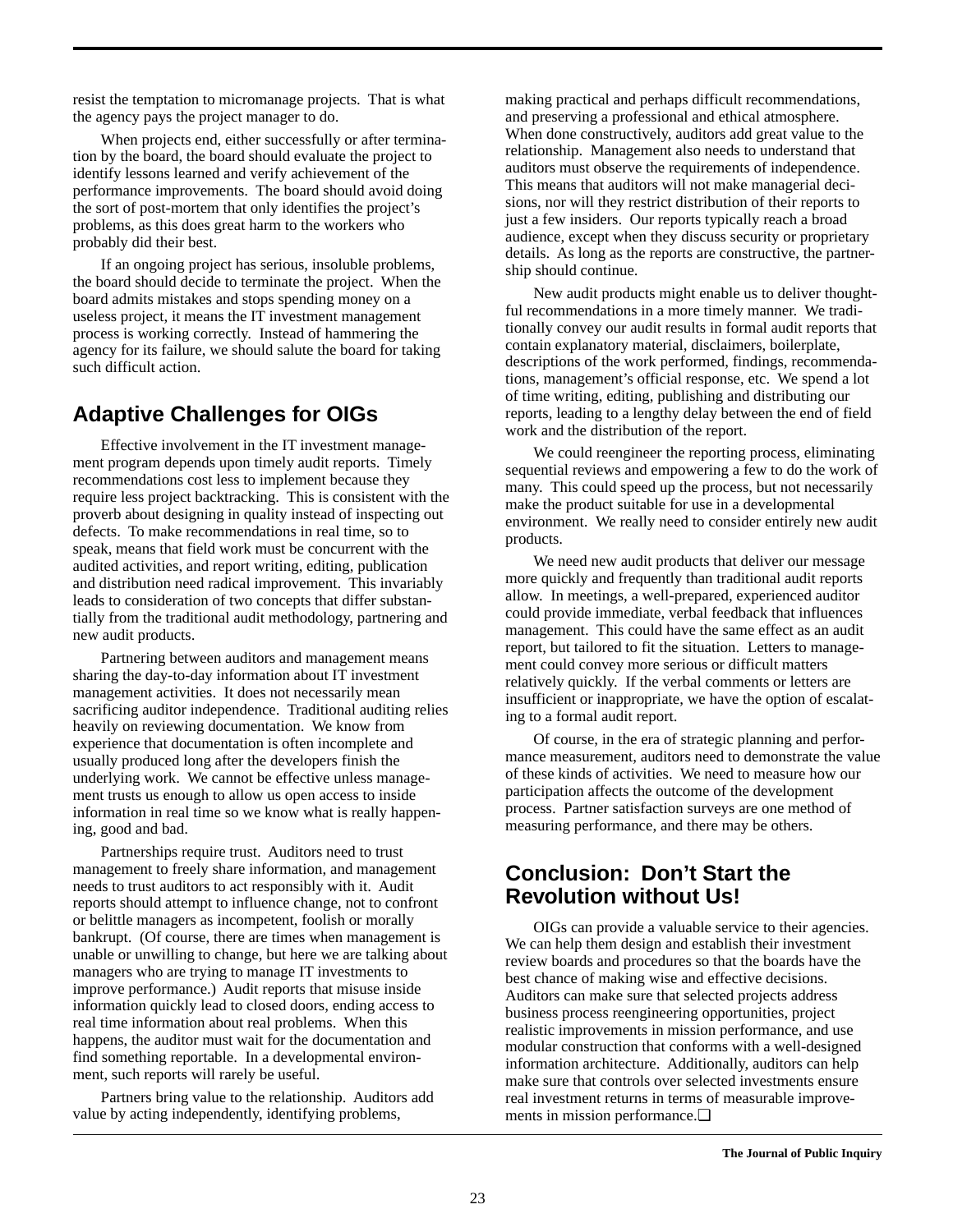### **In Memory of…**

Joseph A. Lawson, who authored this article, passed away on September 26, 1997, from a stroke suffered two days earlier. In a short time, Mr. Lawson had established a well-earned reputation as a leader in Federal information technology auditing. Mr. Lawson joined Treasury OIG after a distinguished career with the State of Virginia. He was a Certified Public Accountant and Certified Information Systems Auditor with a Master of Business Administration degree. Mr. Lawson is survived by his wife, Susan, three daughters and four grandchildren. Mr. Lawson was 49.

**The Journal of Public Inquiry**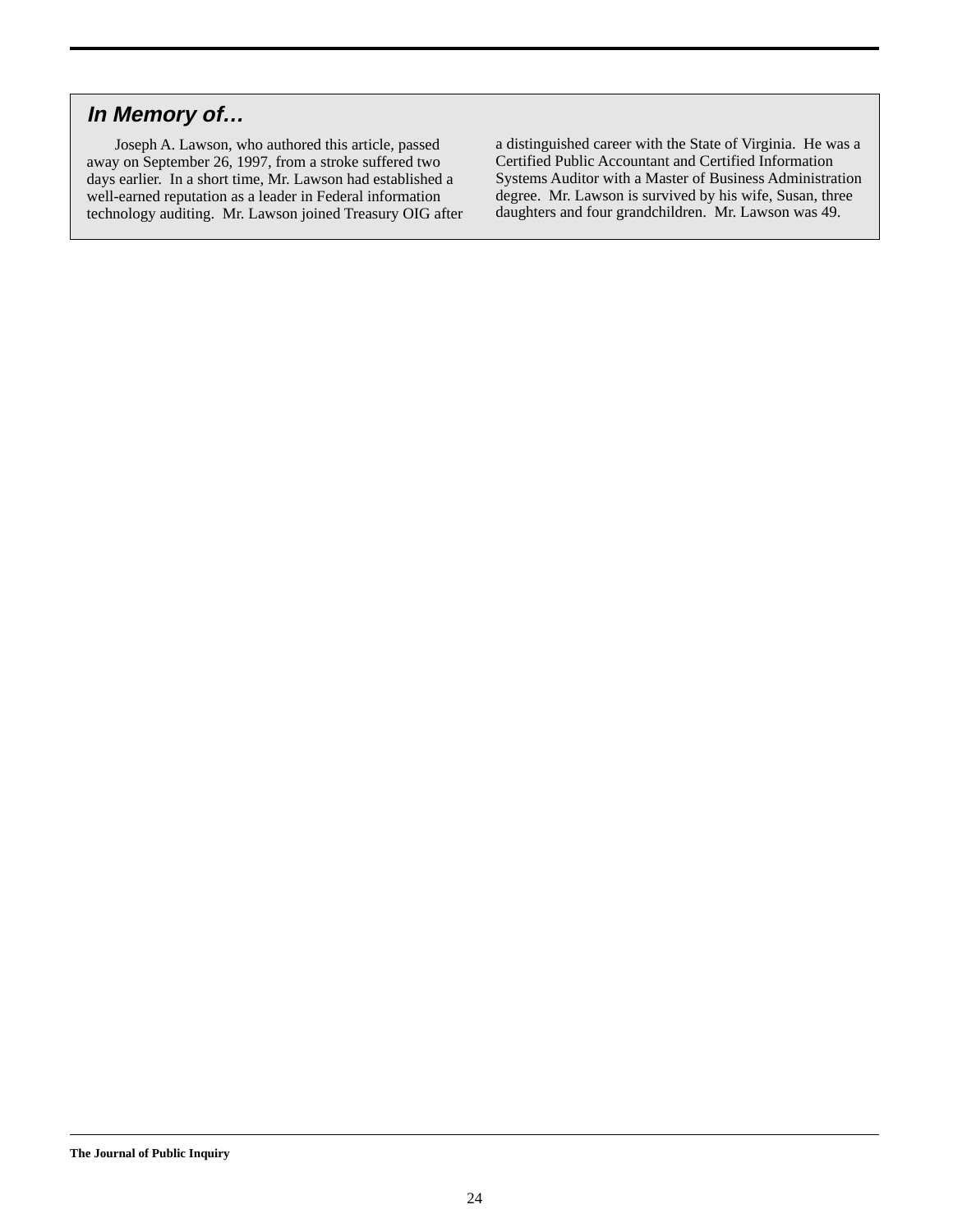## **Policing the Global Village: Report on the Anti-Corruption Conference**

*by Stuart C. Gilman, Ph.D.*



*Stuart C. Gilman, Ph.D., Special Assistant to the Director, U.S. Office of Government Ethics*

## **Introduction**

In March 1996, an epochal event occurred, hardly creating a ripple in

the world press. In its third plenary session, the members of the Organization of American States (OAS) adopted the Inter-American Convention Against Corruption.<sup>1</sup> What is momentous about this treaty, and more importantly why it should be of interest to the Inspector General (IG) community, is the purpose of the rest of this essay.

Corruption of government, attended by waste, fraud and abuse, is not new. Corruption seems to be associated with government as far back as the Pharaohs, if not into pre-history. Interestingly, the attempts to fight corruption date just as far back, with mention being made of audits and punishment of civil servants by Joseph in Egypt in the Old Testament. Many Americans wrongly believe this battle is only being taken seriously in the United States. Some might grant that, in some rare cases, developed European countries such as England, France or Germany might take the fight against corruption seriously. However, this attitude seriously ignores the broad and growing consensus in other parts of the world that corruption is the greatest threat to democracy, stability and economic well-being.

The history of the Convention Against Corruption supports this idea and gives a sense of how universally important these concerns are becoming.2 The commitment by western hemisphere nations to attack corruption effectively was made at the Summit of the Americas in Miami in December 1994. President Clinton made this a United States' priority coming out of the meeting.

Although the convention is often referred to as the Caldera Convention, after the President of Venezuela who was one of the driving forces behind it, the United States played a major part in developing the document. Ambassador Harriet Babbitt, her staff, and many American experts had a major role in the consultations and the writing of the final document.

The major leadership, however, was provided by the Latin American countries who contributed direction and energy in ensuring the document would be written and approved. President Caldera used his personal influence

to get broad agreement throughout the Americas. As important, high-level and well-qualified individuals were sent to the drafting sessions by the majority of the countries. Dividing into groups, experts tackled each section of the document with a commitment to develop an instrument that "works." And, in the end the document represented a broad-based consensus among all of the OAS members.

The country that had the most difficulty with the details of the Convention was the United States. The United States had three general concerns: 1) Federalism (we cannot mandate anticorruption laws to the States), 2) the separation of powers (the Executive Branch cannot

mandate to the Legislative and Judicial Branches), and 3) illicit enrichment (the inability to explain the source of an accumulation of wealth). Through some artful rewriting, the convention was able to accommodate the United States' concerns. It is worth noting that our Latin American colleagues were willing to go much further than the United States and Canada and favored an absolute mandate of the preventive measures as well as provisions that would have made the document far more sweeping in its scope. In fact, many of us on the "American" negotiating team were fascinated by the irony of our opposing a significant strengthening of standards.

<sup>&</sup>lt;sup>1</sup> The United States signed the convention in June of that year and it will be up for ratification in the Senate within the next 12 months.

<sup>2</sup> For a discussion of this development see Stuart C. Gilman and Carol Lewis, "Public Service Ethics: A Global Dialogue," *Public Administration Review*, Nov/Dec, 1996, vol.56, no.6, p.517.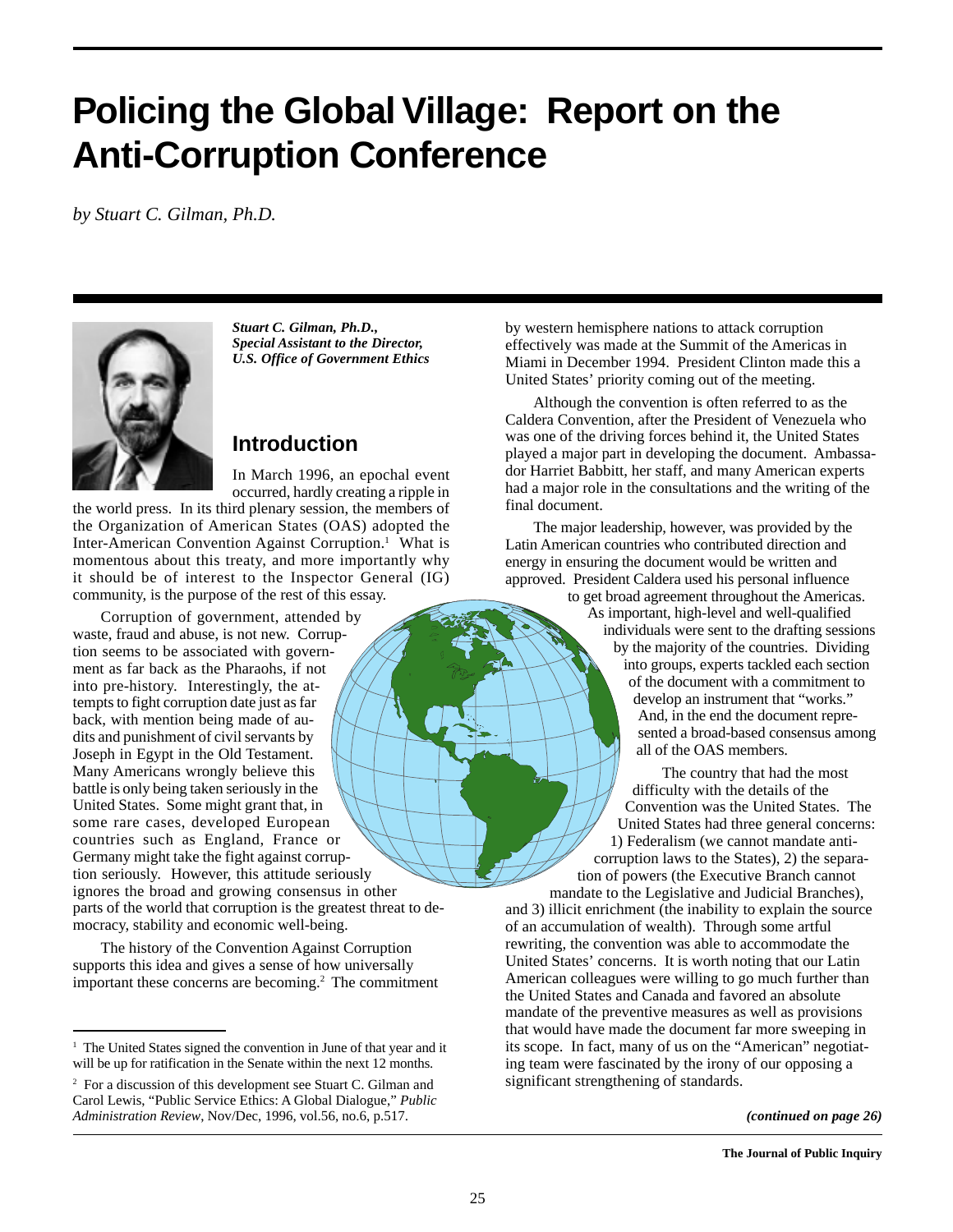## **What Does the Convention Propose to Do?**

The Convention is a bilateral treaty. That is, it comes into effect as soon as it is signed by two nations, for those countries. The Convention's major purpose is to ensure transparency of integrity and anti-corruption rules and laws across countries. The Convention also creates a common vocabulary to discuss anti-corruption initiatives, ensuring that no country can get away with euphemisms about fighting corruption while fully engaging in corrupt activities.

The Convention should begin to dampen corruption and ensure that those who violate the public trust can be more easily caught and punished. The impetus behind this apparent change in attitude (at least for the typical American citizen) is not merely altruistic or moral. Over the past several years, organizations, such as Transparency International and the World Bank, have documented the effect of corruption on investment. Private sector investment is discouraged in environments where corruption is rampant. And, many studies show a direct correlation between investment and low levels of public corruption.

Although the Convention has a number of goals<sup>3</sup>, there are three primary areas that are of interest to the IG community: preventive measures, anti-bribery statutes such as the Foreign Corrupt Practices Act (FCPA)<sup>4</sup>, and extradition agreements.

## **Preventive Measures**

Perhaps the most sweeping area of the entire Convention is the preventive measures section. For IGs there is always a sense that no matter how many victorious battles are fought against specific acts of corruption, the war against corruption continues. In the past, there have been few international standards by which to judge a State's efforts to instill probity. The preventive measures section sets up 12 milestones by which both the United States and other countries can measure the effectiveness of their systems to battle corruption.

Within the first three elements the requirements for each nation to have Standards of Conduct, appropriate measures of their effectiveness, systems of reporting violations to appropriate authorities, mechanisms of enforcement and education of employees are established. In a critically important way it emphasizes the need for systems like the IGs and ethics systems currently in the Executive Branch of the Federal Government.

The next four elements highlight the importance of transparency in government. These include some type of public financial disclosure, an open and efficient procurement system, and control systems designed to deter corruption (e.g. openness of contracting). Additionally, there is a standard to deny favorable tax benefits to individuals who

bribe or influence officials of other countries. (See the Anti-Bribery Agreement and Extradition section below for fuller discussion.)

Other standards include laws that would protect whistle-blowers and oversight bodies for "preventing, detecting, punishing and eradicating corrupt acts." The latter represents an international recognition of the role that IGs play in the fight for integrity in government.

Finally, there are standards that include deterrence of bribery by ensuring effective record keeping and transparency of publicly-held companies, to ensure effective accounting controls. The Convention also encourages participation by civil society, i.e., the public, interest groups and the press, in the oversight of government and, last, ensures that each country reviews the relationship between equitable compensation of their civil servants and problems of probity.

This latter issue is often ignored, and when not ignored misunderstood, because of the highly political nature of pay and salaries in the United States and elsewhere. The focus of this provision is on governments that do not pay a wage that an employee could possibly live on. Some countries pay their employees less than 10 percent of what is considered the "minimum living wage." And, other countries actually require a "payment" for such positions, often five or six times the annual salaries. This low wage is often rationalized as being supplemented by "gratuities." In the United States these would be viewed as bribes or illegal gifts. And, now the countries of the Americas have joined us in stating that such a compensation system is a form of corruption.

## **Anti-Bribery Agreement and Extradition**

Using the recommended preventive measures as a platform, the Convention builds in enforcement, by recommending Foreign Corrupt Practices Act-type legislation for all of the countries of the Western Hemisphere. This section emphasizes a number of key legal elements to accomplish these goals. The most important is the elimination of tax advantages for bribing or influencing government officials in other countries. It will surprise even the most cynical that, until this year, one major European power actually had an entry on its corporate tax forms for deducting bribes paid in other countries.

The last major element provides for extradition in cases of corruption when the perpetrator has fled to another country. Very few countries in the Americas had extradition agreements in this area, and the Convention allows for the potential recovery of both the person and illicit gains through the mechanisms of the treaty.

## **Conclusion**

The Convention reflects both the purpose of the IGs as well as the mission of the President's Council on Integrity and Efficiency (PCIE). It signifies that we are not only on

<sup>3</sup> See IGnet Website, http://www.ignet.gov/internal/train/educ.html, under the General subheading, for a complete text of the Convention.

<sup>4</sup> Foreign Corrupt Practices Act, 15 U.S.C. ''78dd, 78ff [EGR 1-025]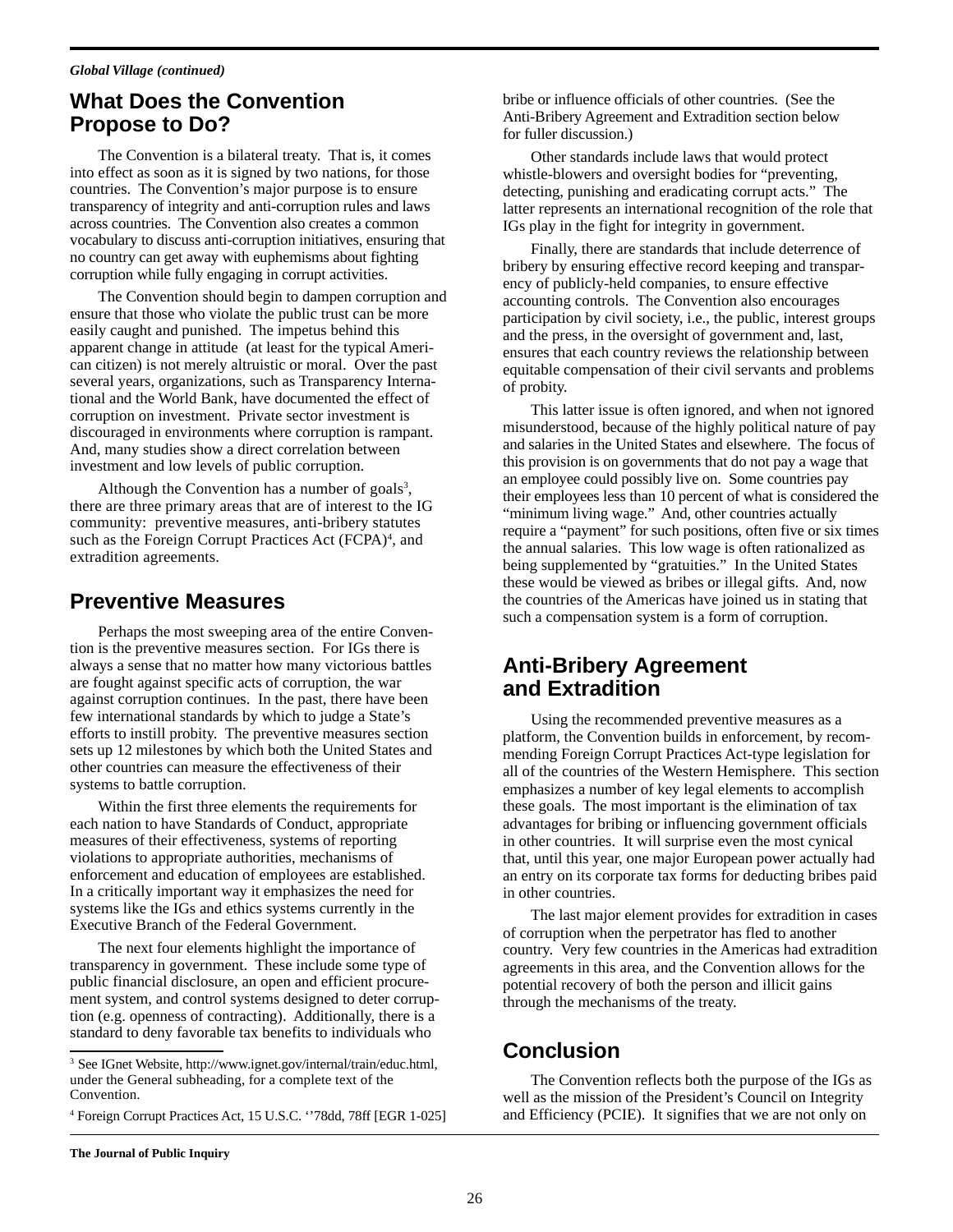the right track, but in a number of ways we are a model to the rest of the world. The laws, structures and experiences of members of the PCIE are invaluable to these countries. Many members can provide guidance as to our successes and our failures in these efforts. And for that reason Article XIV emphasizes that countries will give the "widest measure of mutual technical cooperation on the most effective ways and means of preventing, detecting, investigating and punishing acts of corruption." Over the next several years, I believe the PCIE community will be

asked for technical assistance by our sister countries in the Americas. My hope is that we greet this not as a burden, but as a responsibility.

This Convention is also a sign that the greatest contemporary danger to democracy--corruption--has been broadly recognized for the cancer that it is; and that the movement to attack corruption throughout the world cannot be resisted. As the great French novelist, Victor Hugo wrote, "greater than the tread of mighty armies is an idea whose time has come."❏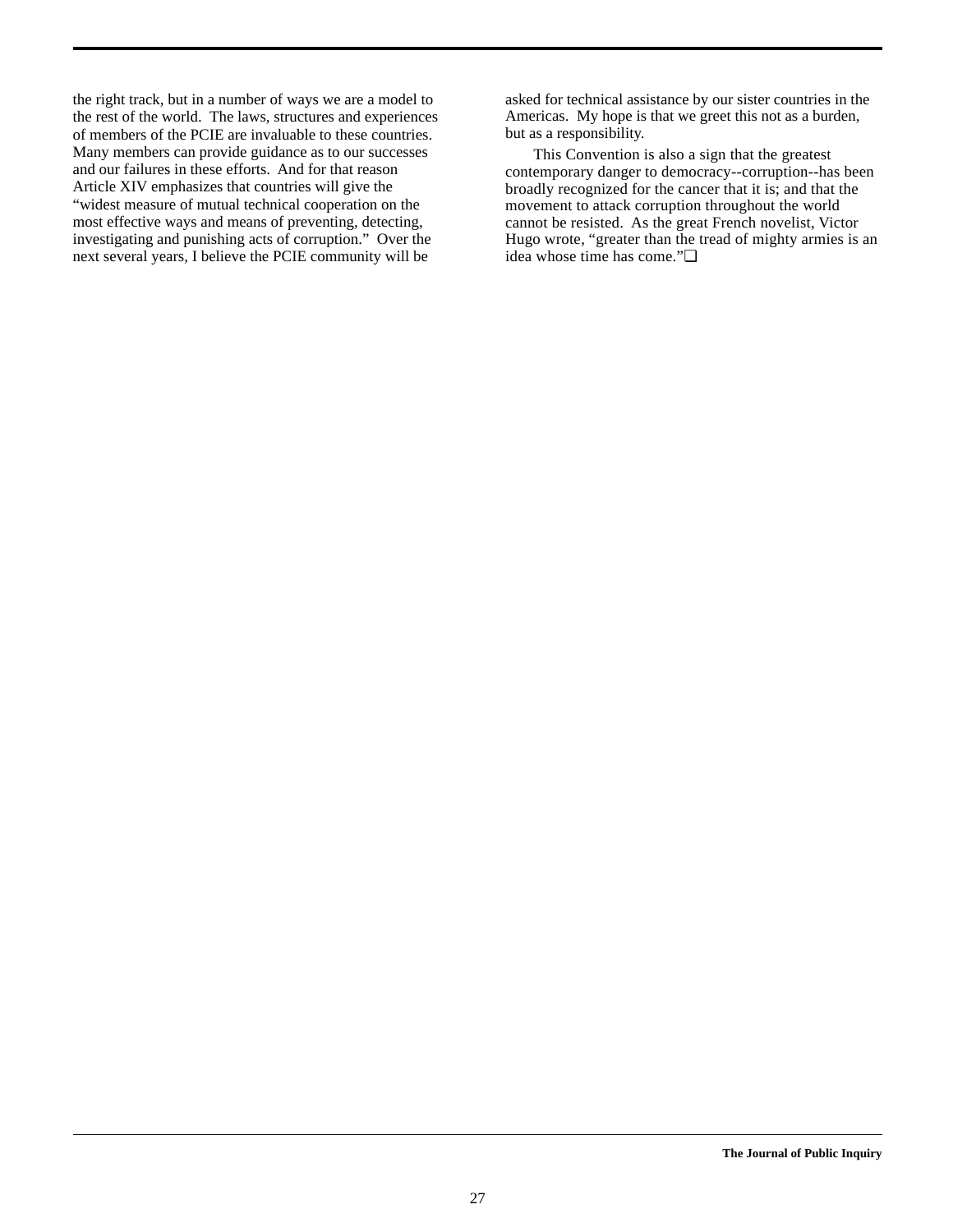**The Journal of Public Inquiry**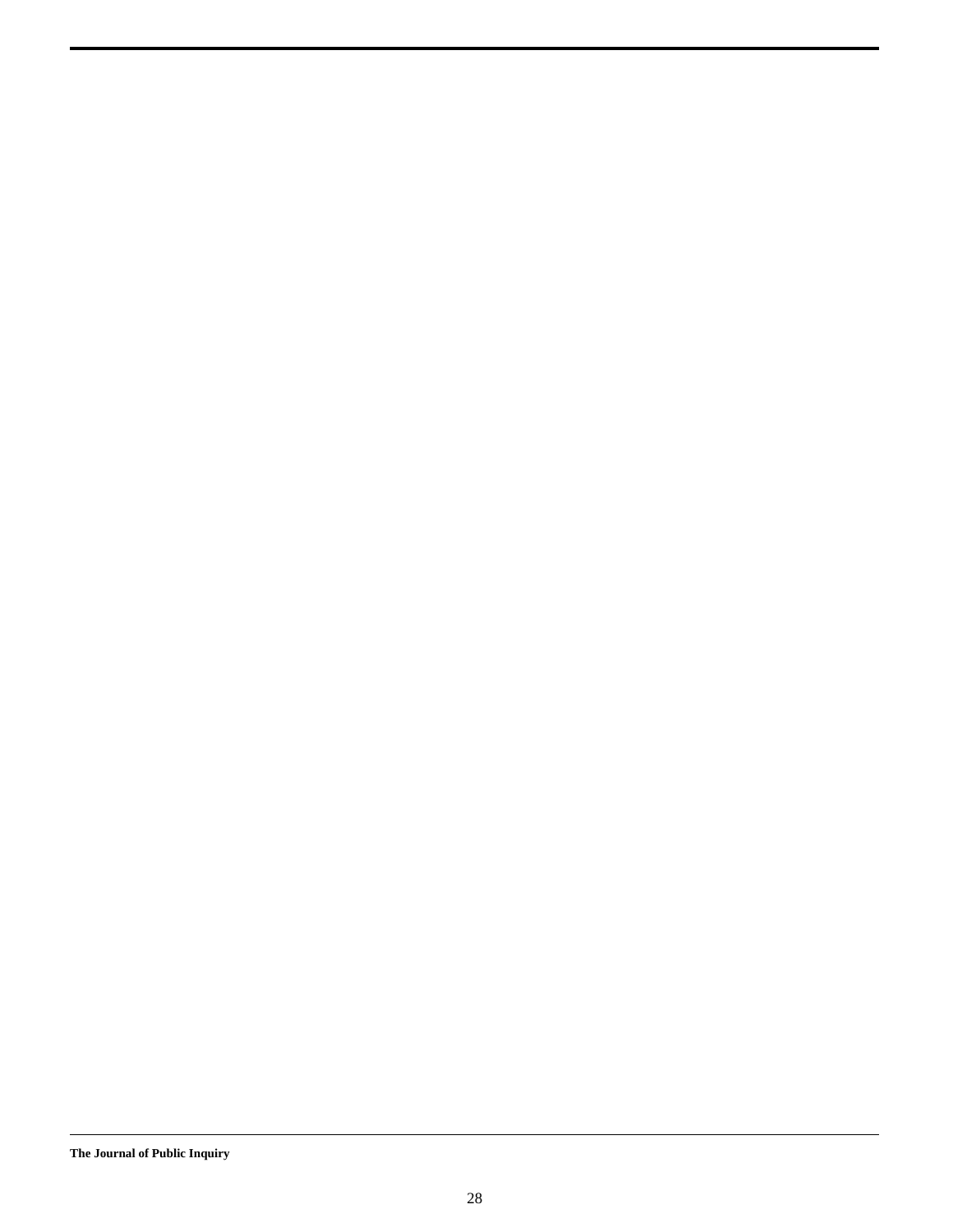## **2001: An Investment Odyssey--Operation Restore Trust**

*by John M. Hapchuk*



*John M. Hapchuk,*

*Director, Programs and Operations Health Care Financing Audits Division, Office of Inspector General, Department of Health and Human Services*

## **Initiative Objective**

For 30 years, health care expenditures in the United States have

risen faster than inflation and population. One factor is the unnecessary cost of fraud and abuse. Operation Restore Trust (Project ORT) is a long-term initiative, sponsored by the U.S. Department of Health and Human Services (HHS), to fight fraud and abuse in Medicare and Medicaid. It has two distinct phases: 1) a 2-year demonstration con-

fined to five States and specific program areas; and 2) a multi-year continuation which will institutionalize the "best practices" refined in the demonstration.

The second phase will focus on additional geographical areas, and it will include all Medicare and Medicaid program areas with a few initially selected for special attention. This project will help ensure that the cost of health care is reasonable and that the care is provided only when medically necessary. The large

increases in health expenditures (both appropriate and inappropriate) have caused significant financial stress on the Federal budget, State budgets, and on the beneficiaries who pay "out-ofpocket" coinsurance. Project ORT is designed to protect beneficiaries from health care providers who unfairly, and

often illegally, seek to enrich themselves. We believe that many of the techniques developed or enhanced in Project ORT could be transfered and used to fight fraud and abuse in nonhealth areas.

## **The First 2 Years**

Project ORT started as a 2-year demonstration project that developed innovative ways to fight fraud, waste and abuse in the five States with the largest Medicare and

Medicaid expenditures. The demonstration was financed by \$7.9 million from the Medicare Trust Funds. This funding was designed to supplement existing HHS funds for antifraud and abuse activities. An interdisciplinary team of Federal, State and local government representatives targeted Medicare and Medicaid abuses in California, Florida, New York, Texas and Illinois. About 12.4 million Medicare and almost 13.6 million Medicaid beneficiaries live in these States. The project focused on the areas of home health care, nursing homes (including hospices), and medical equipment and supplies. These are three of the fastest growing sectors of Medicare and Medicaid and accounted for about \$63 billion in expenditures in 1996. Their rapid growth as well as our evaluation of the inherent risks in the determination of eligibility and provision of services showed that these three areas were ideally suited for the

2-year demonstration.

The 2-year demonstration project changed the way Government fought health care fraud. Prior to the demonstration project, program representatives, Medicare contractors, Medicaid State agencies, and auditing and law enforcement agencies rarely coordinated their attacks on problem areas. Traditional techniques were sequential, lengthening the time between identifying and solving problems. Front-line employees rarely participated in selecting targets and

developing strategies to combat fraud. Project ORT broke with tradition by encouraging participants to coordinate their efforts earlier and focus on specific issues in defined locations. Front-line employees were now actively involved early, and national and State-specific plans were developed and implemented.

The Project ORT demonstration cultivated teamwork among various governmental groups, including three agencies within HHS--the Office of Inspector General (OIG), the Health Care Financing Administration (HCFA), and the Administration on Aging (AoA). Other participants included the Department of Justice (DOJ), representatives of State agencies, long-term care ombudsmen, and fraud

*(continued on page 30)*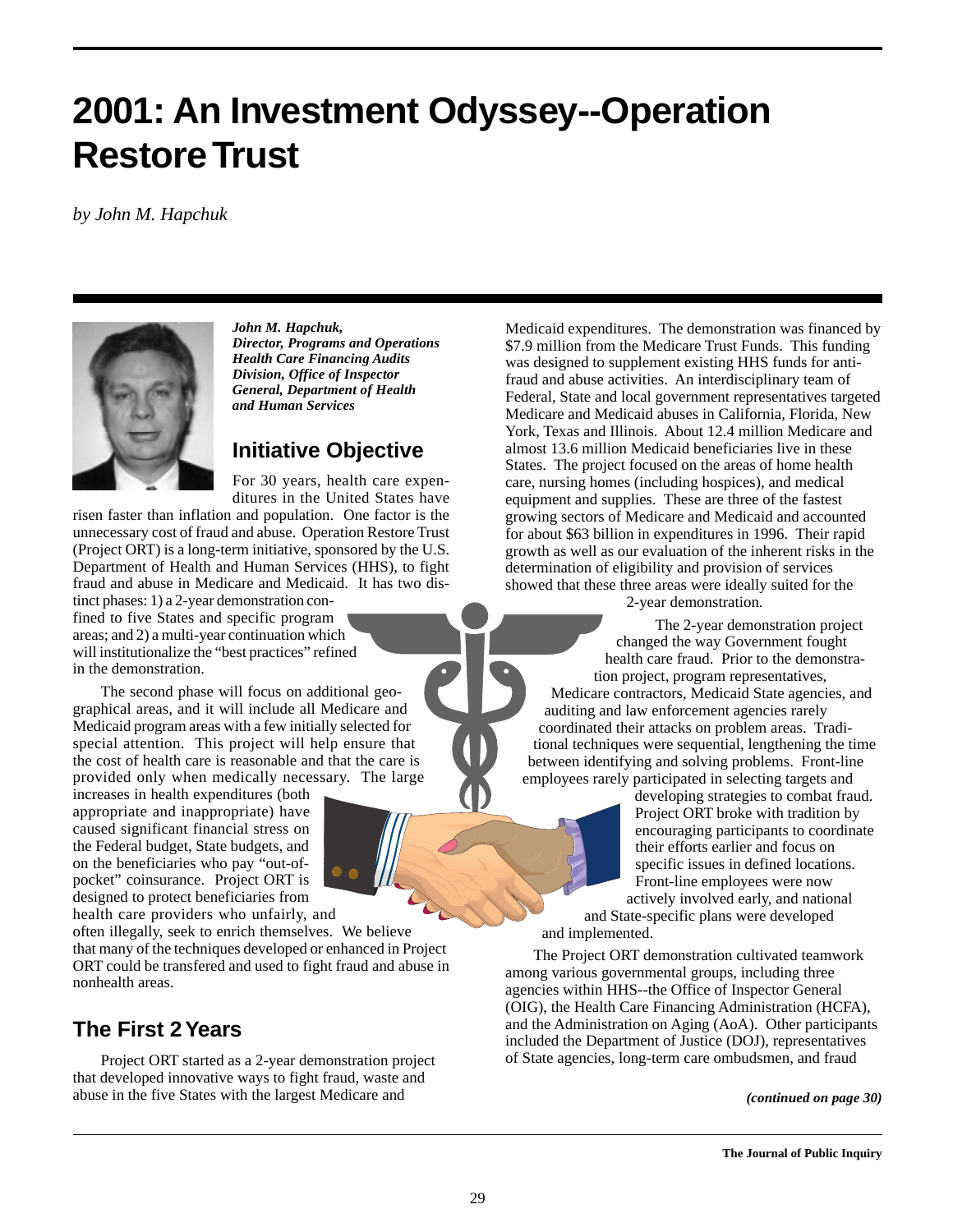#### *2001: An Investment Odyssey (continued)*

specialists. Where before Federal, State and local governments rarely worked closely together, Project ORT used teams made up of these different groups to maximize their talents in an effective combination of auditors, evaluators, quality assurance specialists, program officials, ombudsmen, payment safeguard staff, attorneys, and prosecutors. The teams' use of joint planning, sharing of data bases to target problems, and blending diverse skills has made and will continue to make a major contribution toward restoring financial integrity to Medicare and Medicaid and set an example for others to follow.

One might question what was accomplished by the expenditure of \$7.9 million of demonstration funds over the 2 years ended March 1997. Two types of products have emerged so far: 1) "end" products which can be quantified to some degree; and 2) new or enhanced techniques to reduce the incidence of fraud and abuse in health care.

## **End Products**

Through its March 1997 termination, the demonstration phase of Project ORT had produced an impressive number of "end" products, such as:

- identifying \$187.5 million owed to the Federal Government;
- resolving approximately 3,600 complaints (out of the 13,000 received) from the project's hotline (1-800-HHS-TIPS);
- obtaining 74 criminal convictions;
- settling 58 civil cases;
- excluding 218 providers from participating in the Medicare and Medicaid programs;
- completing 231 audits, inspections and other reviews with another 98 in process;
- working on 210 investigations and providing litigation support on another 69 indictments;
- training of 2,765 persons at 65 sessions on how to assist senior citizens to identify and report potential health care fraud and abuse; and
- developing evidence to support changes to legislation or regulations on home health agency payments, provider enrollment, billing for nursing services, hospice payments, and Medicare drug payments. Depending on the wording of the laws and regulations, these changes will result in millions of dollars in future Medicare and Medicaid savings.

## **Strategies For Future Years**

The Project ORT demonstration also developed or "fine-tuned" six techniques (strategies) for use in reducing fraud and abuse in health care. We will use these strategies in all of our future Medicare and Medicaid anti-fraud and abuse activities. These strategies will be integrated into our daily activities so that they become our "way of doing business" in HHS.

#### *1. Targeting, Execution and Resolution*

Project ORT will continue to develop new ways of working with program managers, using payment data, and profiling possible abusers to help target audits, investigations, and other program reviews on the most abusive providers in certain program areas. Together, reviewers, investigators, auditors and appropriate program managers will employ more sophisticated methods of analyzing claims data to make these assessments. Where appropriate, they will be joined by medical personnel to identify and quantify payments for unnecessary care. These teams will also make referrals to criminal investigators when warranted. In addition, we will coordinate with DOJ and other entities to ensure that monies owed to the Government are collected and accounted for properly.

#### *2. Coordination of Law Enforcement Actions*

Project ORT will continue to emphasize increased coordination between program representatives, auditors, evaluators and criminal investigators. We will improve our coordination with other law enforcement agencies, such as the Federal Bureau of Investigation, to further reduce duplication, and work with DOJ so that our final products contain the information essential for criminal and/or civil litigation. As a result, we anticipate a large number of criminal convictions and civil recoveries. We will also ensure that former "problem" providers remaining in the program have stringent corporate integrity plans in place to ensure better compliance with existing health laws and regulations.

#### *3. National Policies and Procedures*

Project ORT will continue to identify needed improvements in national policies and procedures to eliminate fraud and abuse. Program evaluations and audits will expand on provider-specific audits and investigations. Both multi-state and multiple provider reviews will focus on individual aberrant providers and the systemic weaknesses allowing for such behavior. This work will measure the extent of problems nationwide and analyze the underlying incentives and weaknesses in the Medicare and Medicaid programs. Project ORT will recommend national policy or system changes to improve these programs. We will continue to monitor the status of policy changes identified in the demonstration.

#### *4. Quality and Program Integrity*

Project ORT will facilitate the integration of quality processes with program integrity. State and Federal survey and certification officials visit nursing homes, hospice providers and home health agencies on a regular basis, which places them in an excellent position to spot possible instances of fraud and abuse. Traditionally, their orientation has been on program compliance and certification issues. As part of Project ORT, however, they are trained to identify and report (to Medicare contractors) instances of medically unnecessary or noncovered services. They are provided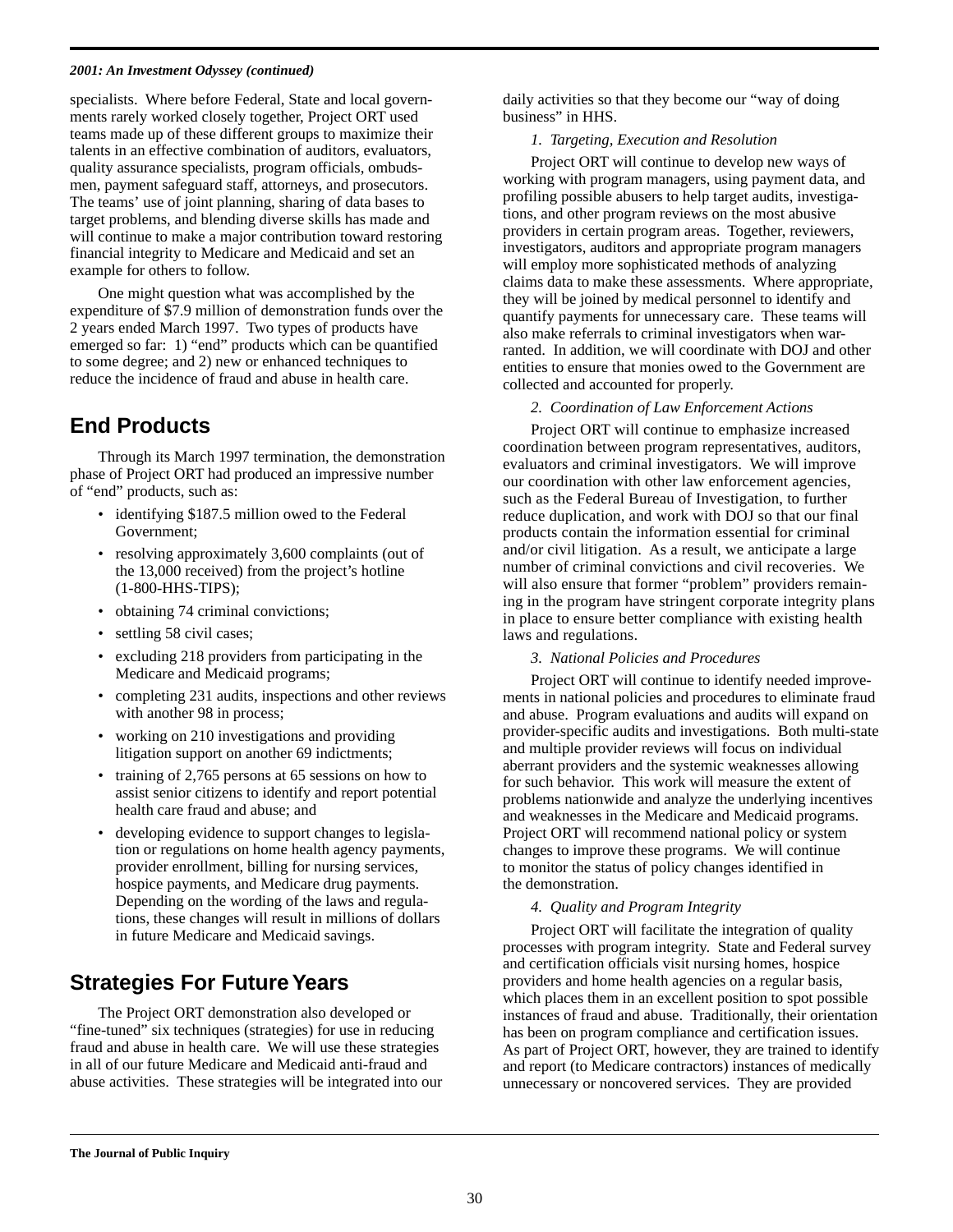billing information from the Medicare contractors before they go onsite. The information that is collected is provided to Medicare contractors for decisions about payment and possible integrity violations. Project ORT will also explore whether this approach can be used in other types of services where quality is reviewed onsite. Prior to ORT, State longterm care ombudsmen have viewed their roles as resolving problems between patients and nursing home/home health agency providers. During the demonstration phase of ORT, they were provided training to expand their roles to identify cases of fraud and abuse.

#### *5. Public Education and Involvement*

Project ORT outreach activities will include educating and training aging network personnel, such as local and State ombudsmen and senior volunteers, to better identify and report potential fraud and abuse. We also will continue to operate a "user-friendly" fraud hotline and to develop additional strategies to involve the public. We have begun to establish a working relationship with the American Association of Retired Persons (AARP) and have helped them develop a nationwide survey on health care fraud and abuse. The results of the survey have provided us with information for our own outreach activities. We plan to continue to work with AARP staff as they conduct followup work on seniors' knowledge of and attitudes toward health care fraud and abuse. Also, we will contribute a monthly column on Medicare fraud and abuse for publication in the AARP newsletter. We have worked with AARP on their reprinting of the "Medicare Beneficiary HMO Advisory Bulletin" which was originally issued jointly by the OIG and HCFA.

#### *6. Industry Partnerships*

Project ORT will proactively involve health care providers. We will provide industry guidance through safe harbors, fraud alerts and other means. Further, we have developed a strategy for establishing partnerships with a small but crucial group of industry and professional groups to publish articles in their newsletters or journals, attend and speak at their meetings and conferences, and work with them to identify areas where we can most effectively focus their work. Also, we are working on a series of information kits for the general public and for industry groups that will educate and encourage individuals to report fraud and abuse. We will work with industry groups to develop voluntary compliance models through which health care providers can operate their own program integrity initiatives. In addition, we will continue to explore the use of a program to enable providers to voluntarily disclose overpayments. Finally, we will establish a fraud and abuse data collection program which can be easily accessed by law enforcement and other legitimate entities.

### **Summary**

Project ORT is an initiative involving Government and nongovernment sectors to reduce the incidence of fraud and abuse in the Medicare and Medicaid programs. It has developed or enhanced six strategies which, so far, have produced impressive financial and program results. We believe that these strategies, appropriately modified, could be applied to other nonhealth programs to assist in preventing or reducing fraud and abuse.❏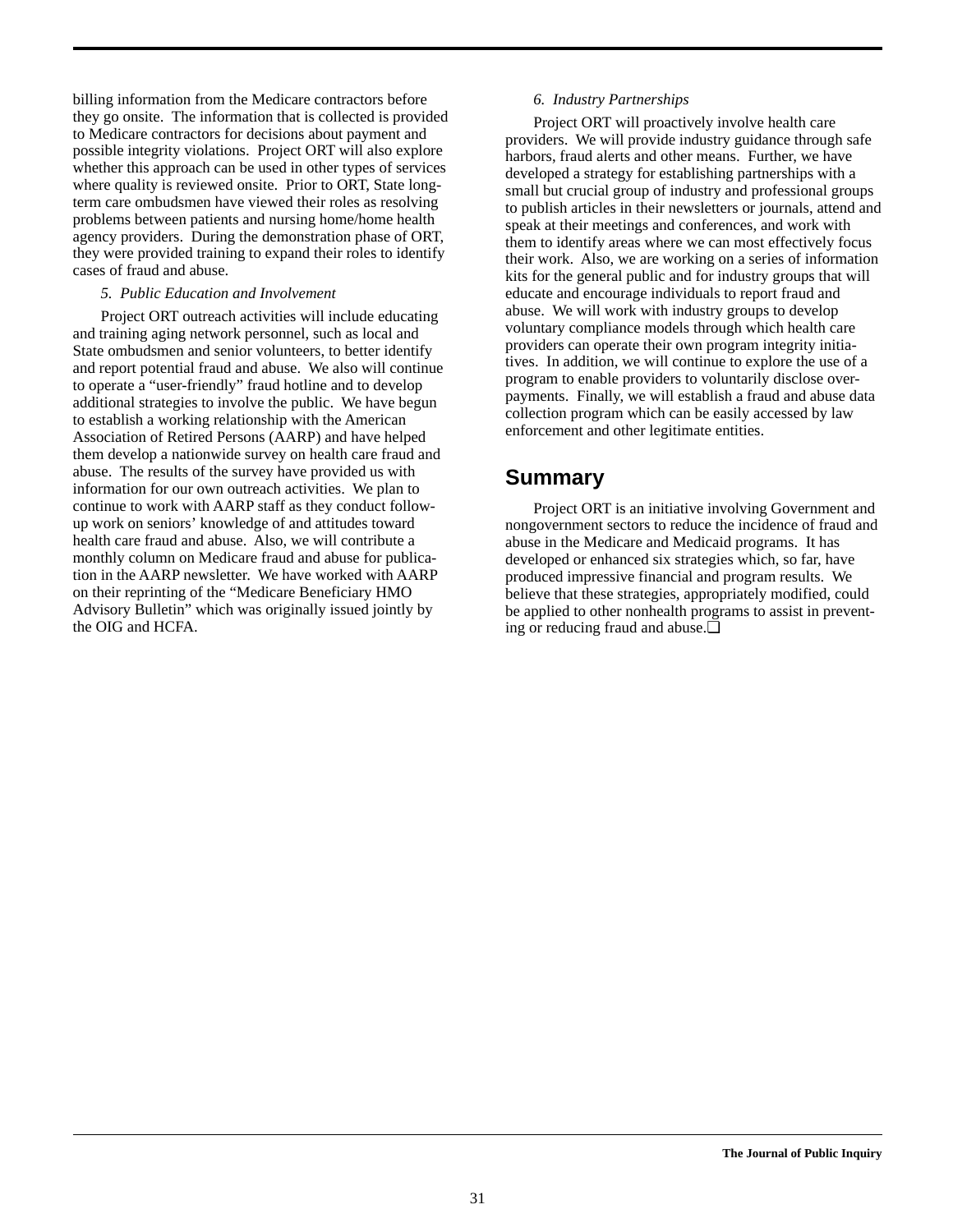**The Journal of Public Inquiry**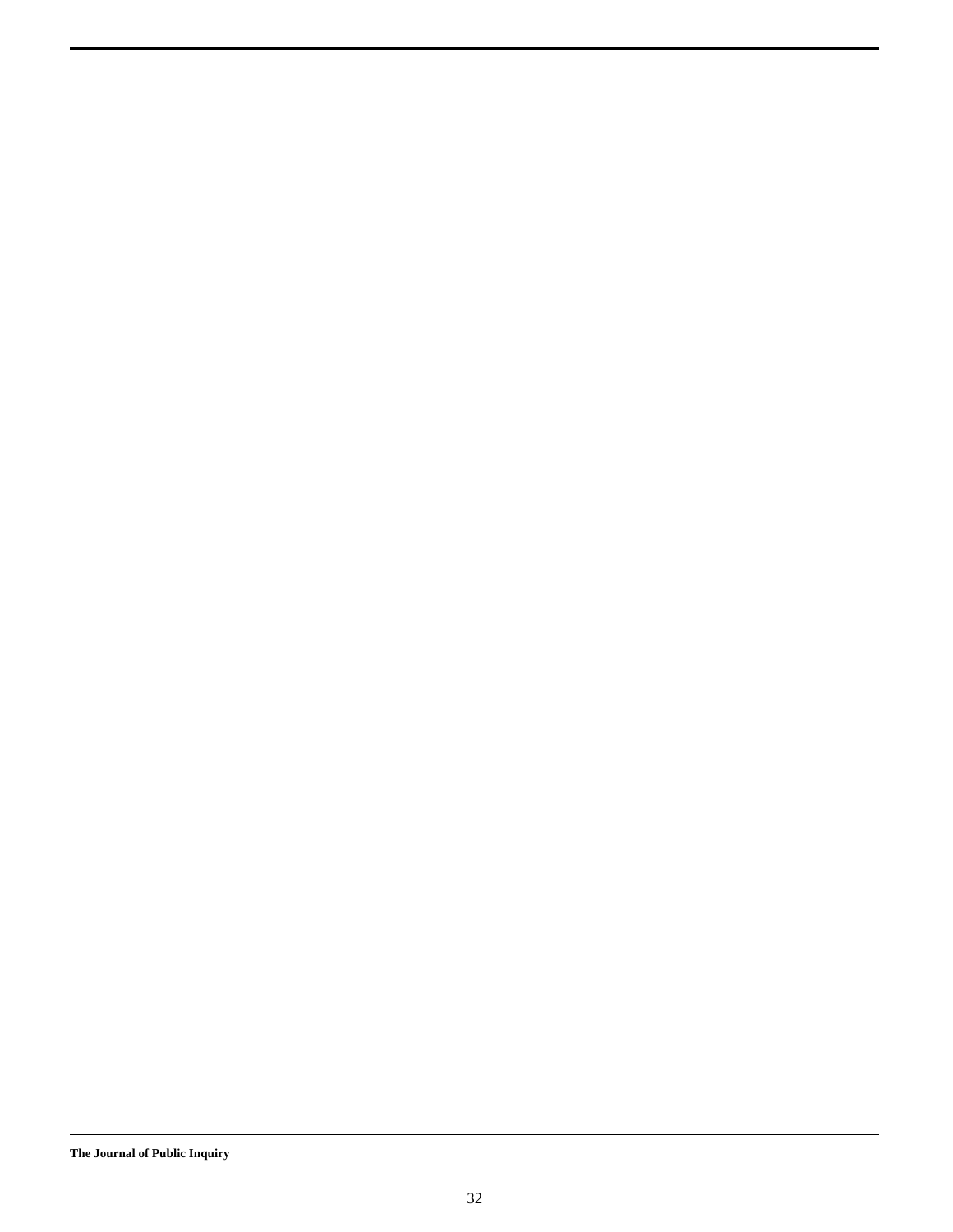## **Buckless Rogers in the 21st Century**

*by Robert Rothenberg*



*Robert Rothenberg, Associate Commissioner for Budget, Social Security Administration*

uckless" is, perhaps, an exaggeration, but Federal agencies will face the 21st century expected to do more with less in **B**

an era of increasing accountability. The balanced budget agreement, however the details play out over the next several years, establishes a fixed "pie" of discretionary spending within which agencies will compete for limited resources. This competition will be framed by the concepts of the Government Performance and Results Act (GPRA) and the ongoing political process.

**"**

Currently, we view the budget process as a series of three intertwined steps: formulation, presentation, and execution. These major steps in the budget process are outlined in "A Citizen's Guide to the Federal Budget" which is part of the Budget of the United States for Fiscal Year (FY) 1998. Although this summary relates specifically to the FY 1998 budget, it provides a general timeline for the overall process.

For agencies such as the Social Security Administration (SSA), the focus is on the portion of our total budget that represents our administrative costs and is part of what is called discretionary costs. SSA's discretionary costs are driven by measurable workloads (e.g. claims to process) and the workyears and dollars needed to process these workloads. The administrative budget is formulated based on actuarial projections of national workloads and a productivity analysis which takes into account the policy and procedural changes necessary to achieve SSA plans. These plans are driven by our strategic plan and Presidential and Congressional priorities, including funding constraints, legal decisions, etc. Issues are "staffed-out" and discussed to decide on options to fund competing priorities and maximize the use of taxpayer dollars.

A critical part of this process is the technical calculations involved in translating workloads and policies into workyears and dollars. Workyears translate into dollars required to fund both the personnel costs and "other objects" costs, such as postage and supplies, of processing the work. In justifying your budget to the Office of Management and Budget (OMB) it is important to show the process you went through to get your numbers and the impact of incremental changes to those numbers. To do this

#### *(continued on page 34)*

| Formulation of the President's<br>budget for the fiscal year.                           | Executive Branch agencies develop requests for funds and<br>submit them to the Office of Management and Budget. The<br>President reviews the requests and makes the final decisions<br>on what goes on in his budget. | February - December     |
|-----------------------------------------------------------------------------------------|-----------------------------------------------------------------------------------------------------------------------------------------------------------------------------------------------------------------------|-------------------------|
| Budget preparation and transmittal.                                                     | The budget documents are prepared and transmitted to<br>the Congress.                                                                                                                                                 | December - February     |
| Congressional action on<br>the budget.                                                  | The Congress reviews the President's proposed budget,<br>develops its own budget, and approves spending<br>and revenue bills.                                                                                         | March - September       |
| The fiscal year begins.                                                                 |                                                                                                                                                                                                                       | October 1               |
| Agency program managers execute<br>the budget provided by law.                          |                                                                                                                                                                                                                       | October 1- September 30 |
| Data on actual spending and receipts for<br>the completed fiscal year become available. |                                                                                                                                                                                                                       | October - November      |

## **Major Steps in the Fiscal Year Budget Process**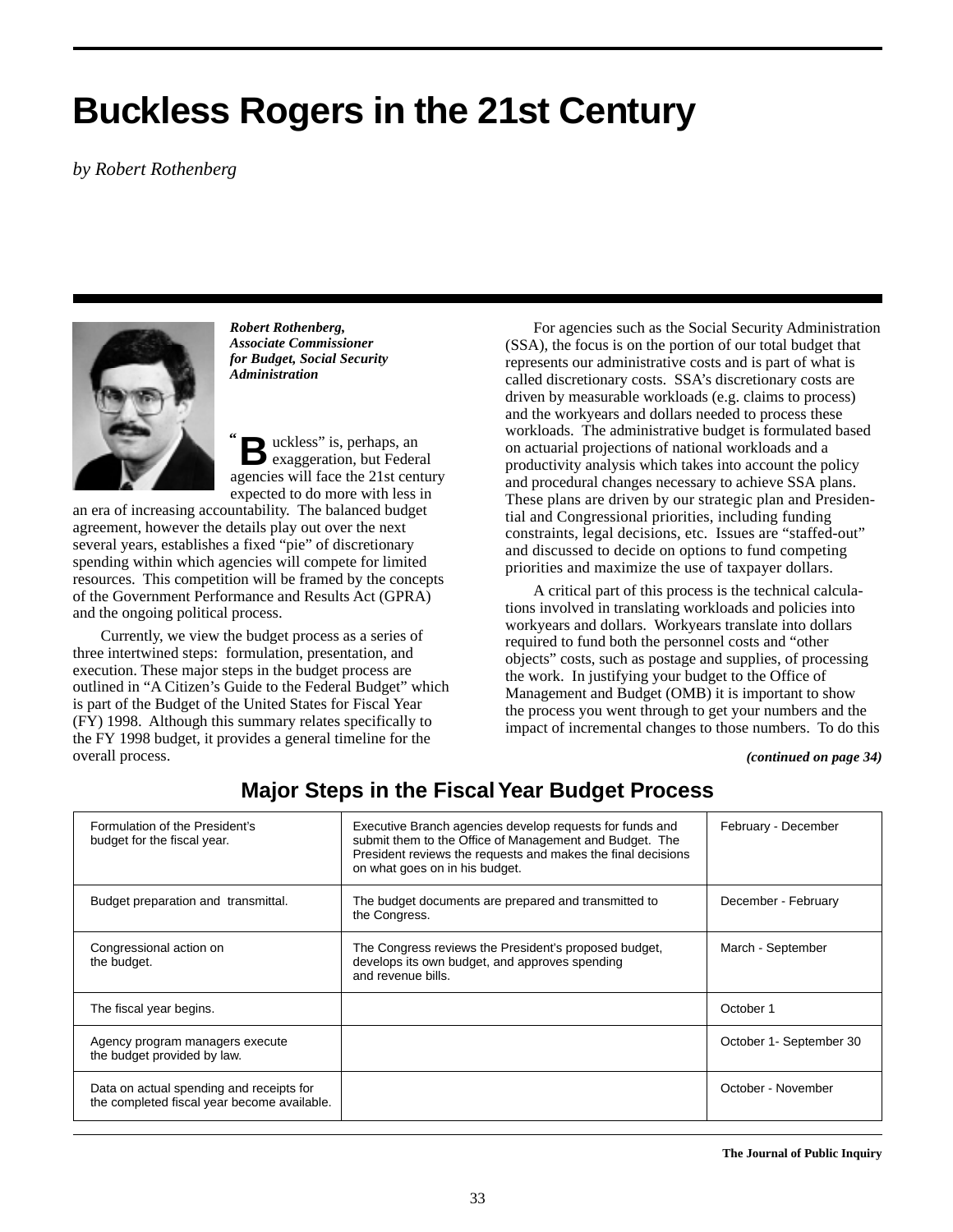#### *Buckless Rogers (continued)*

the budget must be justified on strong policy and technical grounds. This is particularly critical in the passback and appeal process, where critical decisions need to be made by OMB and the White House on competing priorities.

Once formulation is complete, the President's budget must be presented to the Congress. Each agency provides budget schedules and related technical material to OMB as well as supporting material on policy decisions. The President then gives his State of the Union message followed by the presentation of the Administration's unified budget. SSA, along with other agencies, prepares supporting materials for its piece of the total including a press release on the budget request, a detailed justification for the Appropriations Committees, appropriations hearings testimony, and material used for briefing congressional staff on the budget request.

In recent years, the budget has become more integrated as a larger number of committees have been required to agree on budget issues before the House and Senate Appropriations Committees can begin work. First, the Budget Committees in both Houses must work out the details of the Budget Resolution followed by allocations to the Appropriations Committees and distributions to the subcommittees. In addition, the authorizing legislation may be required before funds can be appropriated. If we are lucky we actually get all of this worked out and get an appropriation by the beginning of the fiscal year. Let's hope this or some other process gets us our funding on time as we move toward the 21st century.

Well, we formulated the budget, presented it to Congress, and have an appropriation. The focus now shifts to executing the budget for that fiscal year--getting done what we planned for and told Congress we could do if it provided the authority and the funding. The technical process right now includes OMB apportionment, allocating resources provided in the apportionment to components within the agency consistent with workload and operating plans based on executing the agency plans. Execution of the budget is an ongoing process; adjustments are made throughout the fiscal year to ensure available resources are maximized to meet both anticipated and unanticipated workload demands and agency priorities.

Although I think that the core process will stay the same for some time--particularly the need for sound budget development, well organized presentations, solid execution and accountability--it is becoming apparent that the current, 105th Congress intends to place emphasis on the implementation of GPRA, enacted by the 103rd Congress.

With its combination of strategic plans, performance plans, and consultation among agencies and congressional oversight staff, GPRA is designed to provide a concrete, understandable link between the funds invested in and the gains received from Federal programs. As OMB Director Franklin Raines noted recently:

"One reason for the deep disaffection with government in this country at all levels -- state, local, and national - is that we poorly explain to the American public why the government does what it does....Being able to

answer the public's questions about what they get for the money we spend should go a long way toward restoring their faith in the ability and interest of the government to do the right thing. This is an era of fiscal limits. Resources are scarce. Not every priority can be met, nor all needs satisfied. Every program must count. So we must ask: which programs are effective, and which are not? GPRA is intended to help all of us obtain better answers to those questions." (Testimony before the Senate Appropriations and Governmental Affairs Committees, June 24, 1997.)

As GPRA is implemented, we will need to relate resource requests to "outcomes" as well as "outputs." It will no longer be enough for an agency like SSA to say: If you give us X dollars we will process Y claims. Under GPRA, if SSA receives X dollars, it still will be expected to process Y claims but it will also be expected to commit to specific outcomes, such as a given customer satisfaction or payment accuracy rate.

The GPRA parallel for an IG may be that you will be expected to continue to process X number of successful prosecutions or collect X number of dollars; but, in addition, you may be expected to demonstrate how those "outputs" translate into an "outcome" such as a percent reduction in program fraud. The House and Senate Appropriations Subcommittees which oversee the agencies funded through the appropriations for the Departments of Labor, Health and Human Services, Education, and Related Agencies, have already exhibited an interest in monitoring IG performance and included the following language for each OIG in the conference report accompanying the FY 1997 appropriations:

"The conferees believe that all of the Inspectors General need to do a better job of accounting for and tracking the savings that they claim to generate by their efforts. More attention must be paid to how much money is actually collected each year and paid back to the Federal government. The conferees direct the Inspector General to report to the Committees each quarter on:

- 1. The actual payments, as a result of fines, restitutions, or forfeitures, made to the United States Government as a result of his activities; and
- 2. How "funds put to better use" were used; this report must identify funds made available for use by management and the programs, projects, and activities that were increased as a result of these funds."

The difficulty in implementing GPRA arises in developing and measuring the performance goals. It is easy for an agency to measure objective workload outputs such as claims processed or passports issued; accounting systems are, generally, designed to measure quantities. It is, however, more difficult to measure outcomes such as improved customer satisfaction or deterred program fraud and abuse, which tend to be subjective.

For example, imagine operating a national chain of restaurants like the Interstate Baker of Bagels (IBOB). As the executive in charge of evaluating customer satisfaction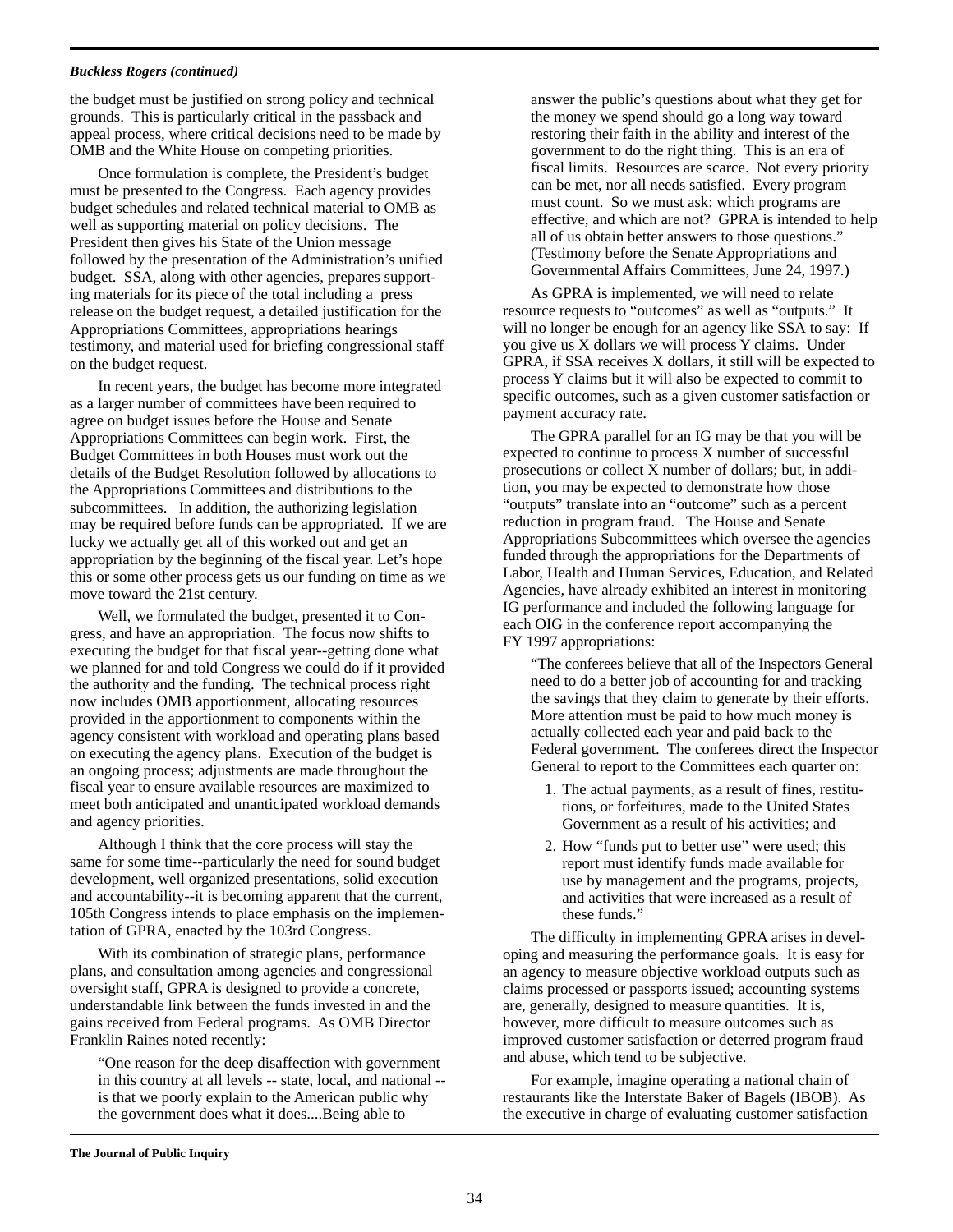and developing a strategy to improve satisfaction, you decide to have each restaurant put customer satisfaction surveys on each table. As the surveys begin rolling into your office, you realize that there are several factors influencing customer satisfaction which you need to consider as you develop your remedial strategy:

- A large majority of returned surveys are critical of service. Does this mean that service is generally poor? Or are satisfied customers not filling out the survey cards? You may be more likely to hear from the customer whose order was incorrectly served than the customer whose meal was fine.
- When and where are complaints being generated? Are people complaining about waiting times during the Sunday brunch "rush" or during the graveyard shift when the restaurants are not busy? Service that is considered too slow by busy executives in the Northeast may be too brusque for the retirees in the South.
- Are any of the complaints related to matters which are out of the company's control due to Federal, State or local regulations?
- The surveys suggest a strong customer demand to add a carry-out/delivery service option. Should this be implemented regionally, to reflect customer demand, or nationally? Should carry-out/delivery be a workload added to existing restaurants or should they be stand-alone installations? Should the carryout/delivery menu be an abbreviated version of the full-service restaurant menu? Would centralized carry-out/delivery services permit you to consolidate restaurants? What impact, if any, would these changes have on customers who preferred to eat-in (e.g. longer wait for food, sense of restaurant being too busy)?

Similarly, any evaluation of customer satisfaction with Federal agencies needs to consider these sorts of subjective influences. Despite the most efficient, courteous service possible, the citizen whose disability claim, mortgage application, or disaster relief claim was denied is not likely to rate the agency's customer service highly. Clearly, the performance measure decided upon and the target established are critical. If you have not been involved in deciding the targets and measures for your agency's FY 1999 budget, I would strongly encourage you to participate in this process in the future.

So what does all this mean to you? How will the results-oriented management requirements of GPRA impact budget formulation, presentation and execution for an IG organization? I see several possibilities:

- An IG could receive an appropriation that is simply a "pot of money" without traditional budget controls. Under this scenario, in theory, you would be free to make whatever efficiencies you see fit to meet performance goals including outsourcing work and upgrading equipment.
- You could become self-supporting; that is, your operating expenses would come from monies recovered from successful prosecutions. While this would tend to encourage further diligence in investigation and prosecution of fraudulent activities, such a funding mechanism would be hard to implement. Would IG budgets be based only on monies recovered, or would they include some amount representative of the scope of fraudulent activities discovered and terminated? Would IGs receive any funding based on the "value" of deterrence and how would that value be measured?
- IGs could "compete" for funds. This could be competition for resources within your agency. Or, it could be IGs competing against each other based on answers to questions such as: Where is the biggest bang for the buck: investigating and prosecuting Social Security fraud? Medicare fraud? or a nuclear threat to our environment? Who decides?

What is certain about budgeting in the future is the continual competition for scarce resources, the necessity to clearly define what you will deliver for those resources and increased accountability for how those resources are used including the actual outcome produced. To win a larger piece of the budget pie, an agency will need to display superior performance, whether under GPRA or in an alternate measurement system. In addition to developing and working toward GPRA measures, agencies will need to maintain technical proficiency in budgeting to assist in linking resource requirements to outcomes.

So given all this, what is the best course of action for you to take to make sure that the critical responsibilities you have to the American people continue to be met? I'll leave that up to you!❏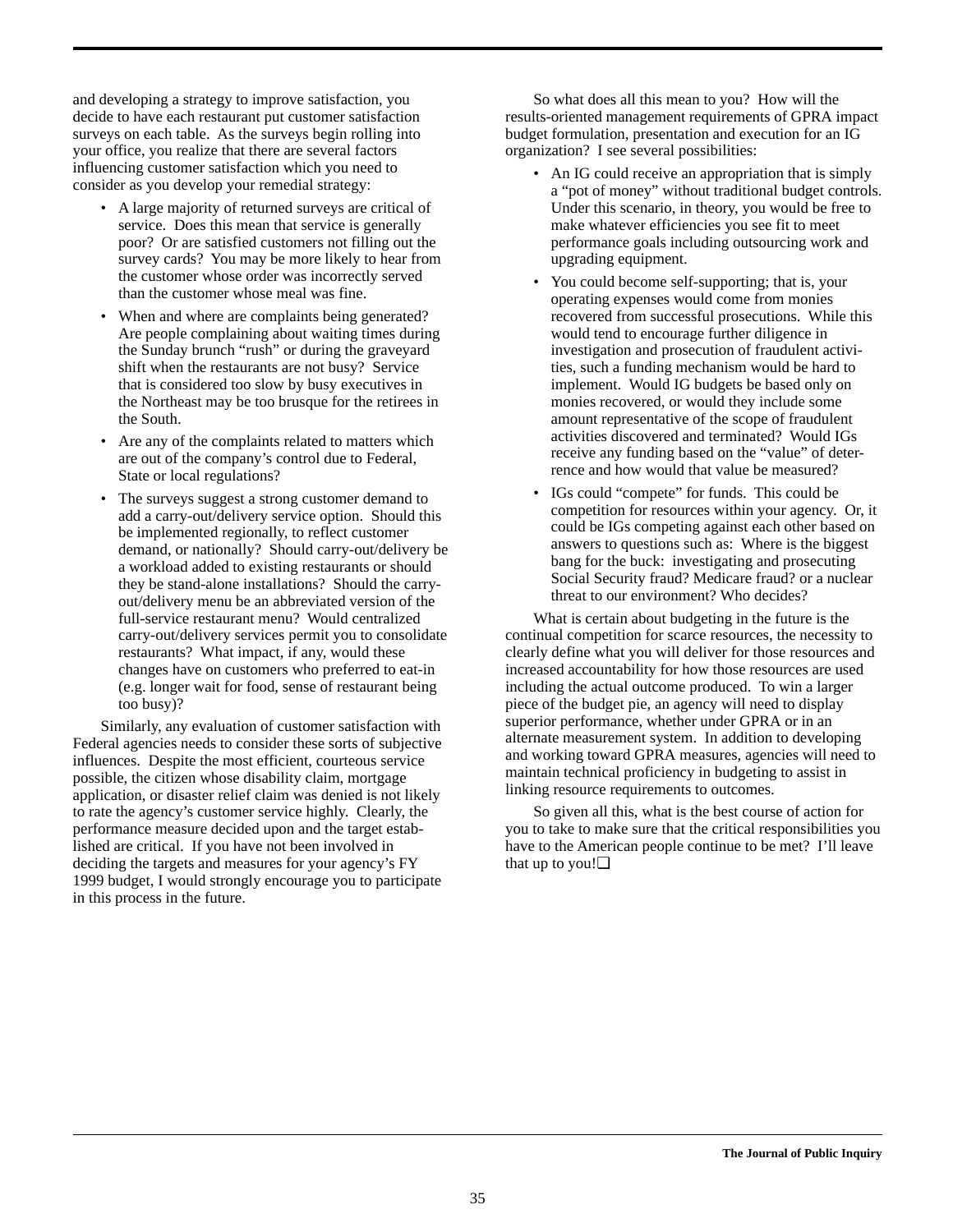**The Journal of Public Inquiry**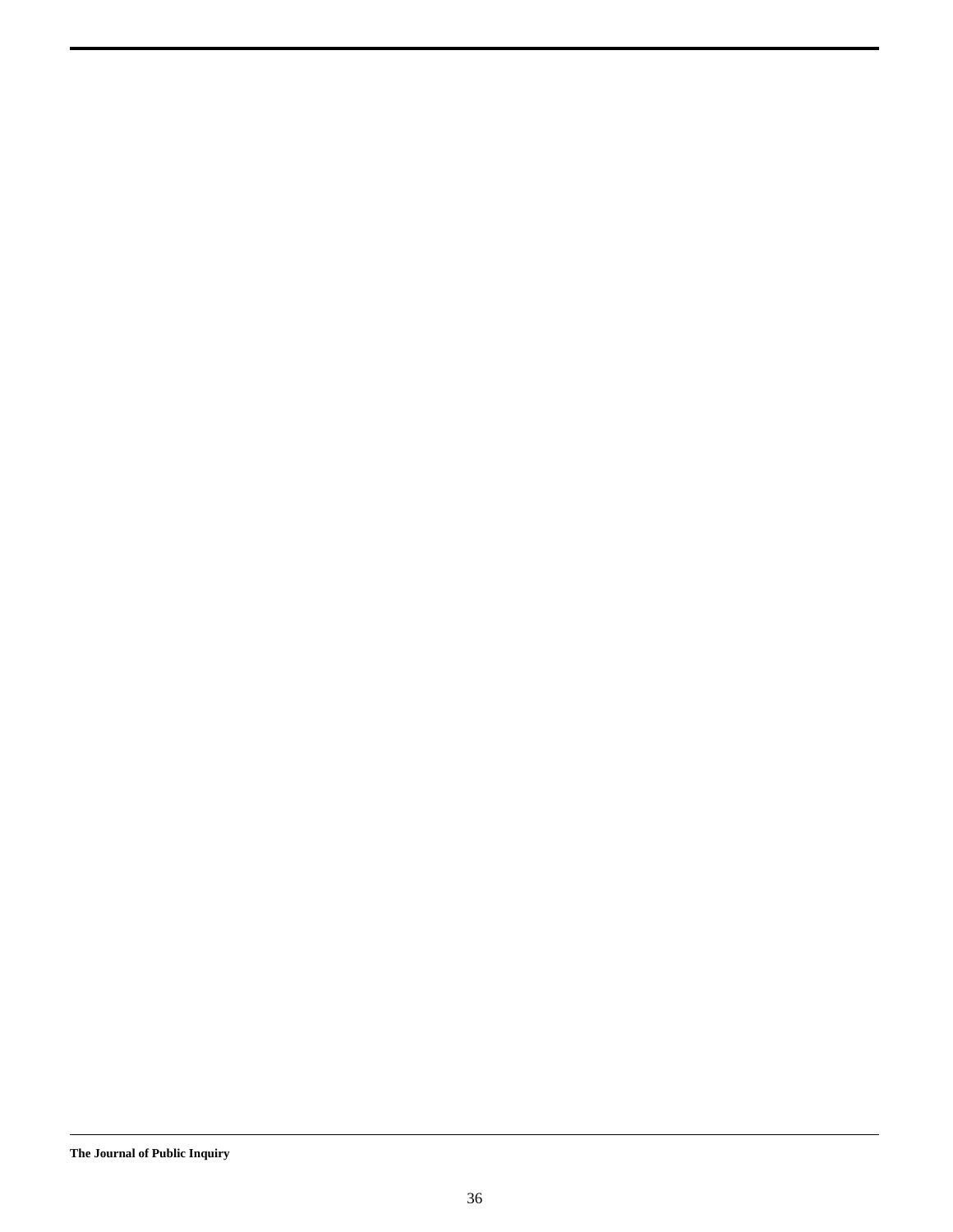## **Byting Crime: Cybertrapping the Predators**

*by Thomas G. Staples*



*Thomas G. Staples, Associate Commissioner for Financial Policy and Operations, Social Security Administration*

## **Introduction**

At some point in their lives, nearly all Americans receive benefits from the Social Security Administration (SSA). The sheer magnitude of SSA's programs is enormous. In FY 1996, SSA's programs accounted for nearly 25 percent (\$386 billion) of the \$1.6 trillion in Federal expenditures. More than 50 million Americans currently rely upon SSA programs. In 1996, SSA issued 15.9 million new and replacement Social Security numbers (SSN), processed

239 million earnings records, paid \$367 billion in benefits, and issued 9 million Personal Earnings and Benefit Estimate Statements.

This article provides a brief summary of SSA's business process and the role the computer plays in record keeping and control of the business process. It also briefly describes the role SSA employees play and the nexus between employees and the automated systems controls. It closes with a short description of the next steps in capturing computer anomalies that may point to fraud and/or abuse. Because of the sensitive nature of this material it has been kept at a general level. Those auditors and investigators who have business reasons to further pursue this material should contact the author.

## **Number/Wages/Claims**

The SSA business process consists of several welldefined sets of transactions.

The initial transaction is the one that causes a SSN to be issued in the name of a given individual. This transaction usually occurs during the first 12 months of life or upon arrival in the country from abroad. Currently, the parents of over 70 percent of all newborns request the SSN to be issued at the time of birth.

Subsequent to initial issuance there are sometimes changes to these basic records. Name changes as women marry are the most frequent record changes. Throughout

the lifetimes of the number holders there are occasions when employers, and various State and Federal agencies, will verify the correctness of the name and number with SSA for use in their record systems.

Another well-defined transaction is the recording of earnings to the name and number issued. These transactions occur annually through reports from employers and from reports filed by self-employed individuals. They may also occur from time to time when the number holders review the earnings posted to their earnings records and identify additions or deletions that need to be made. In addition to issuing the original SSN and posting earnings to the SSN, other defined SSA transactions relate to claims the number holder may file for benefits and subsequent events related to the payment of these benefits, e.g. address changes, death reports, etc.

## **Establish/Update/Query/Delete**

In order to administer SSA's programs, these basic transactions, and others, have been incorporated into a series of well-defined business processes. Each process has a clear point where records are established, and a clear sets of rules about whom may make changes or updates to these established records. In addition, the information collected in each business process can be accessed or queried as necessary by SSA employees and others who are authorized to have access to the information. Finally, if a record is to be deleted as part of the business process, there are clear and tightly controlled rules on the circumstances of each deletion.

These controls for establishing records, updating records and querying records are enforced by SSA's automated system through "access control" software that must be complied with or the work will not be processed by the system. While the foregoing information provides some insight to the basic business functions of SSA, it is incomplete without an understanding of the role human beings play in operating the SSA business processes.

## **The Audit Trail**

When an authorized SSA employee establishes a record, whether it is a new SSN, a wage report, a claim filed, or an address changed, a permanent annotation is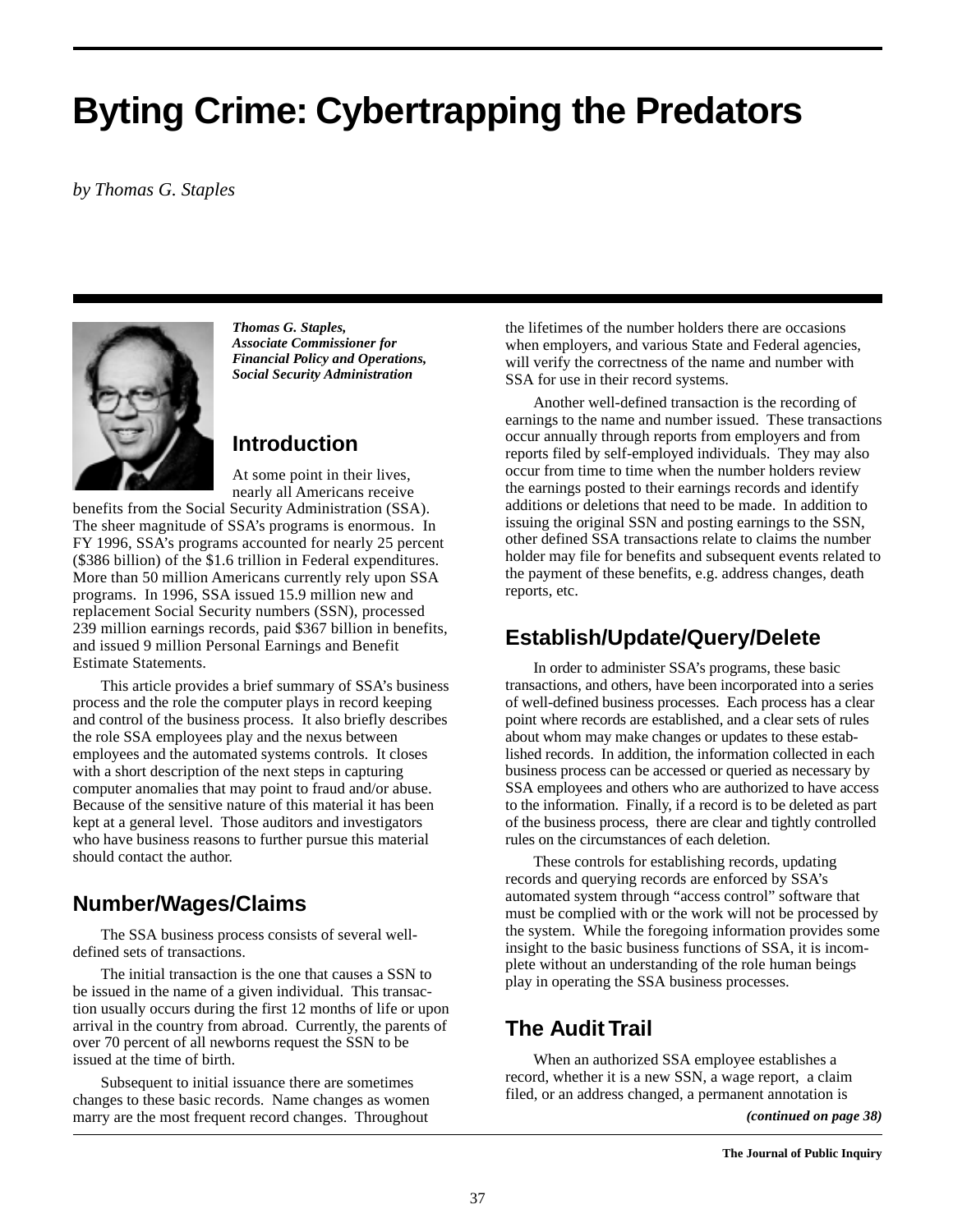#### *Byting Crime (continued)*

made in SSA's automated systems that record identifying information about the individual who established the record. Similarly any additions or deletions to the record are permanently recorded to SSA systems along with information about the individual who made the revision or deletion. In addition to information about the employee, other basic data are also automatically recorded by the system--time of day, office, computer terminal, etc. The automated system accomplishes these tasks in part by automatically and routinely recording the personal identification number (PIN) of the person entering the transaction. The PIN was assigned when the person first obtained access to the automated system. Through computer software controls, the PIN authorizes the SSA employee to access those parts of the system he/she needs to do his/her job but prevents the employee from all other parts of the system. For most purposes SSA uses the employee's position description as the control for what he/she can do in the system.

The PIN is permanent and is not changed throughout the career of the employee at SSA. The employee is protected from abuse of his/her PIN because the employee must also use a password known only to the employee to gain access to the system. The employee may change the password at any time and must change it on an established schedule. All systems records are stored indefinitely and can be readily accessed as needed by management or other authorized personnel e.g. security officers, investigators, etc. A portion, or extract, of these records exists in the form of a security audit trail (SAT).

While there are many day-to-day uses that SSA makes of the PIN file and the related SAT, the following is a short summary of some of those uses:

- Each departing SSA employee personnel action is checked against the PIN file to ensure systems access is correctly maintained, e.g. the employee's systems privileges are canceled if that action had not already occurred.
- Each reassignment from one job to another triggers a review, and change if needed, of the employee's systems capabilities.
- Highly sensitive SSA transactions are listed on the system for the information and use of the supervisor of the employee. Some of these transactions are selected for the supervisor to review and can only be cleared from the system log by the supervisor's PIN.
- For transactions where fraud and/or abuse may have been found in the past, two PIN's are required for the transaction to proceed through systems processing.

Also, the PIN and SAT files have been significant tools for the Office of the Inspector General's investigations' staff in determining the circumstances and facts in cases under review. Similarly, these automated records have played prominent roles in judicial proceedings against both employees and program clients charged with fraud and/or abuse. For example, the investigation and prosecution of a recent and complicated case involving credit cards and bank fraud relied extensively on SSA's record systems.

The system identified instances where employees accessed the SSA record of the bank clients in order to obtain personal information that nongovernment individuals used to validate the credit cards. The records served as the key investigative documents and led to successful prosecutions.

These automated tools have been especially valuable in speeding up the rate at which investigations can be conducted. Many key events can be determined in a matter of minutes. More "global" searches of "traffic" for an entire office or for an employee's work over a period of months can often be accomplished in hours or at most a day or two. A few short years ago such requests would have taken weeks, if possible at all.

## **Next Generation Systems**

With the automated record keeping capabilities described here, there are many valuable computer software programs that can be used to manipulate the data. Some of these tools also allow the user to search for anomalies in the data and to highlight certain patterns for further scrutiny. SSA uses many such tools today. With the increased computing speed and data compression that have occurred over the past decade and which are likely to continue, much more sophisticated tools can be developed. SSA is engaged in a multi-year effort in this regard.

One of the historical limitations to data sets for SSA and others has been that each major business process usually is separate from other business processes. In SSA for example, claims for benefits are in a system distinct from the wage system and both of these are distinct from the SSN system, and so on. Sometimes the possibility for investigating or auditing a particular event requires gathering and associating data from two or more of these systems. For example, a newly issued number and a claim for benefits within a short period of time could point to program fraud. Other examples include a claim for benefits shortly after a record of death is deleted from SSA's record systems, and sensitive systems queries that cannot be related to agency workloads.

With the automated systems capabilities under development these cross program "searches" for anomalies will be much quicker and much richer in terms of likely outcomes.

To meet this type of future scenario, SSA has to face challenges not previously attempted by others in the public or commercial sector. Because of the physical size of the systems (there are roughly 20 million "transactions" per day), the mere search or scanning function is a challenge. Also, the necessary communications across multiple systems poses additional challenges. While the tasks associated with developing such systems sometimes seem daunting, at the end knowing something has been accomplished that has not been done before is satisfying. The next generation for SSA's information systems security, in particular the anomaly detection software, clearly falls into this category.❏

**The Journal of Public Inquiry**